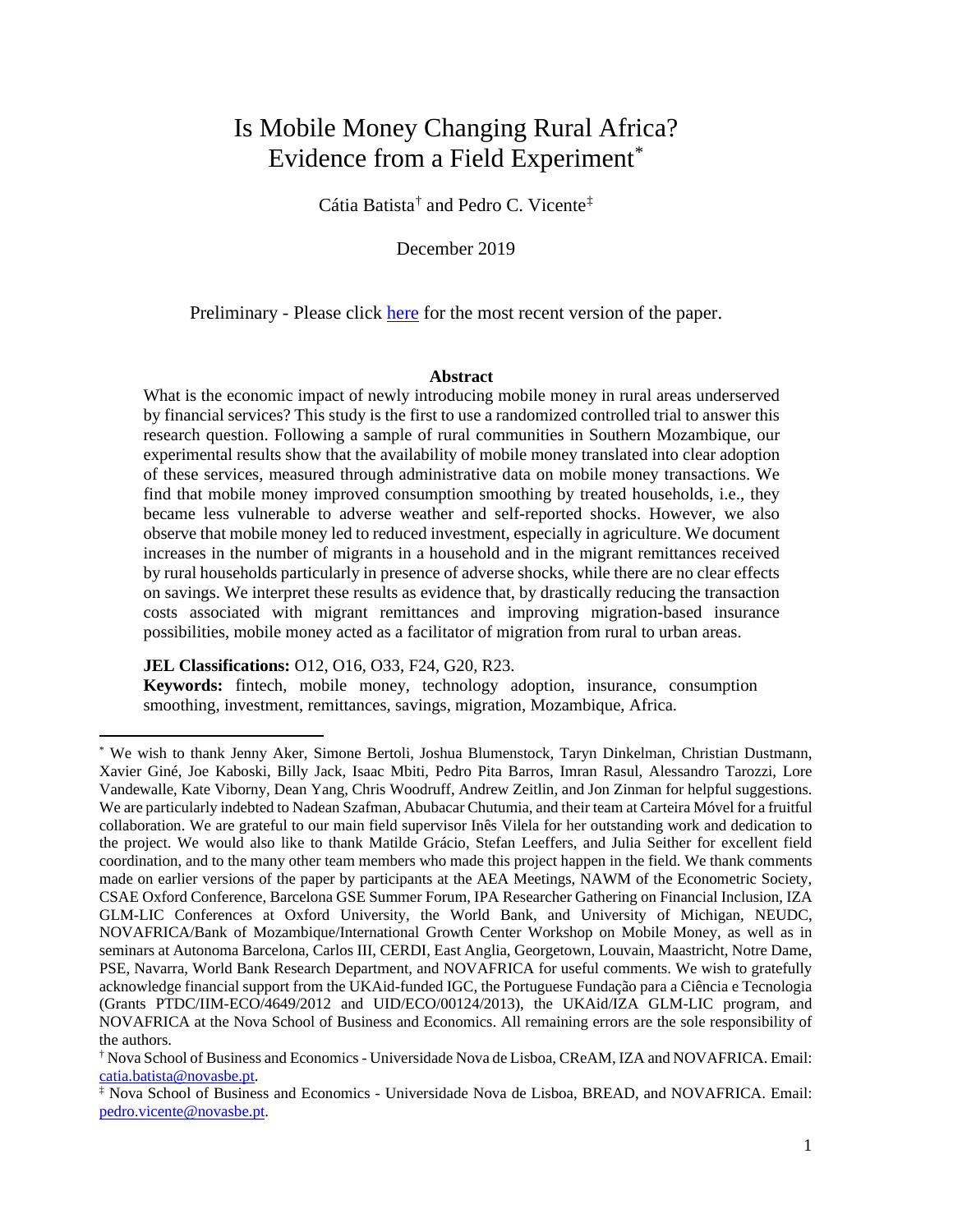## **1. Introduction**

Financial inclusion is a challenge in many parts of the world. Even though advances have been made in recent years, access to financial services in sub-Saharan Africa is still very limited: in 2017, only about one third of adults had a bank account, while less than half of these individuals had formal savings accounts.<sup>[1](#page-1-0)</sup> There are also substantial costs and risks when sending or receiving money transfers in this region: the average cost of sending remittances to sub-Saharan African countries is higher than to all other regions in the world, and the top ten most expensive remittance corridors in the world are all within Africa.<sup>[2](#page-1-1)</sup>

At the same time, the use of mobile phones has been dramatically changing the African landscape: the unique subscriber base of mobile phones nearly doubled between 2007 and 2012, making sub-Saharan Africa the fastest growing region globally for the adoption of mobile communication. By the end of 2016, there were 420 million unique mobile subscribers (and 731 million active SIM connections) in sub-Saharan Africa, surpassing the number of unique mobile phone subscribers in the United States.<sup>[3](#page-1-2)</sup> Access rates to mobile phone services in sub-Saharan Africa are even higher than the referred numbers since entire households often share a single phone. This technological revolution has the potential to make mobile phones used for many more purposes than simple voice communication and text messaging. One such example is mobile money.

Mobile money allows financial transactions to be completed using a cell phone. The four types of transactions typically made available through mobile money services are: (i) cashing-in at a mobilemoney agent, i.e., exchanging physical cash for e-money usable on the cell phone; (ii) transferring emoney to another cell phone number; (iii) paying for products or services using e-money; (iv) cashingout, i.e., exchanging e-money for physical money at a mobile-money agent.

Mobile money was made popular by Safaricom's M-PESA in Kenya, which was launched in March 2007. By September 2009, US\$3.7 billion (close to 10 percent of Kenya's GDP) had been transferred through the system. In April 2011, M-PESA had 14 million subscribers (equivalent to around 60 percent of the Kenyan adult population) and close to 28 thousand agents.<sup>[4](#page-1-3)</sup> This was the start of the so-called mobile

<span id="page-1-0"></span><sup>&</sup>lt;sup>1</sup> See Demirgüç-Kunt et al. (2018) on the latest Findex database.

<span id="page-1-1"></span><sup>2</sup> World Bank (2018), *Remittance Prices Worldwide*.

<span id="page-1-2"></span><sup>3</sup> GSMA (2017).

<span id="page-1-3"></span><sup>4</sup> See Jack and Suri (2011) and Mbiti and Weil (2013, 2016) for a detailed description of the introduction of M-PESA in Kenya.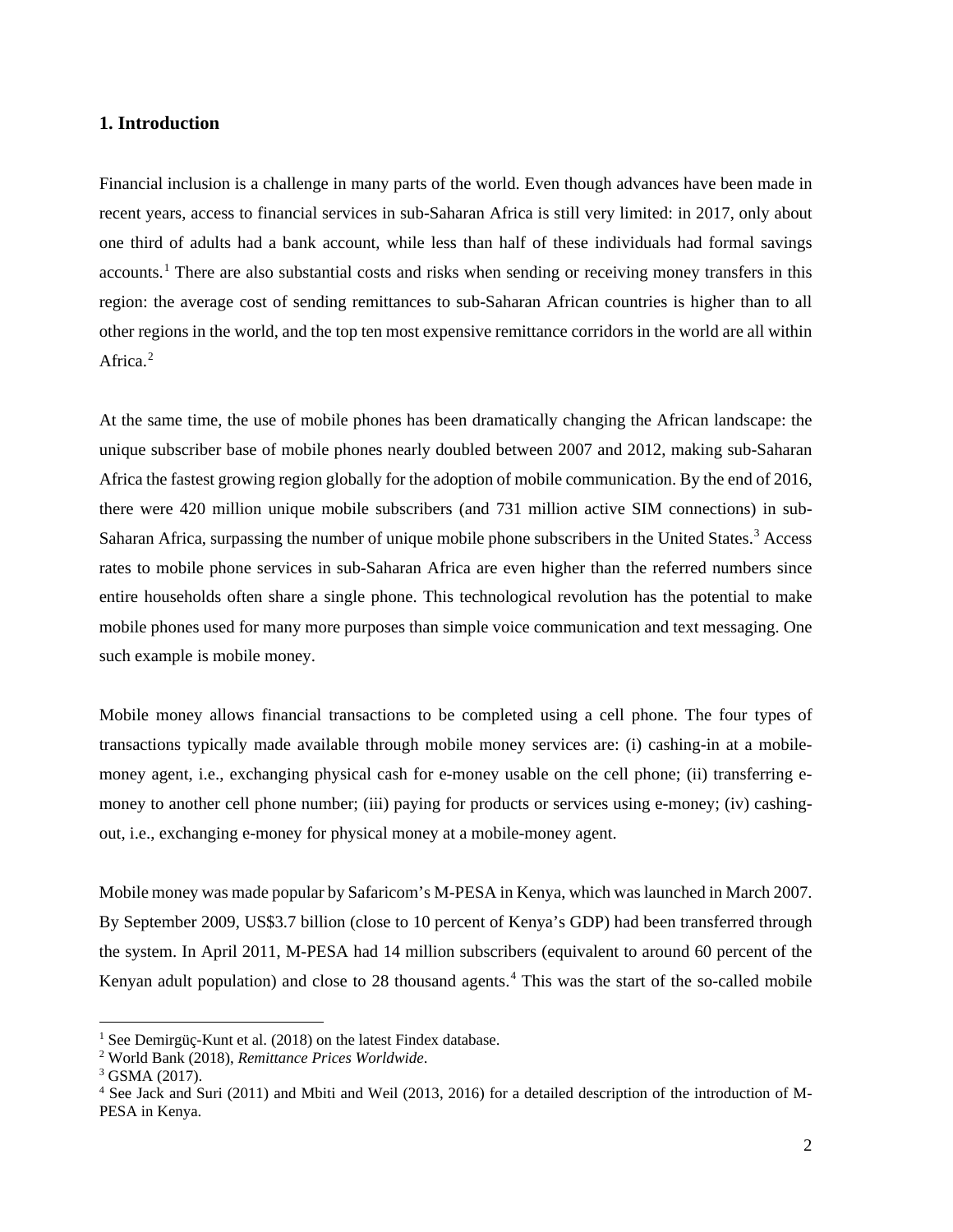money revolution, even though no other country in the world could yet replicate the remarkable success of mobile money in Kenya.

This paper presents, to the best of our knowledge, the first experimental evidence on the impact of newly introducing access to mobile money. We designed and conducted a randomized field experiment where mobile money was introduced in rural locations of Mozambique that previously had no formal financial services available. Providing access to mobile money services in this context represents a clear potential reduction in transaction costs for remittances and savings, namely when one considers the typical alternatives in place: sending money in person or via bus drivers is slow, expensive and risky; keeping cash 'under the mattress' can be unsafe and is open to temptations by selves and to pressure by others.

Our project aims to establish the economic impact of introducing mobile money for a panel of rural households. We are particularly interested in documenting impact (i) on mobile money adoption patterns, (ii) on fundamental outcomes related to welfare, such as consumption and investment, and (iii) on the patterns of remittances and savings as mediators for the impact on the more fundamental outcomes.

The field experiment took place in 102 rural Enumeration Areas (EAs) in the provinces of Maputo-Province, Gaza, and Inhambane, in Southern Mozambique. In half of these locations, randomly chosen, a set of mobile money dissemination activities took place. These activities included the recruitment and training of agents in each treatment location, community theatres and community meetings where mobile money services were explained to the local population, and a set of individual dissemination activities. The individual level activities included registration and experimentation of several mobile money transactions with trial e-money provided by the campaign team.

Measurement in this paper comes from administrative data made available by the mobile money operator that sponsored the interventions. This includes transaction-level details for all transactions performed by our panel of experimental subjects for the three years between June 2012 to May 2015. These administrative data on mobile money adoption are complemented by behavioral measures of adoption that measured both the marginal willingness of respondents to save and remit, as well as their willingness to use mobile money as a substitute for traditional savings and remittance channels. We also make use of administrative data on geo-referenced weather shocks, in order to account for a major flood that took place in some of our sampled locations about 6 months after mobile money had been introduced in these areas. Finally, we also conducted three waves of household surveying in the rural locations of our study,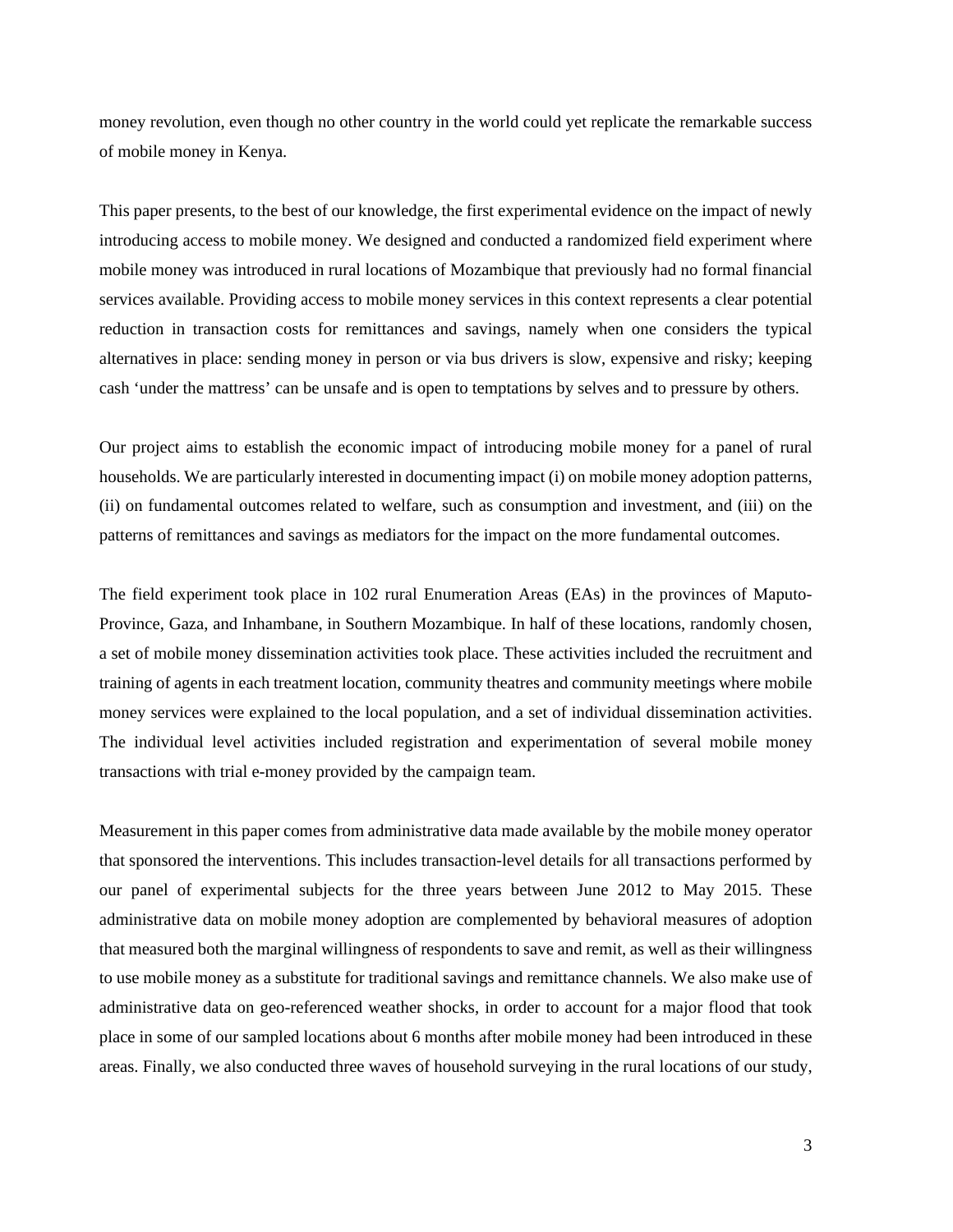targeting our panel of rural respondents. These surveys allow us to measure our main outcomes of interest - consumption, investment, as well as remittances and savings for these households.

We find evidence of strong mKesh adoption in the rural treatment locations. According to administrative data from the mobile money operator, 64 percent of the sample of treated individuals conducted at least one transaction using mobile money in the year after the initial dissemination. Although general adoption decreased slightly over the full duration of our analysis, overall 72 percent of individuals in our sample in treated areas used the service over the three years – this usage rate reached 85 percent of directlytargeted individuals. The evolution in mobile money adoption over the three years following the introduction of the service displays interesting compositional dynamics. Indeed, some of the early adopters used the mobile money service mainly to buy airtime. However, this effect lost prominence over time. Gradually, long-distance transactions, especially transfers (and remote service payments to a lower extent), increased their relative weight in total transactions.

The findings from the behavioral games on adoption are very much in line with the adoption picture taken using the administrative records from the mobile money operator. We measured a clear increase in the (marginal) willingness of sampled individuals to send transfers. Interestingly, the magnitude of these effects increased over time in the different survey waves, presumably as familiarity and trust in the mobile money system increased. There was, however, no significant change in the marginal willingness to save when mobile money services were made available. We also report a positive effect on the willingness to use mobile money to conduct transfers and to keep savings instead of alternative traditional transfer and saving methods – a fact that is corroborated by our administrative and survey data.

The experimental results show that introducing mobile money has likely improved the welfare of rural households since their vulnerability to shocks diminished. Specifically, even though we do not observe significant treatment effects on consumption for households not affected by shocks, we do find important consumption smoothing when households are faced with negative shocks. We also report a reduction in the episodes of hunger experienced by families in treated locations. This result seems to be driven by an increase in remittances received both at the extensive and intensive margins, by treated rural households, since (formal and informal) savings did not change significantly.

Importantly, we also find that agricultural activity and investment progressively fell after the introduction of mobile money in treatment rural areas. This pattern of disinvestment in agriculture is consistent with an increase in out-migration over time from treated rural areas, which we confirm in our data. We explain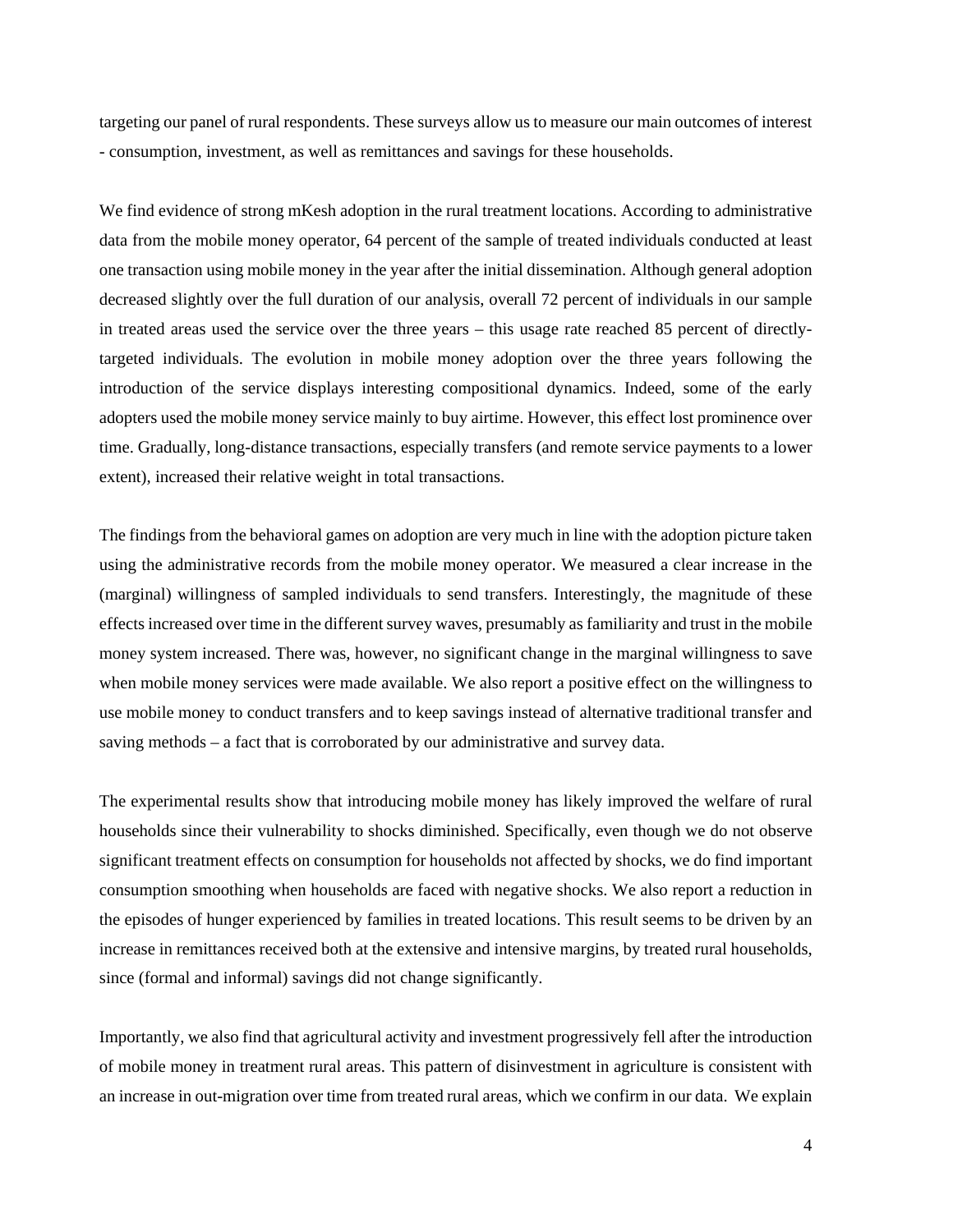this migration response in the context of a simple theoretical model where introducing mobile money reduces the transaction costs associated with long-distance transfers and thereby improves householdlevel insurance possibilities, which incentivizes migration.

Our work relates to a growing body of recent literature examining the expansion of mobile money use in Africa. This literature was initially focused mostly on the Kenyan success story of M-PESA. The earlier studies by Mbiti and Weil (2013, 2016) and by Jack and Suri (2011), point to internal migrant remittances as the main driving force behind the success of M-PESA.<sup>[5](#page-4-0)</sup> This evidence is consistent with our finding of increased remittances to rural households after the introduction of mobile money in our experimental locations in Mozambique. Mbiti and Weil (2013), however, observe estimates of e-money velocity that are consistent with mobile money being used as a storage instrument as well. Jack and Suri (2011) describe the M-PESA experience in detail, while pointing out several possible mechanisms of impact.

Some more recent contributions relate mobile money to consumption smoothing. Jack et al. (2013) and Jack and Suri (2014) follow a panel of households to show that the consumption of households with access to M-PESA is not hurt by idiosyncratic shocks, which implies that decreased transaction costs for transfers promote risk sharing – a finding that our work replicates using an experimental design. This evidence is also confirmed by Riley (2018), who analyzes a panel of households in Tanzania, and by Lee et al. (2019), who study the experimental impact of reinforcing mobile money usage in Bangladesh. These contributions extend the seminal work by Townsend (1994) and Udry (1994), who first documented the importance of informal risk sharing in rural settings for insuring against idiosyncratic risk. A number of related contributions followed. Limited commitment in general equilibrium models is shown to improve our understanding of observed patterns of mutual insurance (e.g., Ligon et al., 2002). Other important studies (Fafchamps and Lund, 2003; DeWeerdt and Dercon, 2006) put the emphasis on network structures within villages to test for the degree of consumption smoothing. Blumenstock et al. (2016) examine the nature of transfers using cell phone airtime (which may be thought of as an early version of mobile money) before and after an earthquake in Rwanda. They also find evidence supportive of risk sharing.

A more recent branch of literature describes the potential of mobile money as a tool to promote economic development in different areas. The most recent paper by Suri and Jack (2016) documents positive effects of mobile money on savings in Kenya, along with impacts on the occupational choices of women. Their

<span id="page-4-0"></span><sup>5</sup> There is also a number of early descriptive studies about M-PESA – see, for example, Mas and Morawczynski, (2009).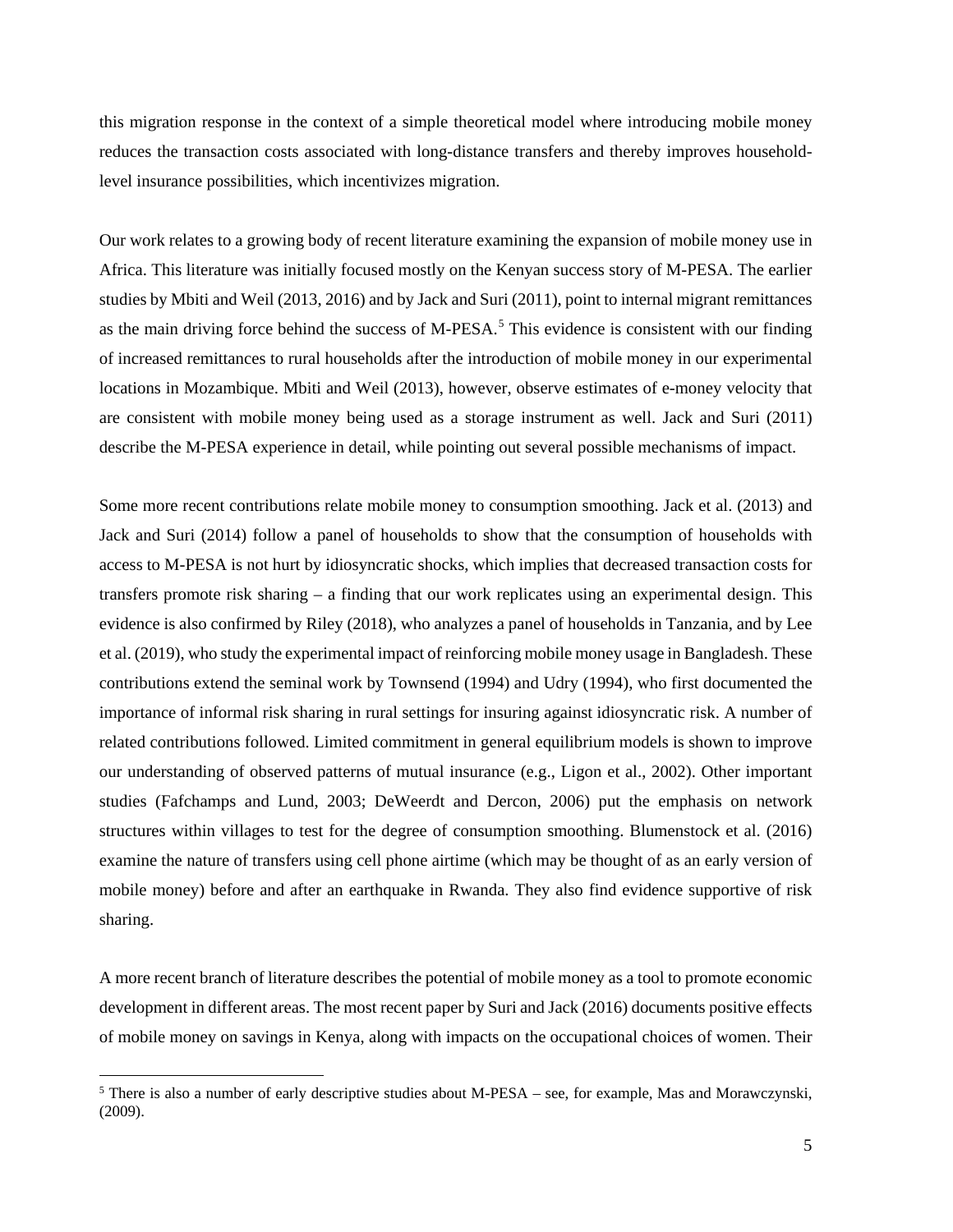overall poverty-reduction result is in line with Aker et al. (2016), who describe the positive povertyreduction impact of a cash transfer program implemented using mobile money in Niger after a natural disaster. In a different context, Blumenstock et al. (2018) show how mobile salary payments can increase savings due to default enrollment, even long after salaries are paid. More in line with the lack of impact of our intervention on savings, De Mel et al. (2018) conducted a RCT of an intervention offering different levels of reduced fees to make mobile deposits in Sri Lanka and found that adoption was limited and concentrated on women and those living far from commercial banks - but there were no increases in household savings.

Most related to our work, Jack and Habyarimana (2018) examine the impact of randomizing access to a mobile money savings account in Kenya as a way to successfully increase savings and access to high school. Batista et al. (2019) also facilitate access to a mobile money savings account, but as a tool to promote microenterprise development in Mozambique – complementing a training program on management skills. In the same line, Batista and Vicente (2018) test the impact of offering interestbearing savings accounts through mobile money to individual farmers and their networks – thereby exploring the network dimension of mobile money adoption.

This paper is also related to the literatures on the development impact of remittances and savings in developing countries.<sup>[6](#page-5-0)</sup> As made clear in the literature review by Yang (2011), there is limited causal evidence on the development impacts of remittances. Yang (2008) employed exchange rate shocks in the Philippines induced by the 1997 Asian financial crisis: he finds that increased migrant resources generated by exchange rate appreciation are used primarily for investment in origin households, rather than for current consumption.<sup>[7](#page-5-1)</sup> Yang and Choi (2007) show evidence consistent with migrant remittances serving as insurance in face of negative weather shocks in the Philippines. Our results are consistent with some of these results, as we observe that lower transaction costs lead to improvements in consumption smoothing made possible by increased remittances. However, we do not find evidence supportive of productive/investment effects of remittances.

<span id="page-5-0"></span><sup>&</sup>lt;sup>6</sup> This paper also contributes to the emerging literature on the effects of information and communication technology on various development outcomes (see Aker and Mbiti, 2010, for a review). Jensen (2007) looks at the use of mobile phones to improve market efficiency in a local fish market in India. Aker (2010) studies the effects of mobile phone introduction on grain market outcomes in Niger. Aker et al. (2015) present experimental evidence of the impact of civic education provided through mobile phones on electoral behavior in the 2009 Mozambican elections.

<span id="page-5-1"></span> $<sup>7</sup>$  This investment takes the form of educational expenditures and entrepreneurial activities. Other recent studies</sup> focusing on African countries found similar effects of migration: on education in Cape Verde (Batista et al., 2012) and on entrepreneurship in Mozambique (Batista et al., 2014).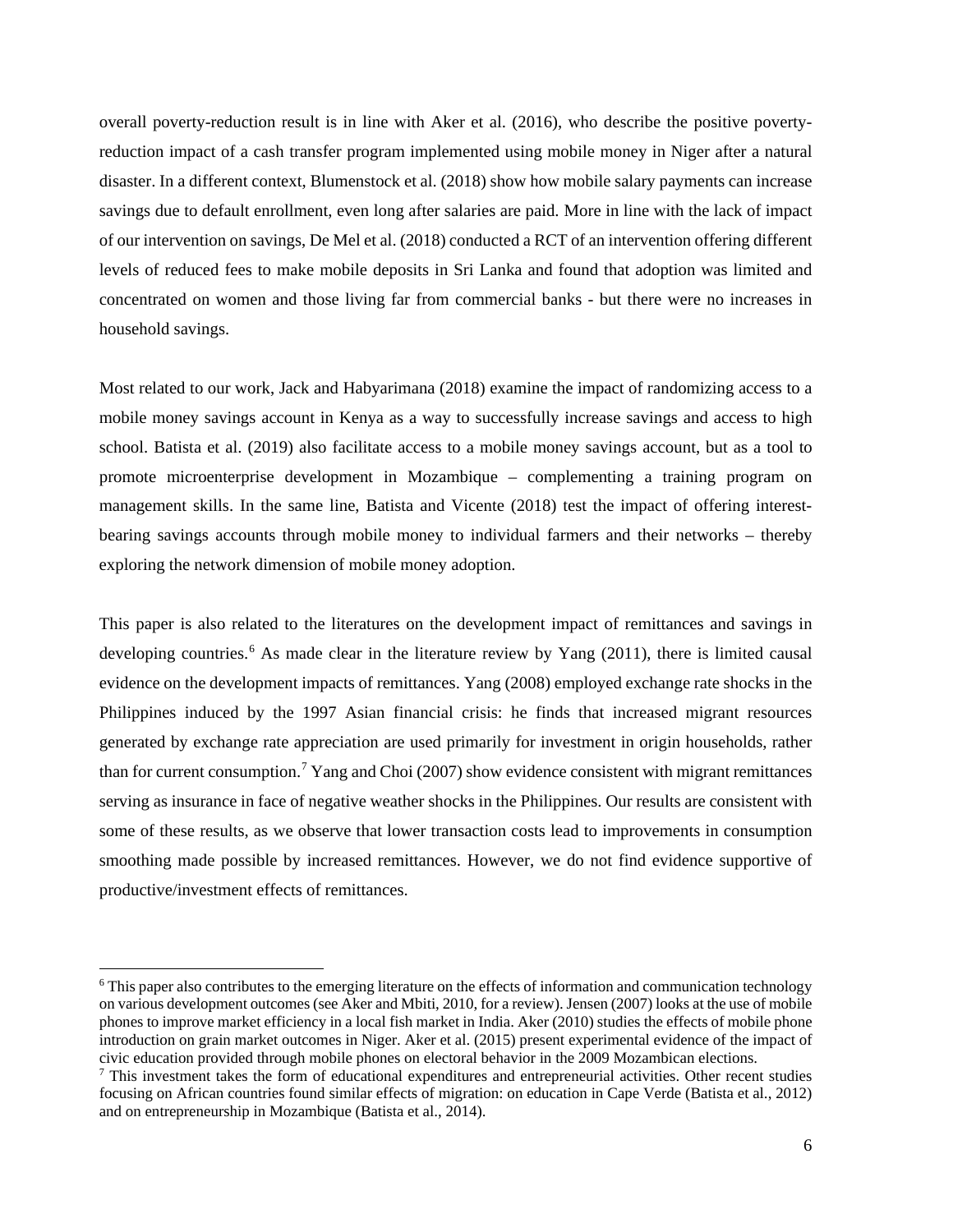In relation to our research question, Karlan et al. (2014) show in a field experiment in Ghana that farmers increase investment when provided with rainfall index insurance. Contrary to this, in our study, informal insurance provided by remittances following the introduction of mobile money arises together with a decrease in investment. Our results may differ for two main reasons: First, the degree of insurance provided by rainfall index insurance is clearly different from that provided by the availability of mobile money, which is just a channel through which informal insurance may occur, where the decision to receive transfers is not fully under the control of the rural households. Second, rural Mozambicans in our sample may face binding credit constraints unlike Ghanaian farmers (as implied in their behavior). Like Karlan et al. (2014) anticipate in their model, improved insurance leads to decreased investment in the presence of binding credit constraints. The intuition is that insurance acts as a substitute for savings as it enables transferring resources to some of the future states of nature. Although we tried to test this hypothesis, we do not find supportive evidence for it in our data.

On savings, Karlan and Murdoch (2010) call for an understanding of the impact that introducing new access technology may have on savings, as unintended consequences are possible: liquidity may carry self-control problems and exacerbate social pressure to consume for time inconsistent individuals (as in Ashraf et al., 2006). Despite these concerns, Dupas and Robinson (2013) show that access to non-interestbearing bank accounts in rural Kenya significantly increased savings, a finding that highlights the potential unmet demand for saving products in rural settings.<sup>[8](#page-6-0)</sup> We do not find a similar result in our experiment, where overall saving behavior did not significantly change. This is likely related to the fact that mobile money is not necessarily taken by users as a savings mechanism.

This paper is organized as follows. In Section 2 we provide a background description of Mozambique and of the introduction of mobile money in the country. Section 3 presents the theory of change and hypotheses to be tested in our field experiment. Section 4 describes the experimental design, including sampling, experimental intervention, measurement strategies, balance tests and attrition checks. Section 5 proposes an econometric strategy and displays the empirical specifications to be estimated. Section 6 analyzes results on adoption and on the impact of introducing mobile money on the main outcomes of interest. Section 7 discusses the empirical results and explores out-migration from treated villages as an important mechanism to understand our results. Finally, Section 8 provides concluding remarks and directions for further research.

<span id="page-6-0"></span><sup>&</sup>lt;sup>8</sup> Recent work by Callen et al. (2019) shows that when formal savings became available for a sample of Sri Lankan households, they worked more in order to benefit from those additional saving opportunities.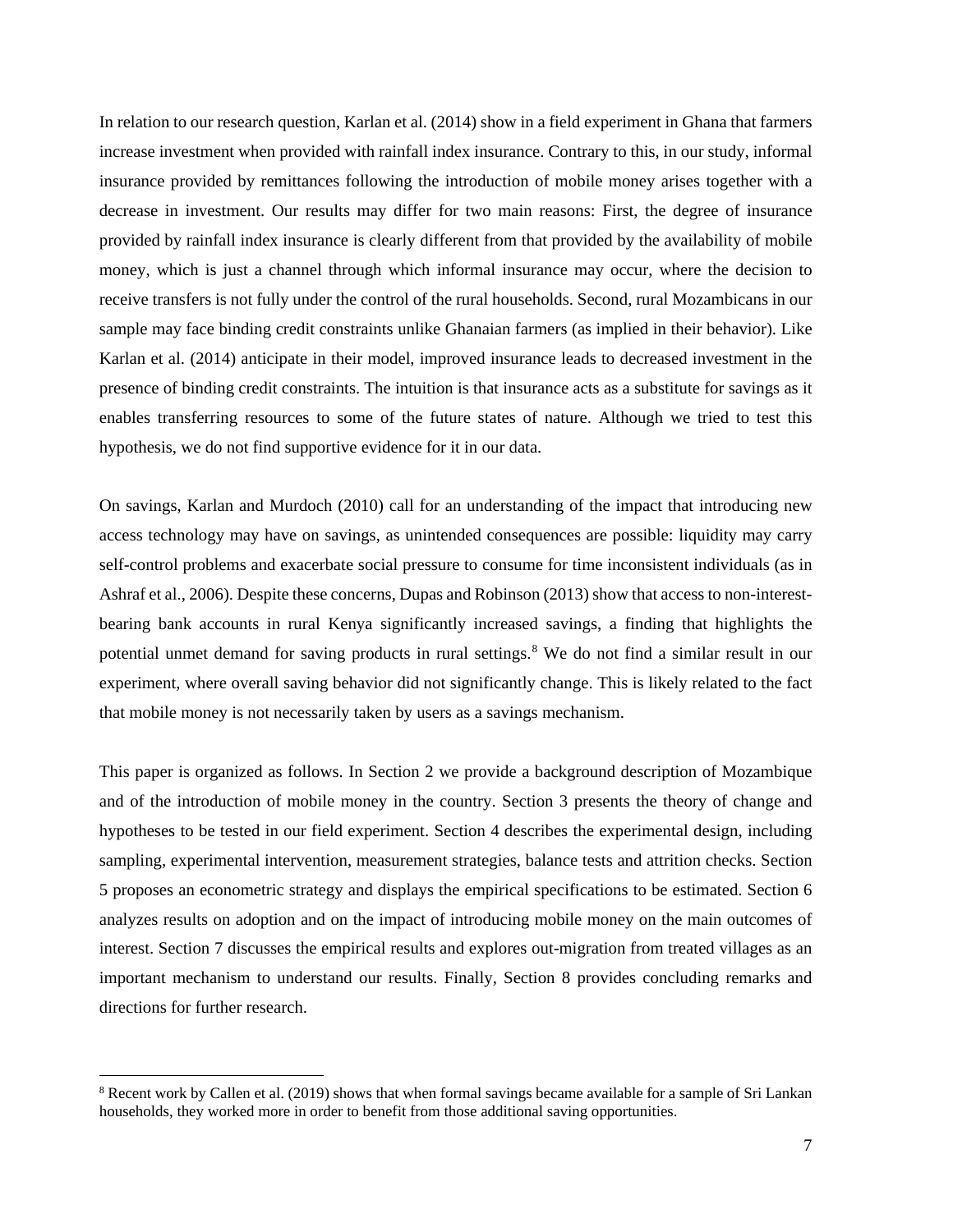## **2. Background**

Mozambique is one of the poorest countries in the world. According to the Word Bank, the latest available numbers show that 82 percent of the population lives in poverty, with less than 3 USD a day, and that 65 percent of the population lives in rural areas.<sup>[9](#page-7-0)</sup> At the same time, there were over six million subscribers of mobile phone services in the country (corresponding to nearly one fourth of the population), and mobile phone geographical coverage extended to 80 percent of the population at the time our randomized intervention started in  $2012$ .<sup>[10](#page-7-1)</sup>

Mozambican authorities passed legislation in 2004 that allows mobile operators to partner with financial institutions in order to provide mobile money services. Under this legislation, complemented with an operating license issued in 2010, Mcel, the main mobile telecommunications operator, established a new company, Carteira Móvel, which started offering mobile money services, branded as mKesh, in January 20[11](#page-7-2).<sup>11</sup> In an initial effort to recruit mKesh agents, Carteira Móvel recruited around one thousand agents in just a few months after September 2011. However, these agents were based mainly in urban locations, particularly in Maputo city. In this context, Carteira Móvel regarded the launching of this research project as an opportunity to test the impact of mKesh dissemination in rural locations of the country before any systematic efforts in that direction.

The potential of mobile money in rural Mozambique is considerable. Bank branches typically do not reach beyond province capitals and some district capitals.<sup>[12](#page-7-3)</sup> Typical methods for transferring money and saving in rural Mozambique entail significant costs and risks. Bank transfers require significant travel costs to use bank branches. Alternatively, senders need to travel to the location of recipients or use a bus driver as courier (who typically charges a 20 percent fee, and carries the risk of not delivering the money at all). Mozambique is reported to be in the top four countries in terms of most expensive remittances in Sub-Saharan Africa, and formal bank transfers cost on average 22 percent of the value of the transfer in

<span id="page-7-0"></span><sup>9</sup> World Development Indicators, 2018.

<span id="page-7-1"></span><sup>&</sup>lt;sup>10</sup> Computed from data made available by Mcel and Vodacom, the only two mobile phone operators in Mozambique at this time. A competitive market composed by state-owned Mcel and Vodacom (linked to the multinational Vodafone) was in place since 2003, although a third operating license was awarded to Movitel (linked to the Vietnamese multinational Viettel), which started operating in Mozambique still in 2012.

<span id="page-7-2"></span><sup>&</sup>lt;sup>11</sup> Note, however, that the formal mKesh launch and first advertising campaign of this service on national media was only aired in September 2011.

<span id="page-7-3"></span> $12$  From the list of bank agencies made available by the Bank of Mozambique in December 2011, for the 18 districts that we cover in our study, only 37 bank agencies were reported to exist in those districts (just over two on average per district, where each district has an average population of 170,000 inhabitants).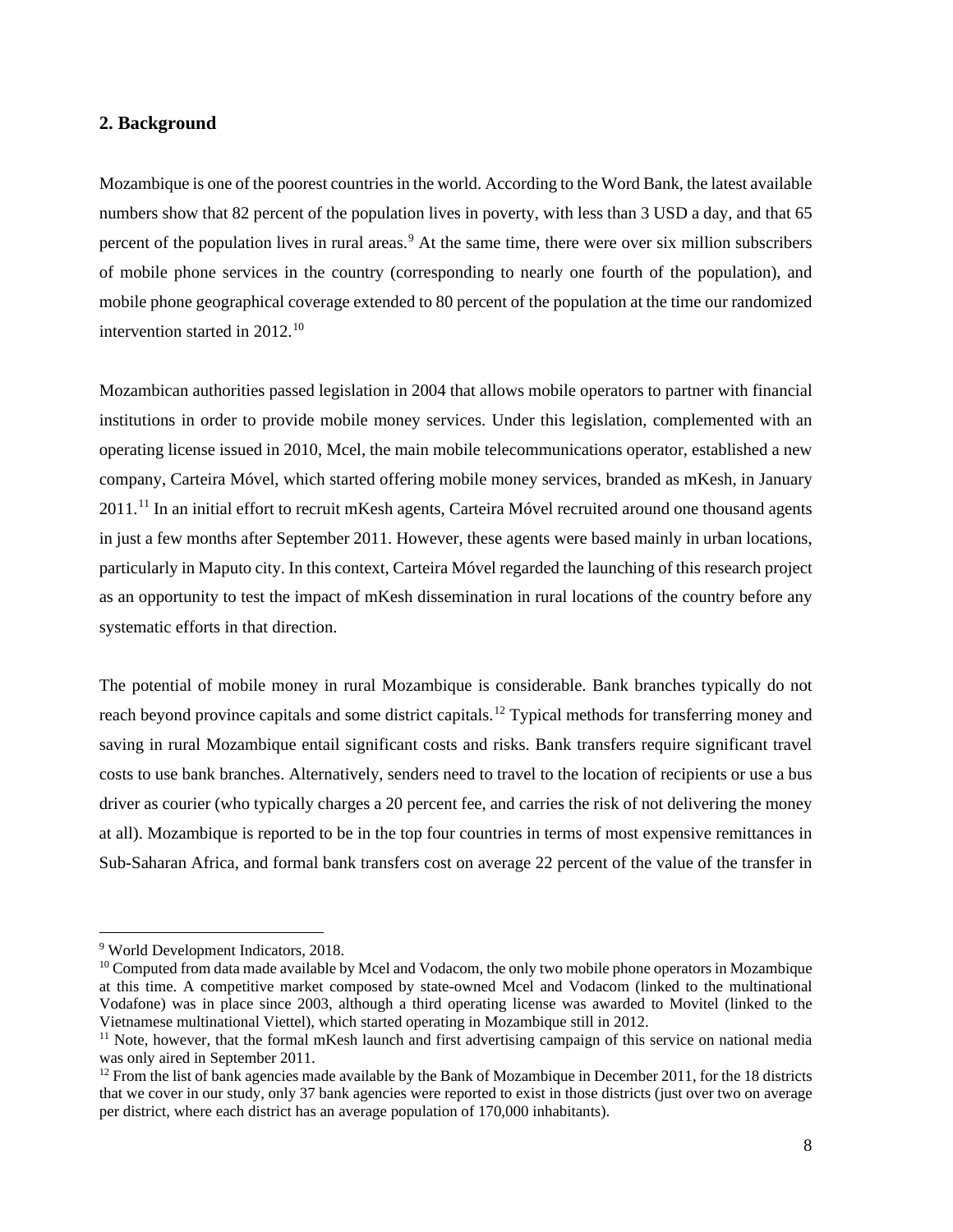bank fees.<sup>[13](#page-8-0)</sup> Saving methods for the rural population are often limited to hiding money 'under the mattress' (often money is hidden in cans and buried underground), keeping money with local traders or authorities, and participating in ROSCAs.<sup>[14](#page-8-1)</sup> None of these arrangements typically pays interest, and some of them carry considerable risks. Mobile money services as provided through mKesh offer the possibility of transferring money and saving at considerably lower costs and risks than the existing alternative channels.

## **3. Theory of change**

Inspired by the remarkable success of the M-Pesa mobile money service in Kenya, our project was designed to experimentally measure the impact of introducing mobile money services in a setting where its economic effects could be substantial. For this reason, we chose to work in rural areas of Southern Mozambique where the levels of financial inclusion were very low, while there were also important internal migration corridors to the capital city of the country, Maputo.

The theory of change and main hypotheses to be tested in this project depart from mobile money sizably reducing the transaction costs associated with long-distance (e.g., urban-rural) transfers. In addition, in face of the very limited supply of formal financial services, the availability of mobile money also substantially decreases the cost of holding formal savings. We conjecture that, faced with these exogenous changes in the cost of long-distance transfers and of holding formal savings, households will adjust their optimal levels of consumption and investment.

Existing evidence shows that increased remittances are used both to raise consumption levels of the recipients, and to boost their investment levels. As documented by several descriptive studies, migrant remittances play an important role in improving consumption levels and limiting poverty of recipient households, especially when these are hit by negative shocks.<sup>[15](#page-8-2)</sup> Other studies, like Yang (2008), have shown that increases in remittances are spent increasing investment in educational expenses and entrepreneurial activities.

<span id="page-8-0"></span><sup>13</sup> See World Bank (2015a), *Remittance Prices Worldwide*.

<span id="page-8-1"></span><sup>&</sup>lt;sup>14</sup> We report for the sample of rural households that we study the following statistics: 63 percent save money at home, 30 percent save money with a local trader, and 21 percent participate in a ROSCA. Only 21 percent report any money saved in a bank account.

<span id="page-8-2"></span><sup>&</sup>lt;sup>15</sup> See, for example, Adams and Page (2005), Yang and Choi (2007) and Acosta et al. (2008).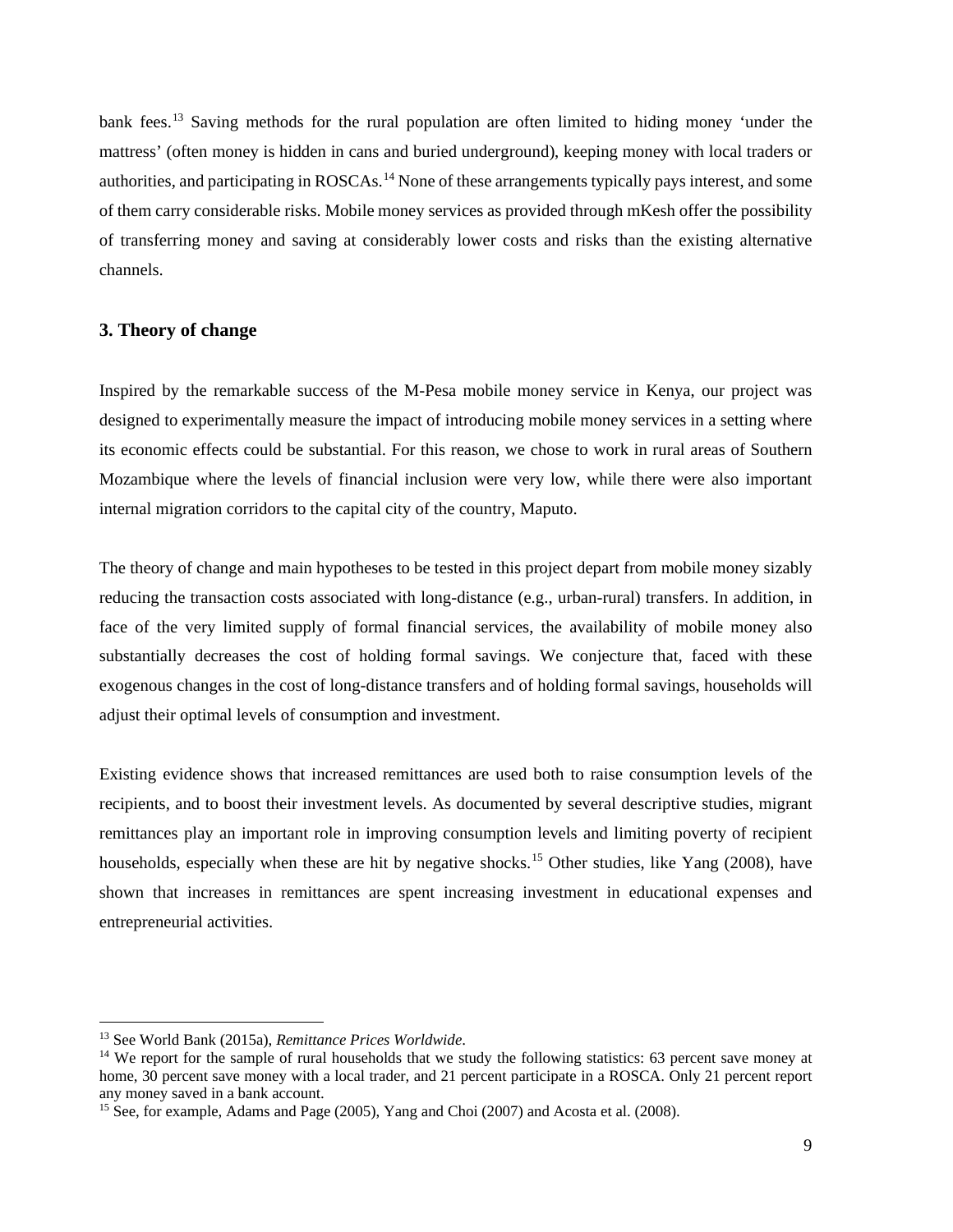Increased savings could mechanically be achieved by cutting consumption. Boosted household savings could result in increased investment. Indeed, Dupas and Robinson (2013), for example, show that providing access to formal savings accounts in Kenya increased savings and business investment particularly for female business owners. Similarly, Batista et al. (2019) find that female business owners in Mozambique who are offered interest-bearing mobile savings accounts also benefit the most from this intervention. In an agricultural setting in central Mozambique, Batista and Vicente (2017) obtain that similar mobile savings accounts offered to smallholder farmers right after their harvest promoted fertilizer usage in their agricultural plots.

In this context, we established the main outcome variables of interest for this research paper to be mobile money adoption (a necessary condition for any subsequent economic impact of mobile money), as well as household levels of consumption and investment, which are the main economic outcomes of interest for the project. We also examine the impact of introducing mobile money on remittances received and savings, as mediators for the impact of mobile money on consumption and investment.

## **4. Experimental design**

#### *4.1. Sampling and randomization*

To evaluate the impact of introducing mobile money services in rural Mozambique through a randomized controlled trial, we selected a sample of rural areas where mobile money services had never been made available before: 102 rural Enumeration Areas (EAs) were chosen in the provinces of Maputo-Province, Gaza, and Inhambane. These EAs were sampled randomly from the 2008 Mozambican census for the referred provinces.[16](#page-9-0)

For each EA to be included in our sampling framework two additional criteria had to be met. First, the EA had to be covered by Mcel signal – this was first checked by drawing 5-km radii from the geographical coordinates of each Mcel antenna, and then confirmed by a strong cell signal at the actual location of each EA. Second, there needed to be at least one commercial bank branch in the district of each EA. For the purpose of identifying the sampling framework as described, Mcel made available the geographical data on its antennae, and the Central Bank of Mozambique made available the data on the location of all bank branches in the country.

<span id="page-9-0"></span><sup>&</sup>lt;sup>16</sup> Note that in Maputo-Province, only its northern districts bordering the Gaza province were considered, as they included all rural locations not in close proximity to the Maputo capital city.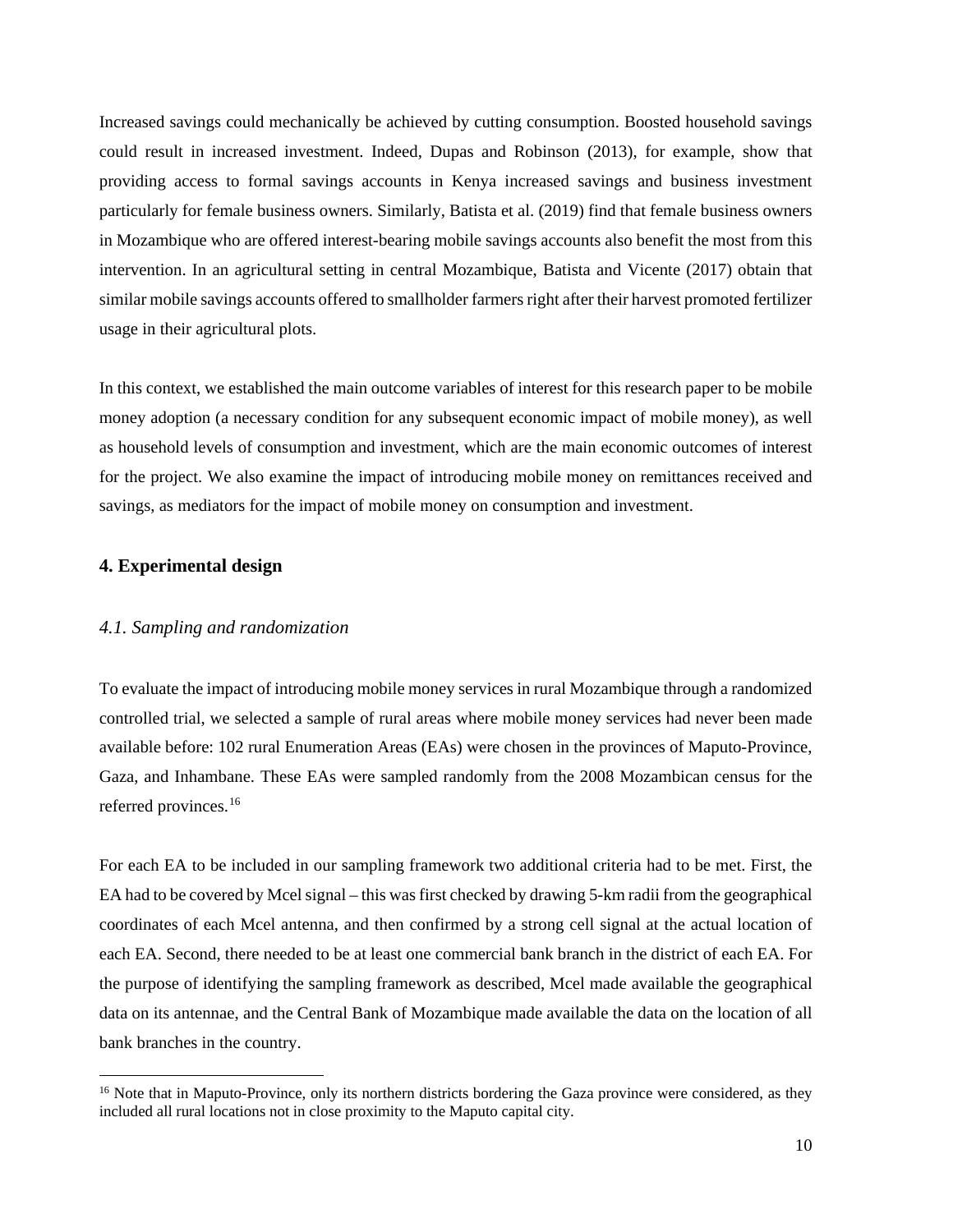The households that took part in this study were selected at the EA level. We sought household heads while following an n-th house random walk departing from the center of the EA along all walking directions. However, additional conditions had to be observed by households to be included in our sample. All sampled households had to own a Mcel phone number – this was not a binding constraint as Mcel was the only cell phone provider in these rural areas at the time of the baseline survey.

In total, 2004 individuals were included in the baseline survey, which served the purpose of identifying all experimental subjects before the treatment activities at the community and individual levels. We interviewed an average of 20 individuals per EA.

The randomization of mKesh dissemination was performed by forming blocks of two EAs from the set of 102 EAs. The blocks were selected by matching on geographic characteristics. The 51 treatment EAs were then drawn randomly within each block. Figure 1 shows the location of the 102 EAs in our study, divided between treatment and control.

#### <Figure 1 near here>

Note that the individual-level treatment, as well as invitations for community-level dissemination events, was submitted only to a subsample of the survey respondents in treatment locations. This subsample had on average 16 individuals per EA and was drawn randomly within the EA. We call the individuals that were given the individual treatment and the invitations within a treatment EA the 'targeted individuals,' and the individuals that were not given the individual treatment and the invitations the 'untargeted individuals'. The specific dissemination interventions that were conducted are described in the following section.

## *4.2. Randomized intervention*

The randomized intervention we evaluate included both the introduction and dissemination of mobile money services in 51 rural locations of the provinces of Maputo Province, Gaza, and Inhambane, in Southern Mozambique. We partnered with Carteira Móvel, the only mobile money provider in the country at the time, for this purpose. Because mobile money services were not previously available in any of the rural locations included in our sample, the intervention included three different stages. First, the recruitment and training of mKesh agents. Second, the holding of a community theater and of a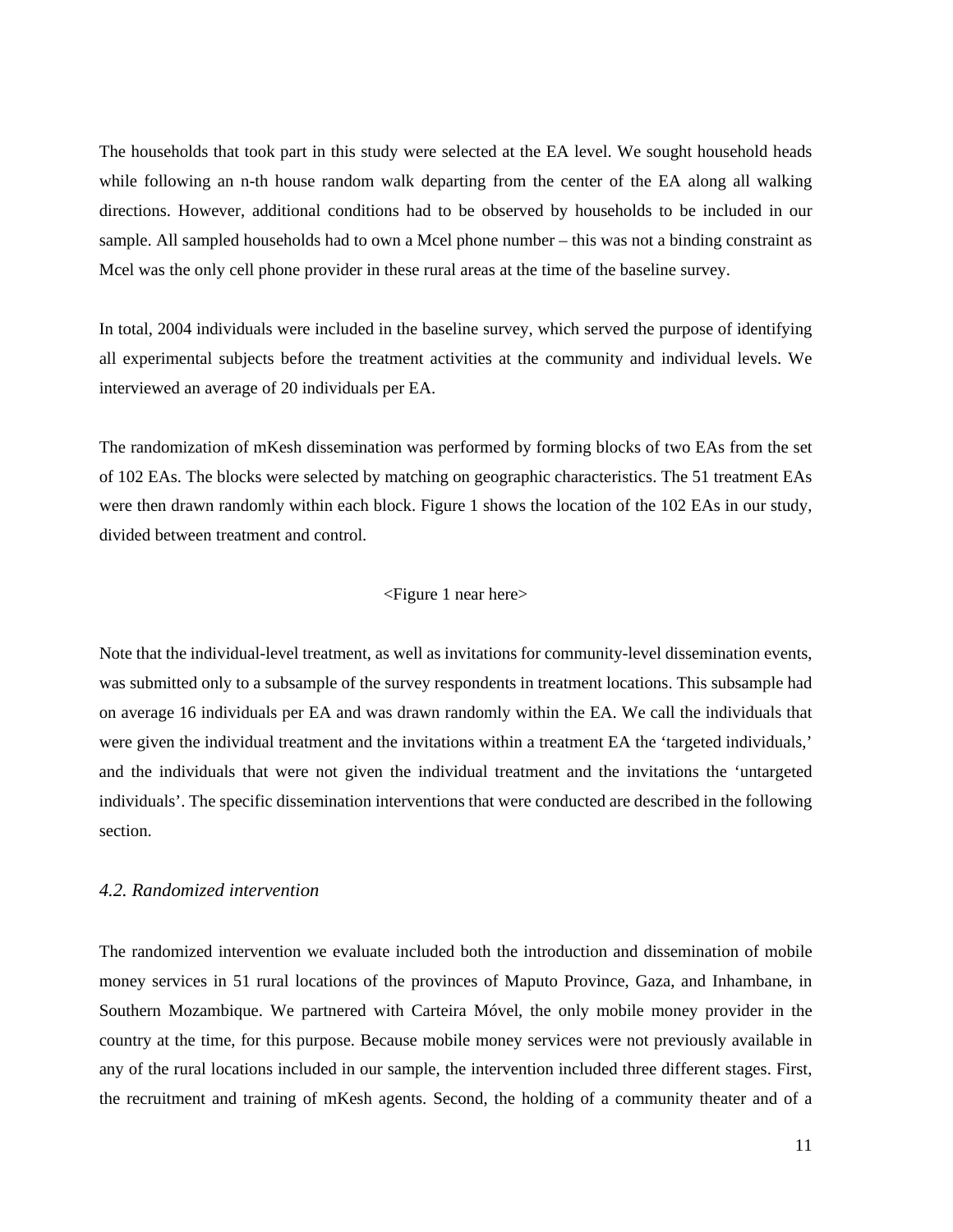community meeting describing and demonstrating mKesh services. Third, the individual dissemination of mKesh to a randomly selected group of villagers.

The first stage consisted of the recruitment of one mobile money agent per location, and took place between March-May 2012. The recruited agents were typically local grocery sellers. Three main criteria were sought when proposing local vendors to become mKesh agents. First, they were required to hold a formal license to operate as vendors, implying they had a legally established business as required by the applicable mobile money regulation. Second, they were required to have a bank account, which ensured minimum levels of financial literacy. Third, they were assessed as having a sufficiently high level of liquidity in their business, which often translated to observing that businesses had full shelves (this was typically the case for the largest business in each village).

Each location was visited on purpose for the on-site recruitment of agents. Training of the agents followed in a second visit. At this point in time, the contract signed by Carteira Móvel, as well as agent materials, were handed out to the agents. The materials included an official poster (to identify the shop as an mKesh agent), other mKesh advertising posters, and an mKesh agent mobile phone to be used exclusively for all mKesh transactions. A briefing describing the remaining dissemination activities in rural areas was held at this point. This included a description of the community theater and meeting to be subsequently held in the village, and a review of all mKesh operations, with an emphasis on registration of clients, cashins, purchases in shop, and cash-outs.

The second stage of the intervention included a community theater and a community meeting to disseminate mobile money services at the community level. These events were held one after the other in close proximity to the mobile money agent's shop. These community-level events were advertised with the support of local authorities. The playing of the mKesh jingle from the mKesh shop also helped drawing attention to the events. The script of the community theater was the same for all treatment locations, and included mentions of mKesh safety (based on a PIN number), transfers using mKesh, savings using mKesh, and the mobile money self-registration process. The context was a village scene, with a household head and his family/neighbors.<sup>[17](#page-11-0)</sup> The community meeting, which had the presence of local village authorities, gave a structured overview of the mKesh service, and allowed interaction with the community as questions and answers followed the initial presentation.

<span id="page-11-0"></span><sup>&</sup>lt;sup>17</sup> This script is available from the authors upon request.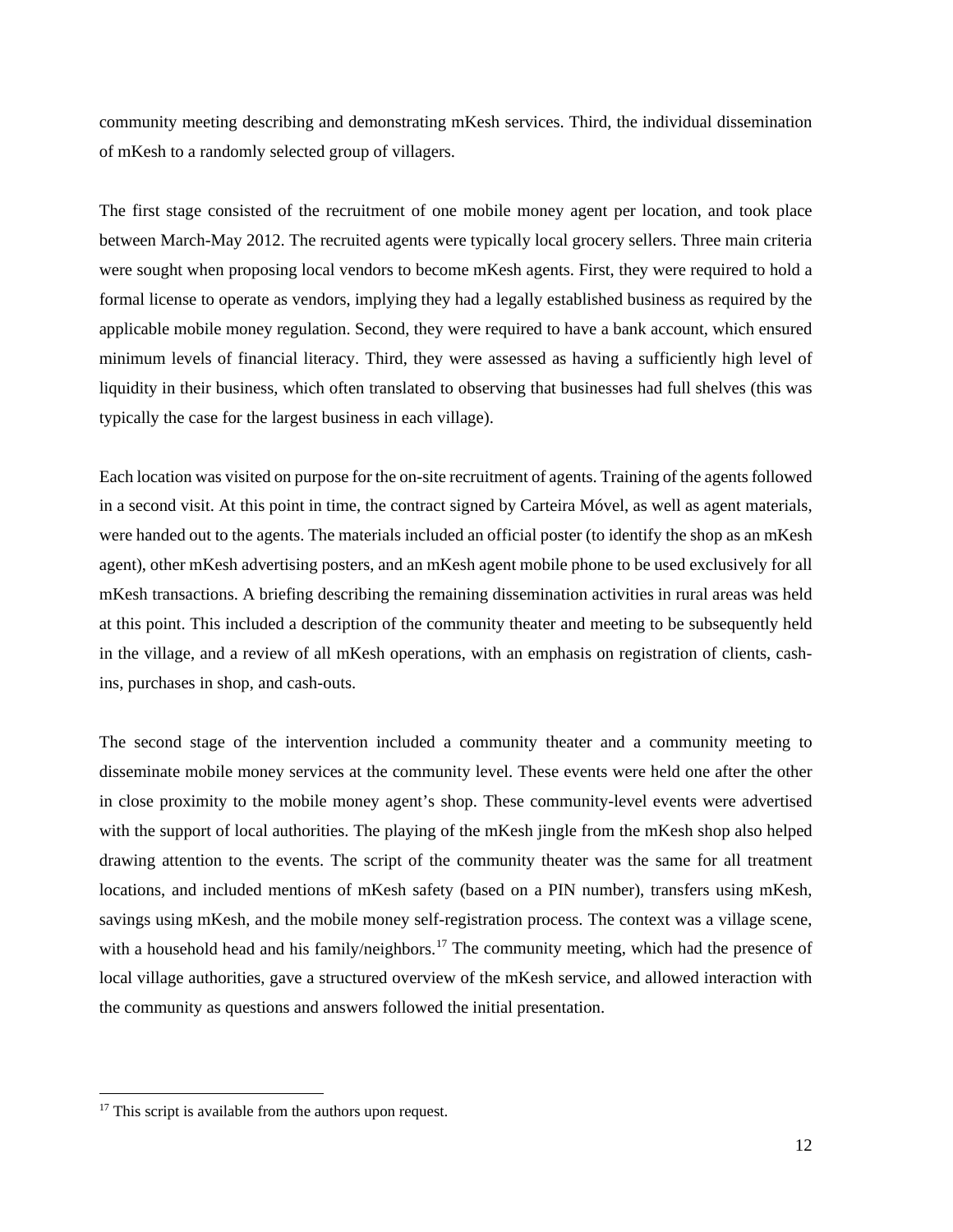The final stage of the dissemination activities was conducted at the individual level for the targeted individuals, i.e., those approached individually by mKesh campaigners. In this context, campaigners distributed a leaflet, which structured the individual treatment. This leaflet had a full description of all the mobile money operations available, while also providing the mobile phone menus to be used for each. The leaflet is displayed in Figure 2.

#### <Figure 2 near here>

Campaigners described the leaflet and asked targeted individuals whether they wanted to be registered to use the mKesh services. If they did, the campaigners helped targeted individuals following the selfregistration menu. Self-registration required that individuals provided their name and their identity card number. Campaigners then offered 76 Meticais (around 3 USD) of free trial money to be cashed-in to the mKesh account of each targeted individual. For this purpose, targeted individuals had to accompany the campaigners to the shop where the mKesh operated in their village. The cash-in menu instructions were then followed at the mKesh agent location with the purpose of cashing-in the 76 Meticais to the individual's mKesh account. After the cash-in was made, campaigners helped targeted individuals to check the balance in their mKesh accounts. Subsequently, each targeted individual was asked to buy something in the agent's shop for the value of 20 Meticais. This transaction was then made in the presence of the agent, which implied a 1 Metical fee. Finally, targeted individuals were explained how a transfer could be done to another mobile phone and how they could cash-out the remaining 50 Meticais from their account (this operation would cost a 5 Meticais fee, which would add up to the 76 Meticais total cashedin by campaigners in each individual account). Targeted individuals were also briefed about the pricing structure of the mKesh services - a page in the mKesh leaflet kept by each targeted individual provided this information. Figure 2 includes all the specific menus followed by campaigners during the process just described.

The community and theater meetings as well as the individual treatment were conducted in the period June-August 2012. In July-September 2013 and July-September 2014, the communities in our sample were revisited for the purpose of conducting the surveys. Around those moments in time, the agent network was re-evaluated and given particular attention in the field. That implied, from the side of the mobile money operator, an additional effort in solving the problems faced by agents and communities related to the local provision of the mobile money services.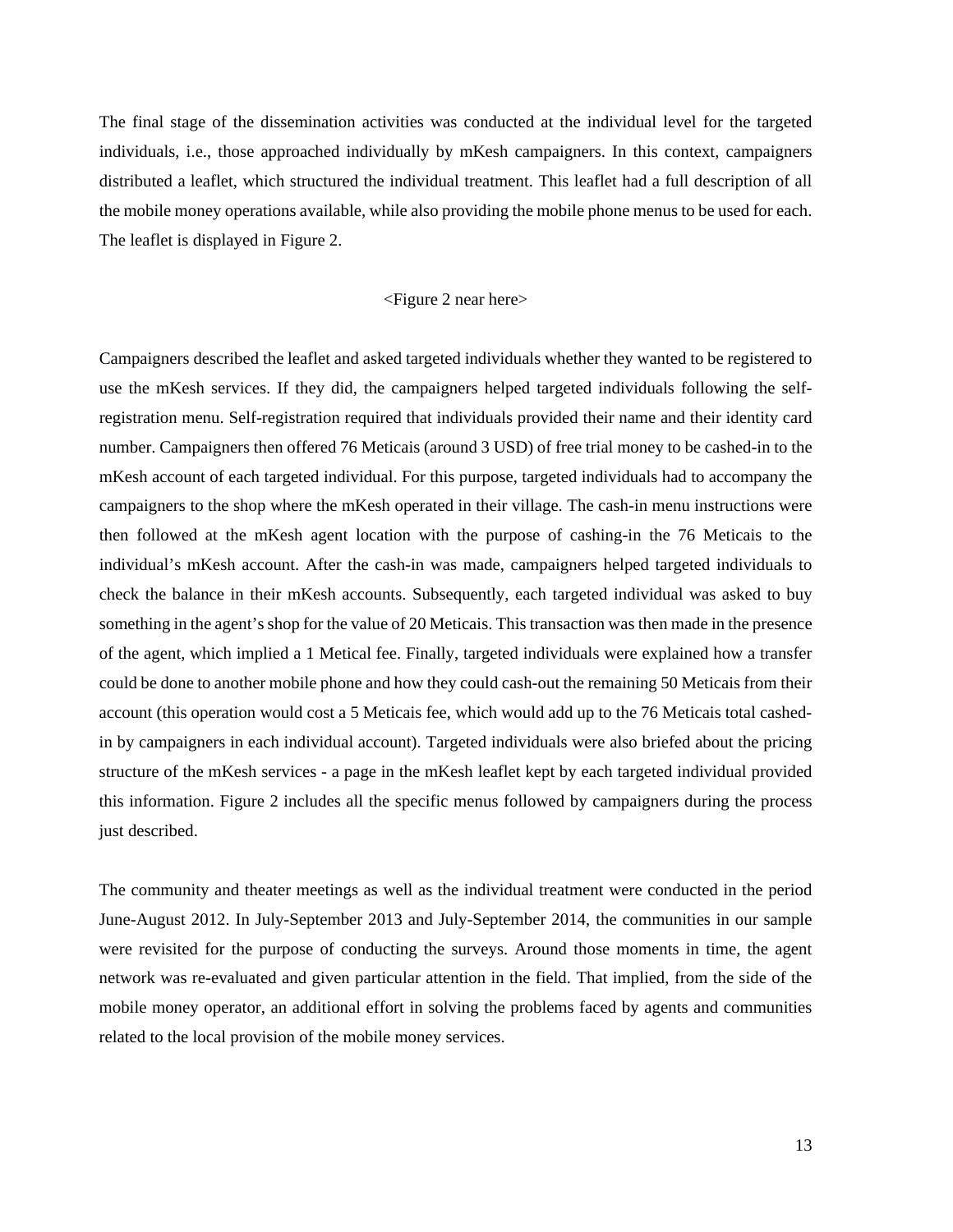## *4.3. Measurement*

The measurement of the impact of the intervention described in the previous sections is based on four main sources of data. First, we make use of the administrative records of mobile money transactions carried out by all individuals in our sample since the beginning of the project in July 2012. Carteira Móvel made these records available to us for the subsequent three years (until June 2015). The data include for each mobile phone number and for each transaction conducted: the date of the transaction, the type of transaction, and the transaction amount, as well as the value of any fees paid.

Between July 2012 and June 2015, a total of 15,971 transactions were recorded in the mobile money system for our sample of experimental subjects. Note that these mobile money transactions should be regarded as a lower bound to all transactions performed by each individual. Indeed, the matching procedure we used to identify experimental subjects' mobile money accounts was rather conservative as it used only the main Mcel phone number provided in each survey wave by respondents in both treatment and control locations. Naturally, all transactions related to the initial individual dissemination activities conducted by mKesh campaigners (namely, initial cash-in, balance check, purchase in shop, and possibly cash-out) were excluded for the purpose of our analysis.

Second, we collected geo-referenced data to measure the flood shocks that affected Mozambique in the 2012/2013 rainy season.<sup>[18](#page-13-0)</sup> Specifically, we use the Standardized Precipitation Evapotranspiration Index (SPEI) proposed by Vicente-Serrano et al. (2010) corresponding to each of our EAs since 1981. The SPEI extends the (previously) most commonly used Standardized Precipitation Index (SPI) in that it is based on water balance, i.e., the difference between precipitation and potential evapotranspiration (calculated taking into account average temperatures, wind speed, vapor pressure, and cloud coverage). This provides a much-improved measurement of extreme weather conditions, as evaporation and transpiration can consume a large fraction of rainfall. In our work, we define flood shocks as happening in areas with SPEI values above two standard deviations relative to the average computed for the [19](#page-13-1)81-2010 period.<sup>19</sup> These data are used in our work to provide a rigorous measure of flood shocks affecting all our experimental

<span id="page-13-0"></span><sup>&</sup>lt;sup>18</sup> For a description, see for example the report by the United Nations OCHA Regional Office for Southern Africa (ROSA), available at:

[http://reliefweb.int/sites/reliefweb.int/files/resources/Southern%20Africa%20Floods%20Situation%20Report%20](http://reliefweb.int/sites/reliefweb.int/files/resources/Southern%20Africa%20Floods%20Situation%20Report%20No.%205%20%28as%20of%2008%20February%202013%29.pdf) [No.%205%20%28as%20of%2008%20February%202013%29.pdf](http://reliefweb.int/sites/reliefweb.int/files/resources/Southern%20Africa%20Floods%20Situation%20Report%20No.%205%20%28as%20of%2008%20February%202013%29.pdf) (last accessed on April 20, 2019).

<span id="page-13-1"></span> $19$  Using the longer time spell 1961-2010 for which data are available does not change our results. The earlier periods are however likely to be subject to more noise in measurement, hence our choice, following the literature, to use 1981 as the starting point for our reference long run period.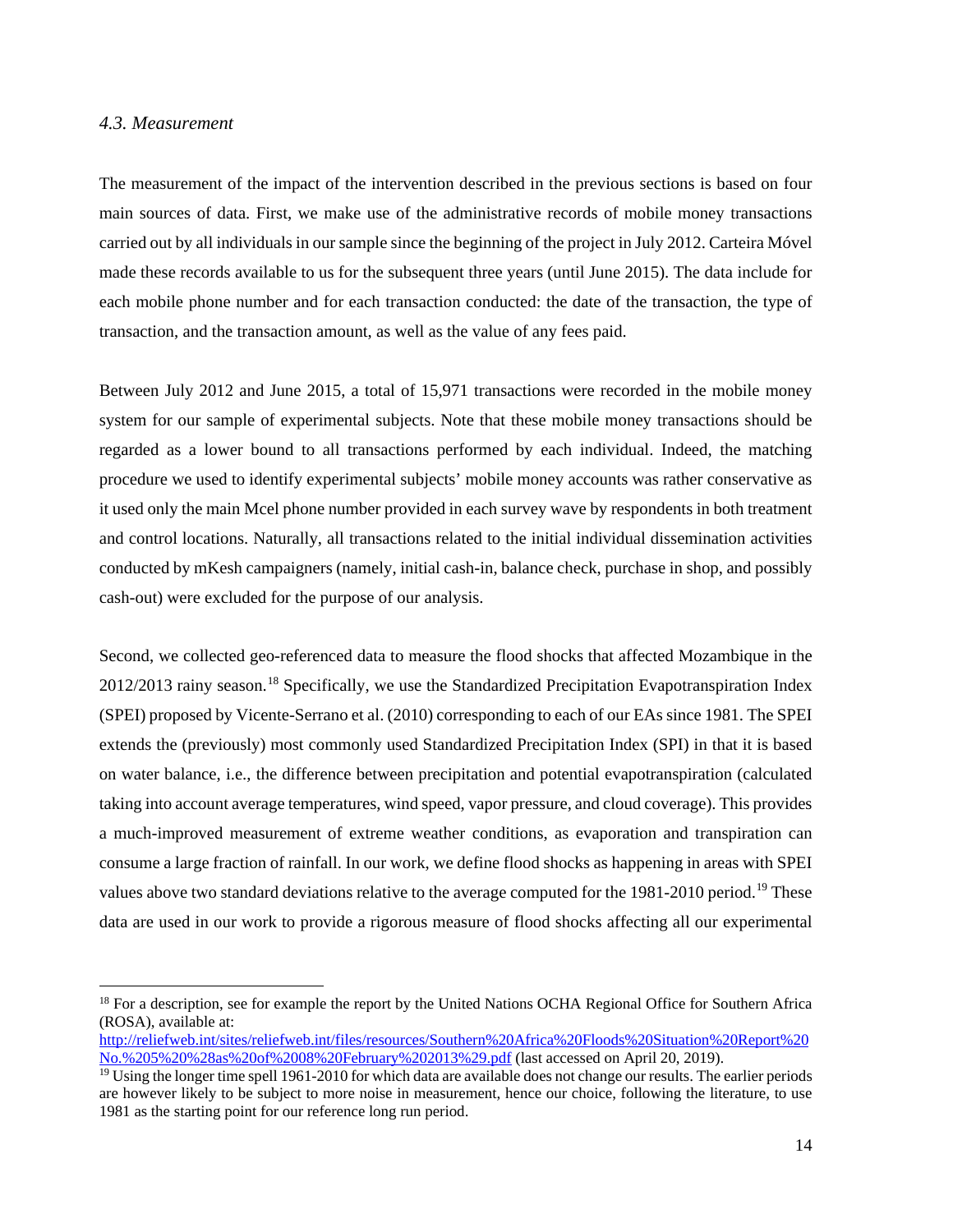locations. Note that the January 2013 flood affected 69 percent of all locations in our sample, evenly balanced across treatment and control locations (balance test with a p-value of 67 percent).

Third, we use behavioral measures of the marginal willingness to remit and to save, as well as of the marginal willingness to substitute between mobile money and conventional remittance and savings mechanisms. These measures were obtained by playing games with all individuals in our sample, both in treatment and control locations. games allowed us to elicit information on how individuals' marginal propensity to save and remit changed after the introduction of mobile money, as well as on the marginal propensity of these individuals to use mobile money as a substitute for traditional saving and remittance mechanisms. These games are described in detail in the Appendix to this paper. All behavioral measures were taken immediately after the individual surveys were submitted.

Finally, we employ survey measurements targeted at our panel of subjects of our outcome variables of interest. These measures were taken at the baseline survey (conducted between June and August 2012), one-year follow-up survey (conducted between July and September 2013), and two-year endline survey (conducted between July-September 2014). These three household survey rounds included standard demographic, consumption, investment and savings questions, as well as a full module on remittances in the context of household migration.

## *4.4. Experimental validity: balance and survey attrition*

We now test the experimental validity of our work through verification of the quality of random assignment of locations and households to treatment status in the baseline sample, as well as in the subsamples interviewed in the following data collection waves. The latter is to limit concerns related to differential attrition.

We performed balance tests for a range of baseline variables. Table 1a shows balance in the characteristics of treatment and control locations. We note that almost all locations have primary schools, although only 39 percent of control locations has a secondary school. Nearly two thirds of the control EAs have a health center, and 61 percent have market vendors. We note that 63 percent of these locations have electricity supply, but only 14 percent have sewage removal systems in place. The quality of cell phone coverage is classified as above average in the baseline survey (4.7 in a 1-5 scale) in the control locations. 26 percent of control EAs have paved road access, and 71 percent have land road access. They are located at an average of 62 minutes from a commercial bank, and transportation to get there costs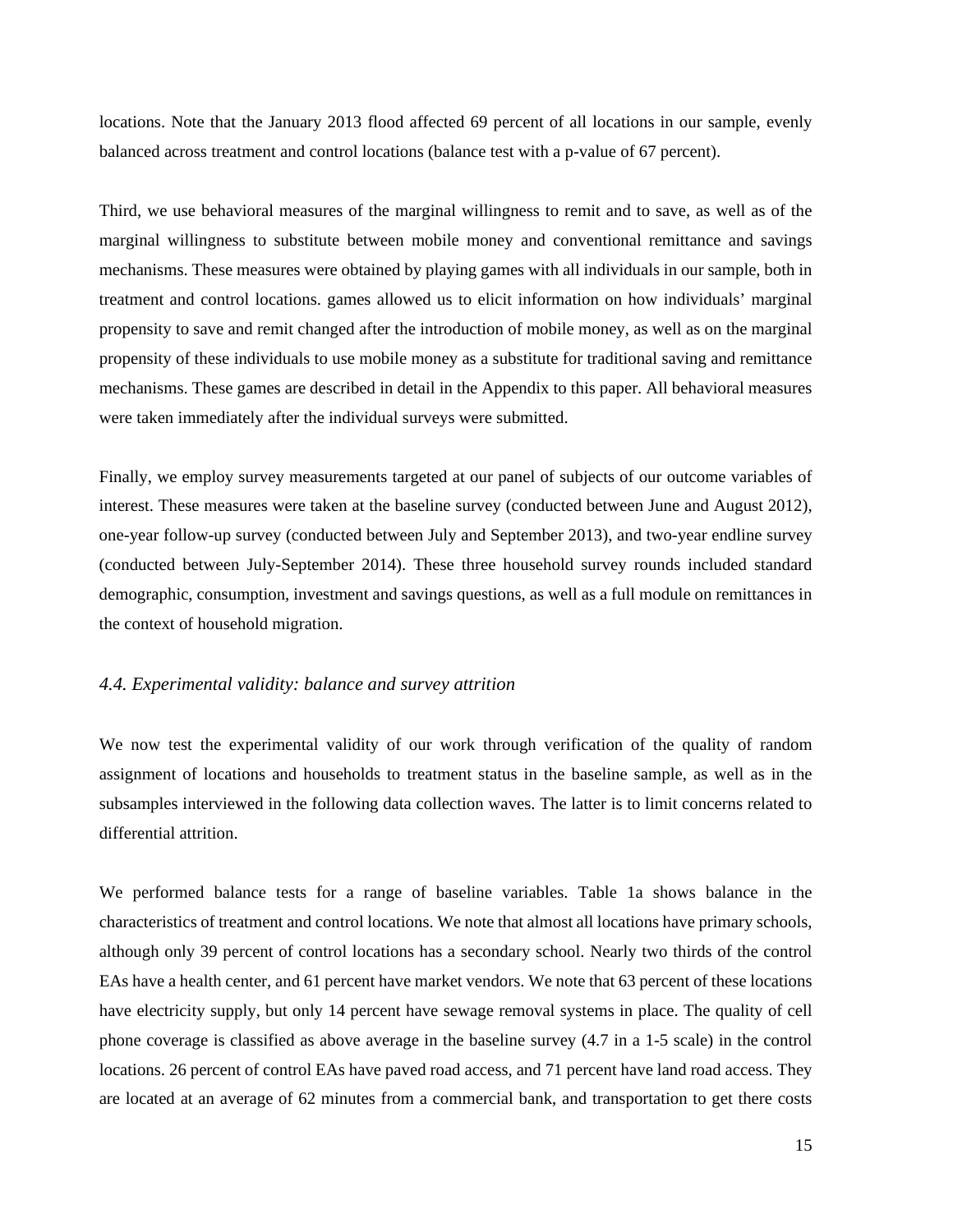about 32 MZN (equivalent to slightly above 1 USD at the time of the baseline survey). In terms of balance across treatment and control locations, we only find one difference between treatment and control that is statistically significant: electricity supply is more frequent in control locations.

## <Tables 1 near here>

Tables 1b and 1c examine demographic traits of the experimental subjects, including basic attributes (age, gender, education, and marital status), occupation, religion and ethnicity, income and property, technology use and financial behavior. We note that the average individual in the control group has 39 years of age, is female with a 63-percent probability, and has 5.5 years of education. 46 percent of control individuals selected farming as their main occupation, and the main ethnic group is Changana (70 percent of control individuals). We also observe that 86 percent of the control sample owns a plot of land (machamba), and that 27 percent have a bank account. Respondents in our sample report using their cellphone every day (86% of individuals) or several times every week (13%). At the individual level, we do not find differences across targeted and control individuals for a range of variables related to basic demographics, occupation, religion/ethnicity, technology and finance. We do however observe some differences in terms of income and property. Specifically, owning cars is less frequent in treatment locations. We also observe differences on motorcycles ownership.

Overall, the results of the balance checks show that our randomization procedure seems to have been effective in building comparable treatment and control groups.

We now turn to concerns related to attrition. Note that there is no attrition when considering outcomes measured through the administrative records on mobile money transactions as we have access to all existing transactions. Our potential concerns relate to differential attrition across survey rounds. To alleviate these concerns, we performed an analysis of baseline survey respondents' characteristics in the different survey waves. Overall, differential attrition across the survey waves does not seem to be a concern for our analysis as attrition seems to be uncorrelated with treatment status.<sup>[20](#page-15-0)</sup>

<span id="page-15-0"></span><sup>&</sup>lt;sup>20</sup> These results are available from the authors upon request.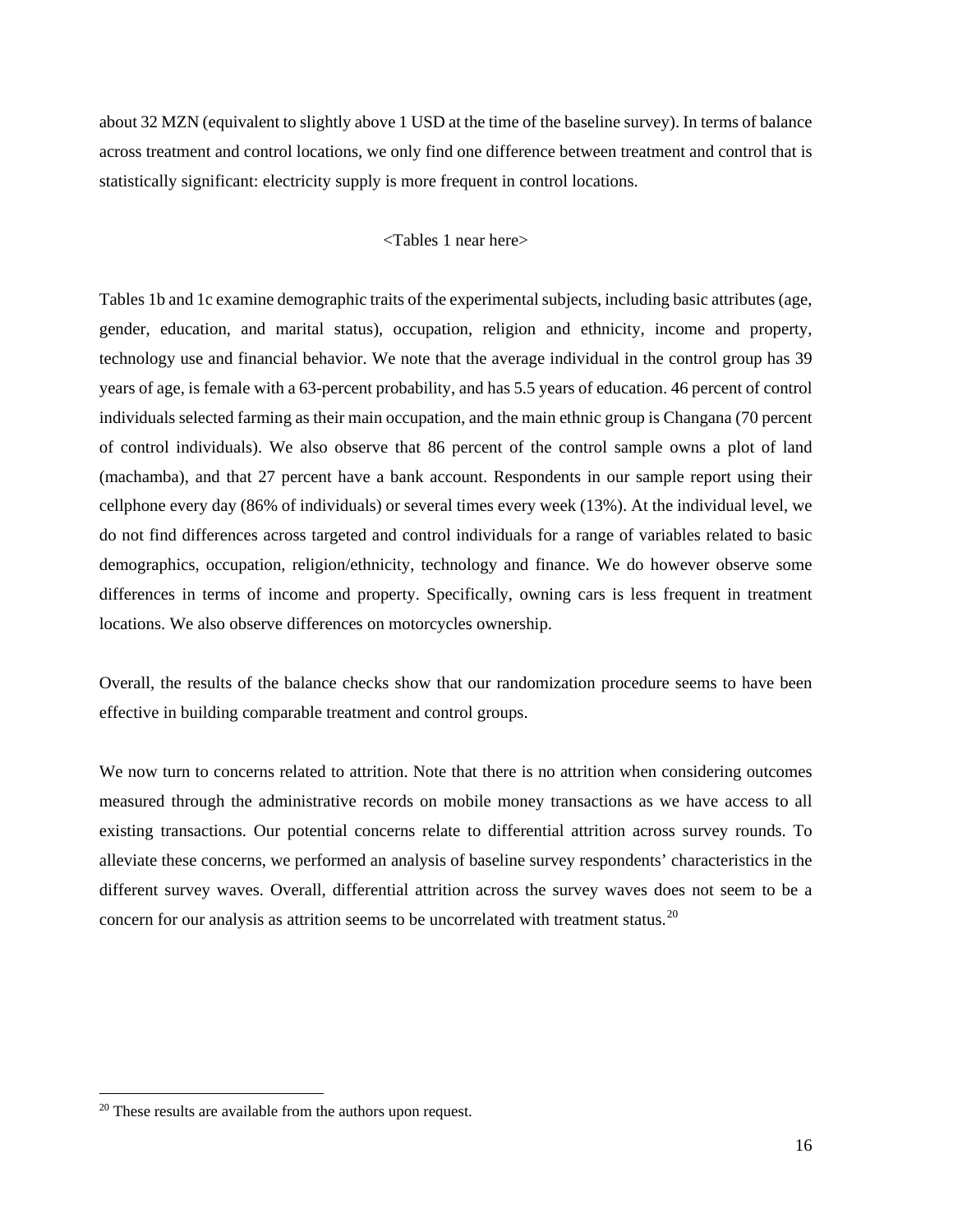## **5. Empirical strategy**

Our empirical approach targets the estimation of intent-to-treat effects on the main outcome variables of interest determined according to our theoretical framework. Since the mobile money intervention was randomized and we have baseline (pre-treatment) measures for most outcomes, we use a simple ANCOVA specification including baseline values of the dependent variable as a control variable to identify the intent-to-treat effect of interest  $(\beta)$ : <sup>[21](#page-16-0)</sup>

$$
Y_{il,t} = \alpha + \beta T_l + \gamma Z_l + \theta X_i + \lambda t + Y_{il,-t} + \varepsilon_{il,t} \tag{1}
$$

In this equation, *Y* is an outcome of interest, *i* and *l* are the identifiers for individual *i* and location *l*. Note that time is defined either for post-treatment periods  $(t)$  or for the baseline pre-treatment period  $(-t)$ .  $T_l$  is a dummy variable taking value 1 for treatment locations, and 0 otherwise.  $Z_l$  is a location-level vector of controls including regional dummies and  $X_i$  is a vector of individual controls. Finally,  $\varepsilon$  is the error term. Whenever baseline information is not available for our outcome of interest, we employ the same specification as above, but without baseline values of the outcome, as follows:

$$
Y_{il,t} = \alpha + \beta T_l + \gamma Z_l + \theta X_i + \lambda t + \varepsilon_{il,t}
$$
 (2)

For simplicity and transparency in the presentation of results we employ OLS (or Linear Probability Models for binary outcomes) in all regressions in this paper. Throughout our analysis, standard errors are clustered at the unit of randomization level, which is the EA.

Our empirical approach will be to estimate ITT effects of the randomized intervention on the main outcomes of interest put forward by our theoretical framework (namely adoption, consumption, investment, migrant remittances and savings), followed by an exploration of potential mechanisms and heterogeneous responses. For this purpose, we will focus our analysis on a few main variables or indexes, while following this investigation by a more detailed look at the components of those indices – whenever applicable. To address the issue of multiple hypotheses testing, we compute p-values adjusted for familywise error rate (FWER) using the step-down multiple testing procedure proposed by Romano and Wolf (2016). This procedure improves on the ability to detect false hypotheses by capturing the joint

<span id="page-16-0"></span><sup>&</sup>lt;sup>21</sup> McKenzie (2012) underlines large statistical power gains of using ANCOVA compared to difference-indifferences when a baseline is taken, and autocorrelations are low between outcomes in different periods.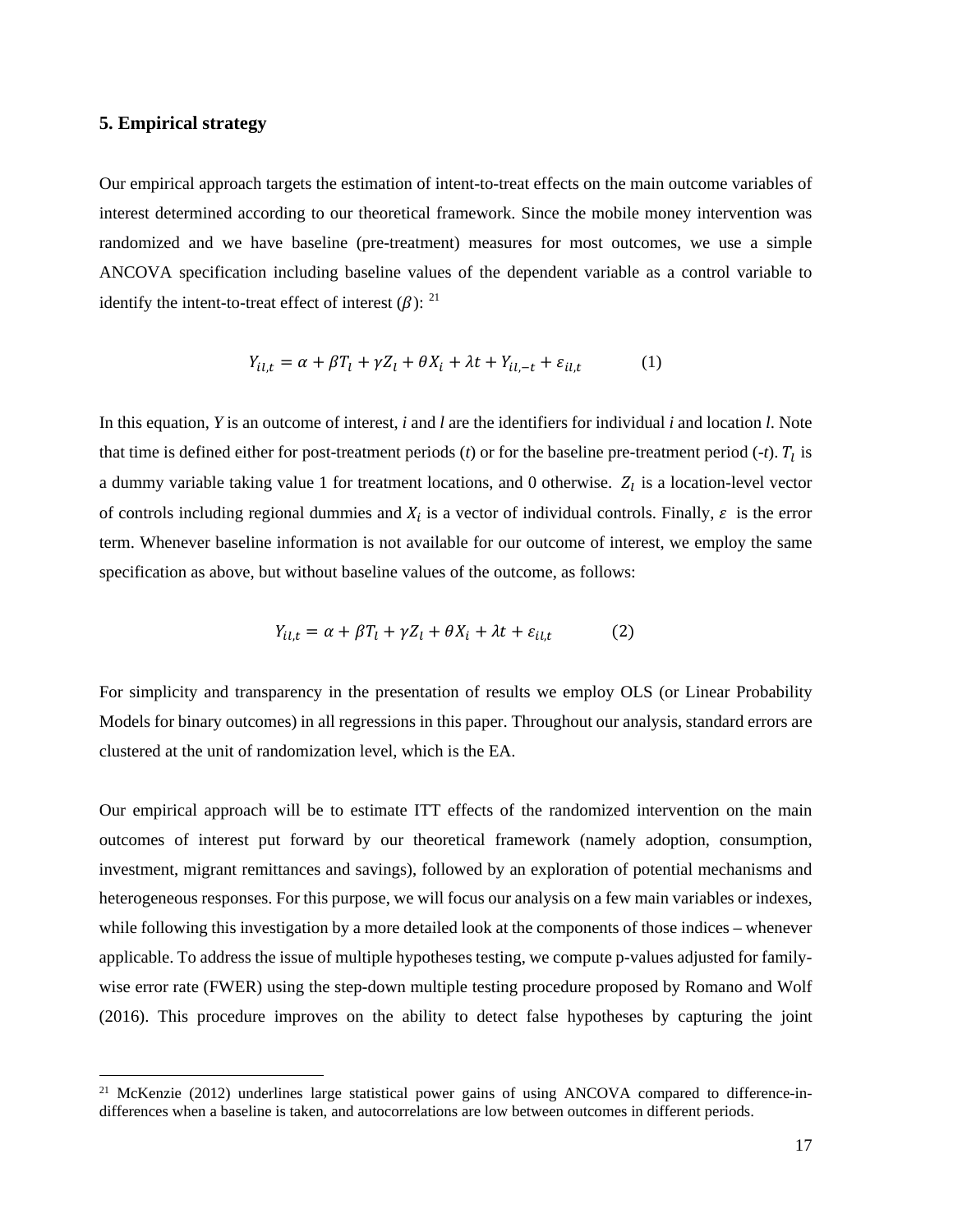dependence structure of the individual test statistics on the treatment impacts. For our coefficients of interest, we therefore report both naïve standard errors corrected for clustering at the location level, and FWER-adjusted Q-values that adjust for multiple hypothesis testing, based on 1000 simulations.

We use equations (1) and (2) to estimate the difference in outcomes between targeted and control individuals, where the targeted represent treatment locations.

## **6. Econometric results**

#### *6.1. Adoption of mobile money – administrative and behavioral data*

In order to measure adoption of mobile money following its introduction in treatment locations, we use administrative records for all transactions performed by all individuals in our sample - both in treatment and control locations. These records include the date, value and type of transaction of each individual transaction conducted in the three years between July 2012 and June 2015.

We estimate effects on adoption by employing empirical specification  $(2)$ .<sup>[22](#page-17-0)</sup> As shown in Table 2a, 76 percent of the targeted individuals in our sample performed at least one mobile money transaction in the first year following the introduction of the service. This percentage decreased to 53 percent in each of the following two years, but overall 85 percent of targeted individuals in our sample used the service over the three years. Note that this prevalence in usage happens in a context where there is no relevant contamination (or alternative means of mobile money adoption) by the individuals in the control locations. Indeed, as shown in Table 2a, the percentage of individuals in control locations that conducted at least one transaction varied between 0.5 and 1.2 percent in each of the three years following the introduction of the mobile money service. These results are consistent with the fact that no new mobile money agents opened for business in any of the control locations over the three-year period following the initial intervention.

<Tables 2 near here>

<span id="page-17-0"></span> $22$  Since the mobile money service was not available before the intervention, there is no baseline we can employ in our analysis.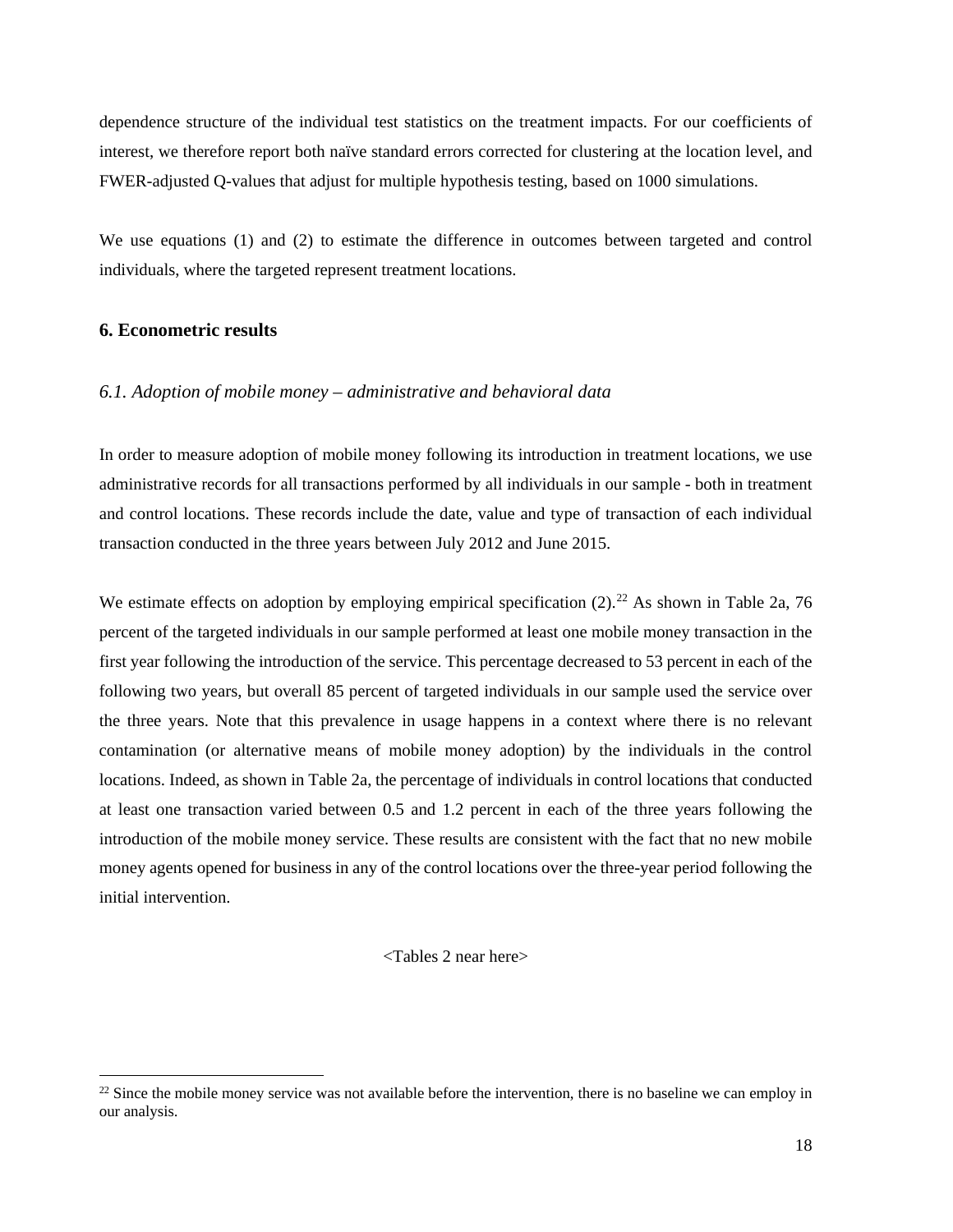As shown in Table 2a, the observed evolution in mobile money adoption patterns over the three years for which we have data available displays interesting compositional dynamics. Indeed, some of the early adopters used the mobile money service mostly to buy airtime, but this effect lost prominence over time: 60 percent of the targeted individuals were buying airtime in the first year, compared to 34 and 31 percent in the following couple of years. In the first year following the introduction of the mobile money service, 43 percent of individuals in treated locations received transfers and 28 percent sent transfers, whereas 23 percent made cash-ins and 27 percent made cash-outs. Over the following three years, new users started making these transactions, bringing total usage rates to 50 percent for transfers received, 37 percent for transfers sent, 43 percent for cash-ins, and 37 percent for cash-outs. Remote payments (mostly longdistance payments of services, such as electricity) started at almost zero usage, but became increasingly more frequent: in the last year for which we have data, 5 percent of targeted individuals in treatment locations performed at least one long-distance payment.

Tables 2b and 2c describe the adoption patterns of mobile money in more detail. Table 2b shows that the average number of transactions conducted per individual over the first year after the service was introduced was 6.5, but this decreased to an average of 3.2 in the third year. Table 2c displays the average value of transactions per individual, which reached 985 Meticais (about 40USD) in the three years after the introduction of mobile money. Figure 3 further displays the evolution of the total value of mobile money transactions between July 2012 and June 2015. There is no clear trend over time, but there are two consistent patterns. First, usage tends to pick up in the rainy lean months between December and February. Second, there are also spikes in the total value of mobile money transactions in the months following our surveys, when contacts with customer support were facilitated and salience of the mobile money service may have increased. This pattern points towards the importance of proper customer support for mobile money usage.

## <Figure 3 near here>

The adoption behavior measured through the administrative records of the mobile money provider is very much consistent with the data generated by behavioral games played by survey respondents and aimed at measuring their willingness to transfer and save when mobile money became available. These games were specifically conducted in order to measure individual willingness to transfer and save in treatment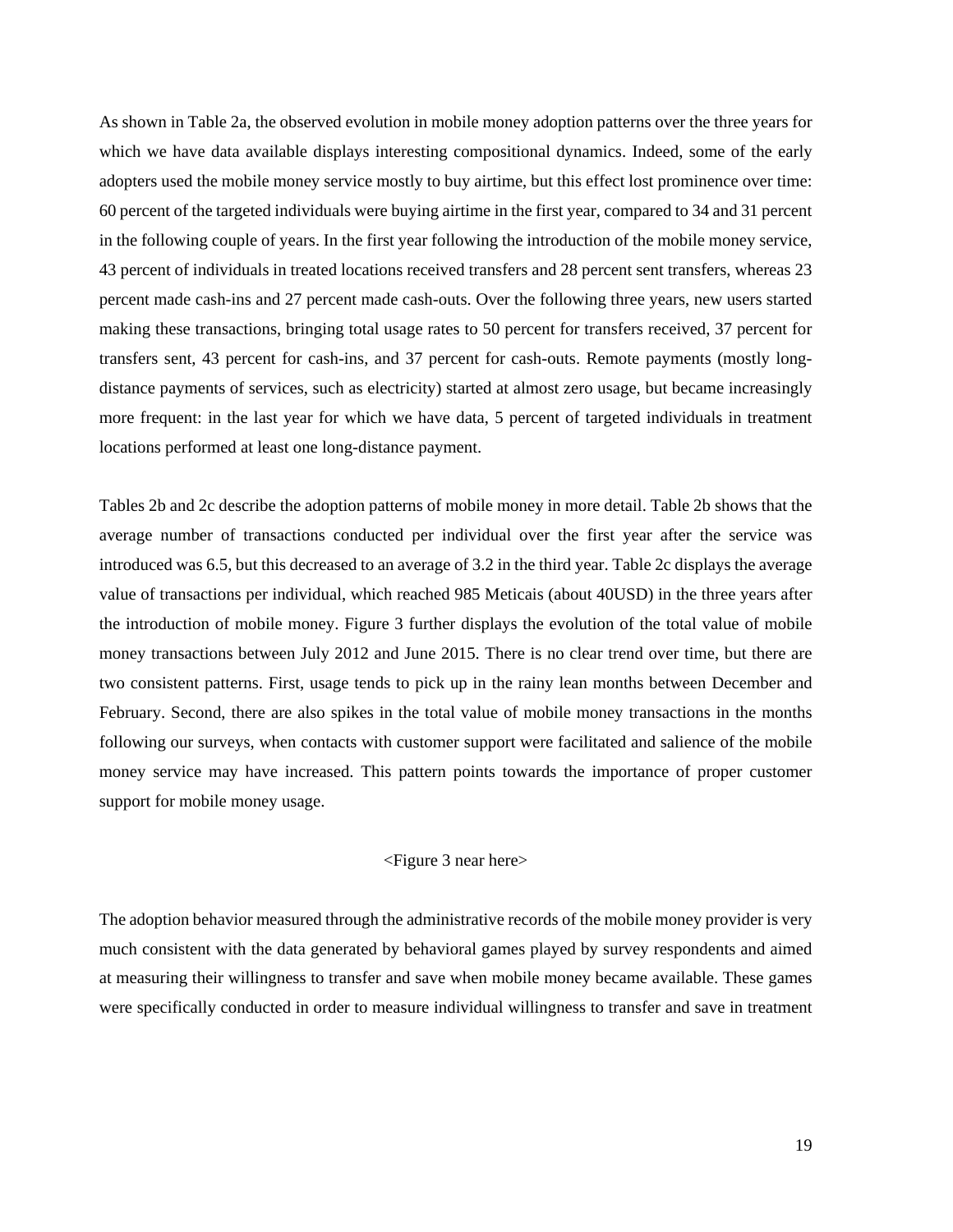areas, in comparison with control areas.<sup>[23](#page-19-0)</sup> We show treatment effects in Tables 3 and 4 per year and for all years for both willingness to transfer and to save, both in general and using mKesh.

As can be seen from the results in Tables 3, the availability of mobile money in treated rural areas produced a clear increase in the (marginal) willingness of targeted individuals to send transfers. The overall increase was 11 percentage points over the three years in which we played the game. Interestingly, the magnitude of these effects increased over time, presumably as trust in the mobile money system improved. We also report a positive effect on the willingness to use mobile money to conduct transfers instead of alternative transfer methods. This effect corresponds to an increase in 27 percentage points in the probability of using mKesh relative to those individuals in the control group that also chose to remit. Given the very poor remittance channels available before the introduction of mobile money, namely making in-person visits to the rural receivers, or using bus drivers as expensive and risky transfer carriers, it is not surprising that the marginal willingness to transfer increases, in particular through mobile money.

## <Tables 3 near here>

We now turn to the results of our behavioral games relating to subjects' willingness to save. These are displayed in Tables 4. We find that the marginal willingness to save does not significantly increase with treatment - this effect is only close to marginally significant in 2013 (the p-value is 0.15 after accounting for multiple hypothesis testing). However, the likelihood of saving using mKesh does increase strongly by 24 percentage points. The magnitude of this effect looks rather stable over the three years of our study. This evidence is consistent with a pattern where total savings are not much affected by the availability of mobile money, but where there is substitution from alternative means of saving towards mobile savings.

## <Tables 4 near here>

Overall, the results obtained using both administrative data and behavioral games indicate significant levels of adoption of mobile money, which substitutes for traditional alternative methods to remit and save. In the following sections, we also analyze survey data on remittances and savings. The survey evidence confirms that the availability of mobile money did not significantly increase overall savings, although it did increase both the likelihood and value of saving using mobile money. In terms of remittances, there seems to be a strong increase in both the probability and value of overall remittances

<span id="page-19-0"></span><sup>&</sup>lt;sup>23</sup> See the Appendix for a detailed description of these behavioral games.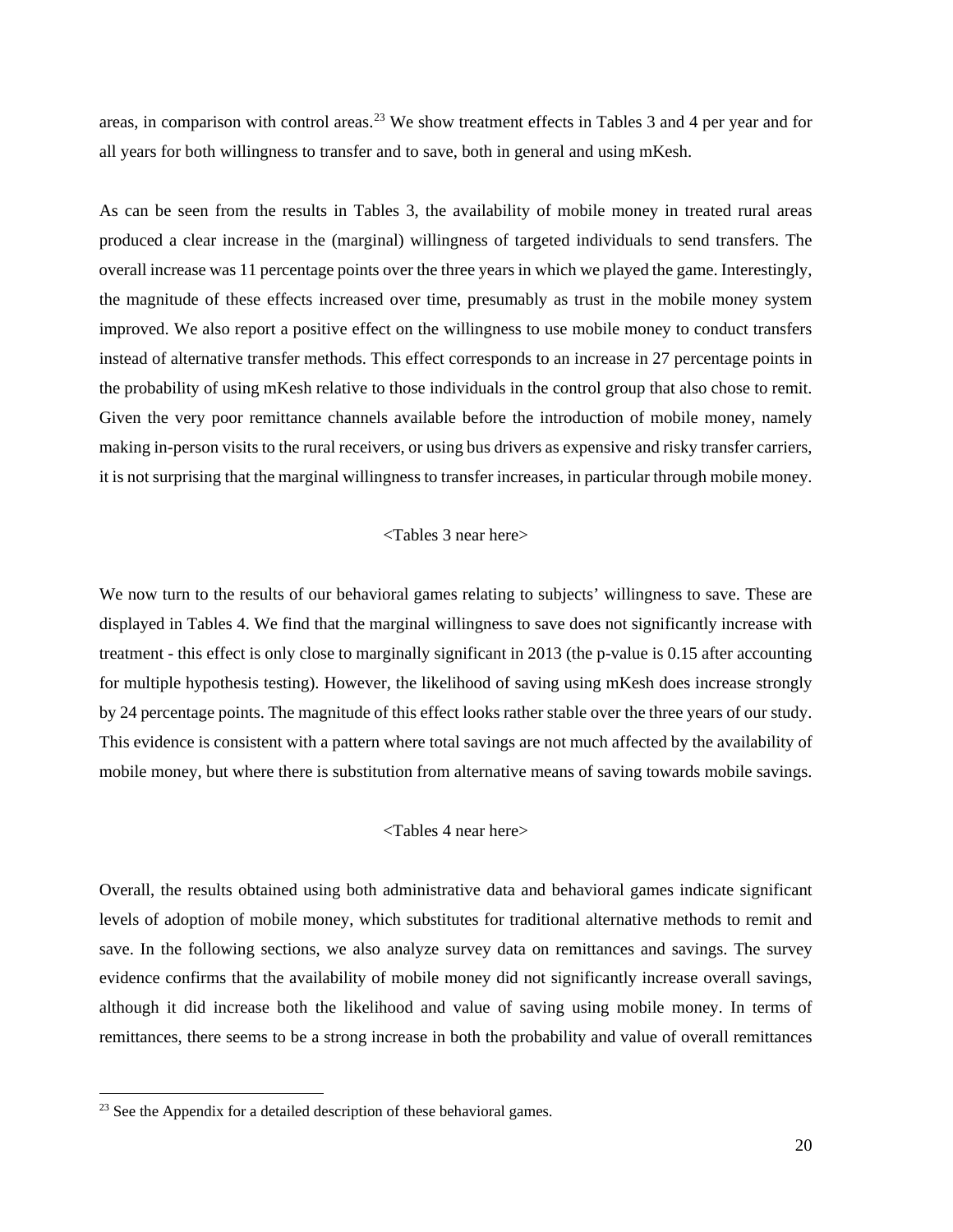received, although the corresponding positive impact is not statistically significant for the case of overall remittances sent.

## *6.2. Consumption, vulnerability to shocks, and subjective welfare*

Having established the pattern of mobile money adoption in treated locations, we now turn to evaluating its economic impact. We start by examining the effects of the introduction of mobile money on consumption smoothing, vulnerability to shocks, and subjective welfare.

In order to evaluate the impact of introducing mobile money on consumption smoothing and household vulnerability to shocks, we consider two types of shock variables. First, we use the Standardized Precipitation Evapotranspiration Index (SPEI) proposed by Vicente-Serrano et al.  $(2010)^{24}$  $(2010)^{24}$  $(2010)^{24}$  to measure the flood shocks that affected Mozambique in the 2012/2013 season. In our work, we define flood shocks as happening in areas with SPEI values above two standard deviations relative to the average computed for the 1981-2010 period.<sup>[25](#page-20-1)</sup> According to this measure, the 2013 flood affected 69% of all locations in our sample, evenly balanced across treatment and control locations (balance test with a p-value of 67.3 percent).

Second, we computed a shock index as the arithmetic average of three binary indicators of negative shocks that hit any given rural household – as reported by the household head in the 2014 household survey.<sup>[26](#page-20-2)</sup> In particular, we take into account whether deaths in the family, job losses in the household, or significant health problems in the household occurred in the 12 months before the survey interview. 41 percent of individuals in our sample were affected by at least one of these shocks. These were evenly balanced across treatment and control locations: the balance test has a p-value of 59.6 percent. Note that, since we employ an average of the different shocks (and so the index takes value 1 only when a household suffered all three shocks), the household shock index has an average value of 0.195 in our sample.

<span id="page-20-0"></span><sup>&</sup>lt;sup>24</sup> The SPEI extends the commonly used Standardized Precipitation Index (SPI) in that it is based on water balance, the difference between precipitation and potential evapotranspiration (calculated taking into account average temperatures, wind speed, vapor pressure and cloud coverage). This provides a most rigorous measurement of extreme weather conditions, as evaporation and transpiration can consume a large fraction of rainfall.

<span id="page-20-1"></span><sup>&</sup>lt;sup>25</sup> Using the longer time spell 1961-2010 for which data are available does not change our results. The earlier periods are however likely to be subject to more noise in measurement, hence our choice, following the literature, to use 1981 as the starting point for our long-run reference period.

<span id="page-20-2"></span><sup>&</sup>lt;sup>26</sup> This question was not included in the 2012 and 2013 household surveys.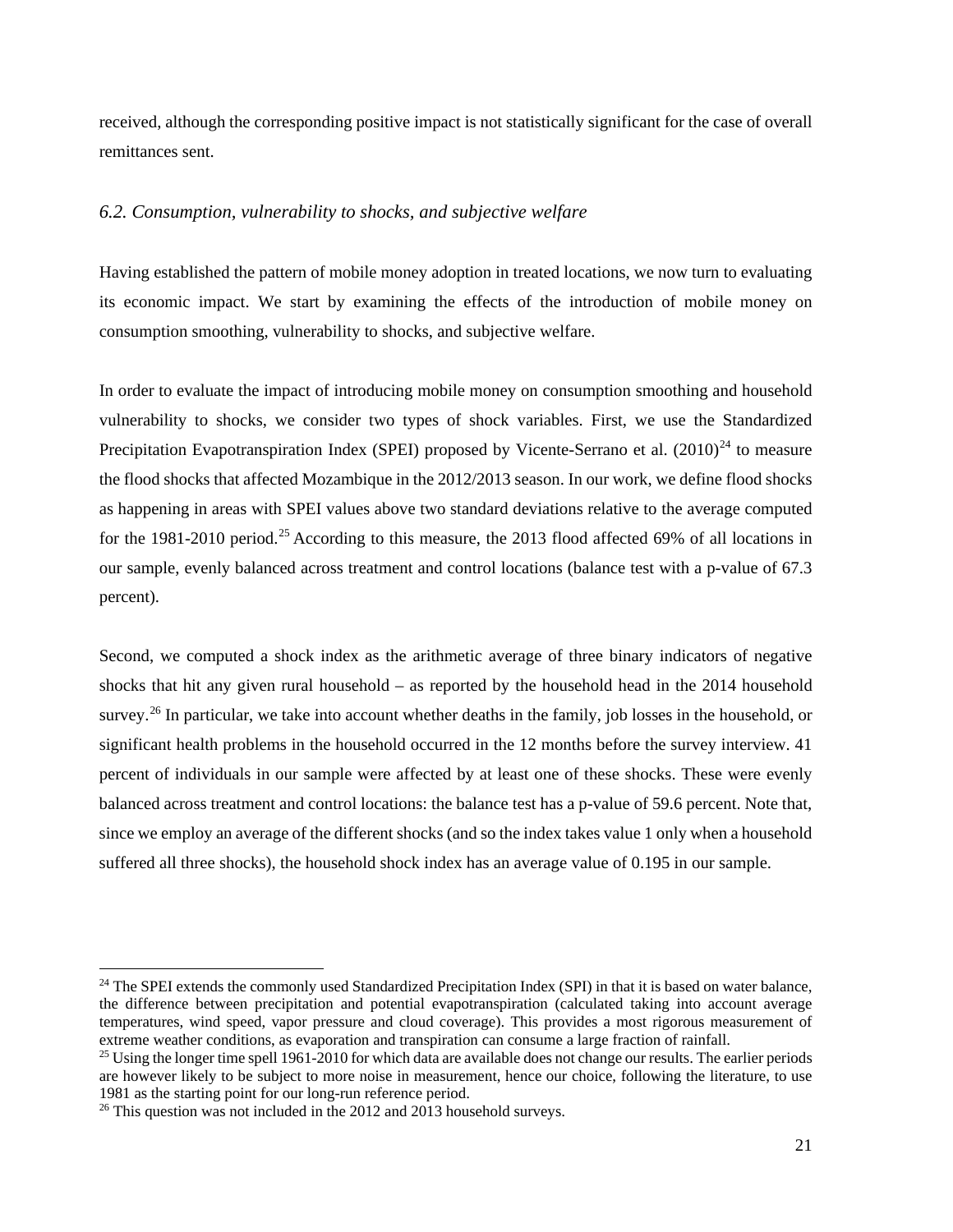Table 5 shows the results related to household consumption. In column (1), we employ the SPEI flood shock that partly affected our sample in January 2013, about six months after the introduction of mobile money. The estimation results show that when the household is hit by a negative shock, the impact of the mobile money availability on log consumption per capita is positive and strongly significant. Indeed, whereas consumption falls (not significantly) on average for households hit by the flood in control areas, consumption expenditure actually increases by an average 44.2 percent for households who suffered a negative shock in treatment areas relative to those affected in control areas. This evidence is supportive of mobile money contributing to household consumption smoothing in face of negative shocks. Note that the consumption of treated households unaffected by negative shocks does not seem to be significantly changed by the availability of mobile money - indicating that treatment effects in the absence of shocks are not large.

#### <Table 5 near here>

We further confirm these results using the household shock index based on the 2014 household survey. Our estimates are shown in column (2) of Table 5. Indeed, when considering the impact on log consumption of the household negative shock index, there is a significant positive impact of mobile money availability. Specifically, taking into account the actual incidence of this idiosyncratic shock index at 19.8% in the estimation sample, we obtain that while the negative shocks cause consumption to fall by 4.7 percent in control areas, consumption actually increased by 21.2 percent for households who were located in treatment areas and were affected by the negative shocks relative to those in control areas also affected by the shock. Finally, we again find that consumption did not seem to be significantly affected for households in treatment areas who did not suffer any negative shock.

Consistent with our results on consumption smoothing, columns (1)-(3) in Table 6a show that following the introduction of mobile money there was a significant reduction in the vulnerability of the treated rural households relative to the control group. The vulnerability index we employ averages equally episodes of hunger, lack of access to clean water, lack of medicines, and lack of school supplies. It ranges between 0 and  $3<sup>27</sup>$  $3<sup>27</sup>$  $3<sup>27</sup>$  The magnitude of the reduction in vulnerability is 5 percent, significant at the 1 percent level of statistical confidence.

<span id="page-21-0"></span><sup>&</sup>lt;sup>27</sup> Vulnerability is measured using a categorical indicator ranging from 0 to 3, where 0 denotes having suffered more than 5 episodes of no access (to food, clean water, medicines, or school supplies) over the year prior to the survey and 3 denotes never having suffered lack of access in the year prior to the survey.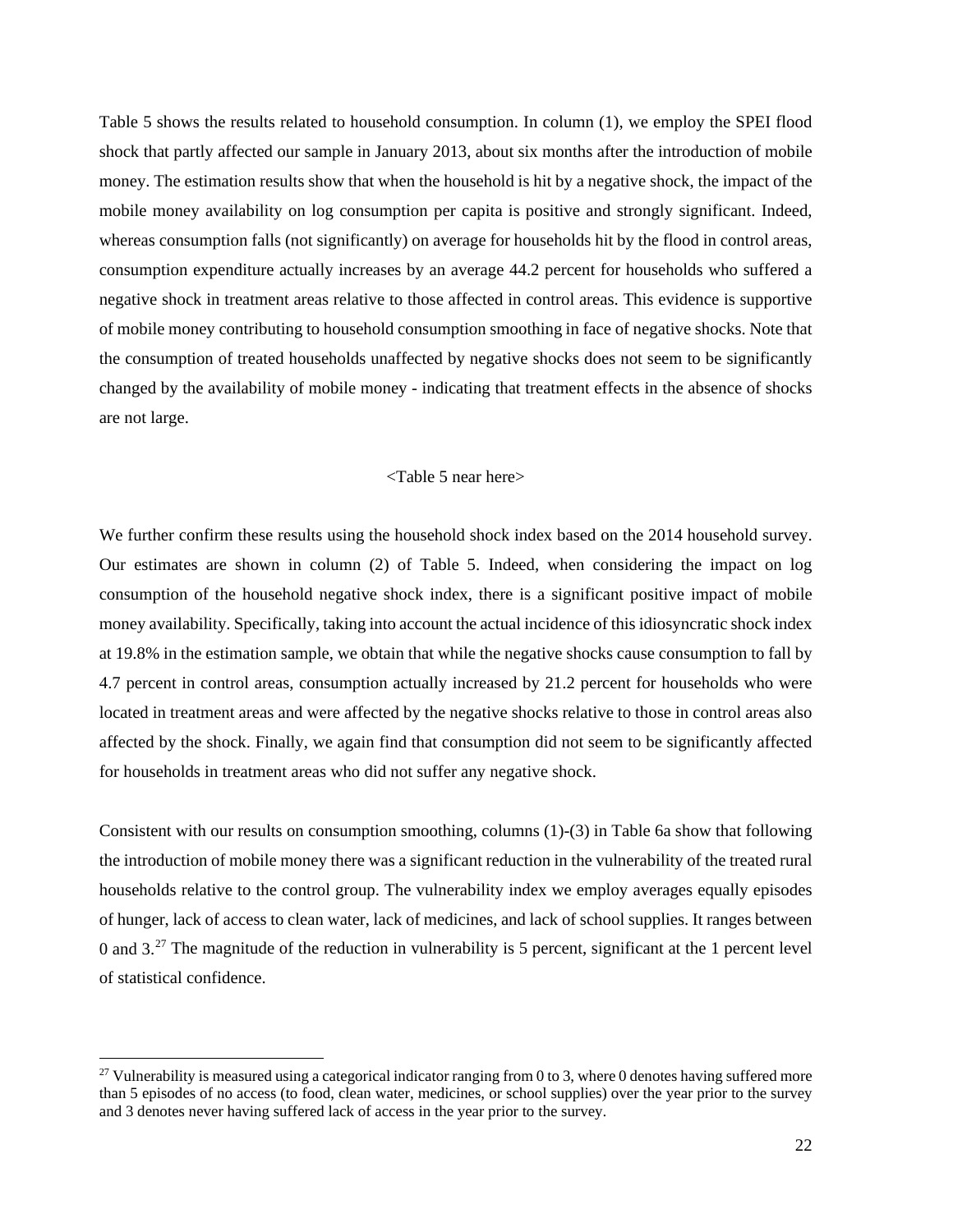#### <Table 6a near here>

Table 6b examines the impact of mobile money availability on the different components of the vulnerability index over the period of analysis. Specifically, it shows that reduced vulnerability seems to arise mostly through reduced incidence of episodes of hunger among the respondents in treatment villages where mobile money became available. We estimate a 6 to 11 percent decrease in vulnerability to episodes of hunger relative to the control group – with the largest effect appearing in the initial survey wave when the flood occurred. This is effect in statistically significant at the 1 or 5 percent levels. Table 6b also documents some significant improvements in access to clean water, school supplies and medicines after mobile money is introduced in treatment locations. These positive effects are stronger in the survey wave after the flood occurrence, and not immediately after this shock took place.

#### <Table 6b near here>

Finally, and consistently with the consumption smoothing and decreased vulnerability results just described, we observe a significant positive impact of the introduction of mobile money on the selfreported subjective well-being of rural households, as is shown in columns (4)-(6) of Table 6a. This effect ranges between 5 and 8 percent relative to the control group, with statistical significance between 1 and 5 percent, also after adjusting p-values for multiple hypothesis testing.<sup>[28](#page-22-0)</sup>

#### *6.3. Agricultural activity and investment*

Another important dimension for the potential economic impact of introducing mobile money services in rural areas is agricultural activity and investment – recall that more than 90 percent of households reported being active in farming at the baseline.

Our estimates in Table 7 show that agricultural activity, measured as a simple binary variable taking value 1 in case the respondent has an active farm, decreased significantly with the introduction of mobile money in treated locations. The magnitude of the effect is 5.2 percentage points, significant at the 1 percent level, when including both 2013 and 2014 as post-treatment years. In addition, we examine treatment effects on an index of agricultural investment for those farms that remain active – constructed as the arithmetic average of binary variables indicating use of improved seeds, fertilizer, pesticides, hired

<span id="page-22-0"></span> $28$  The scale employed for subjective wellbeing is categorical and ranges from 1 to 5.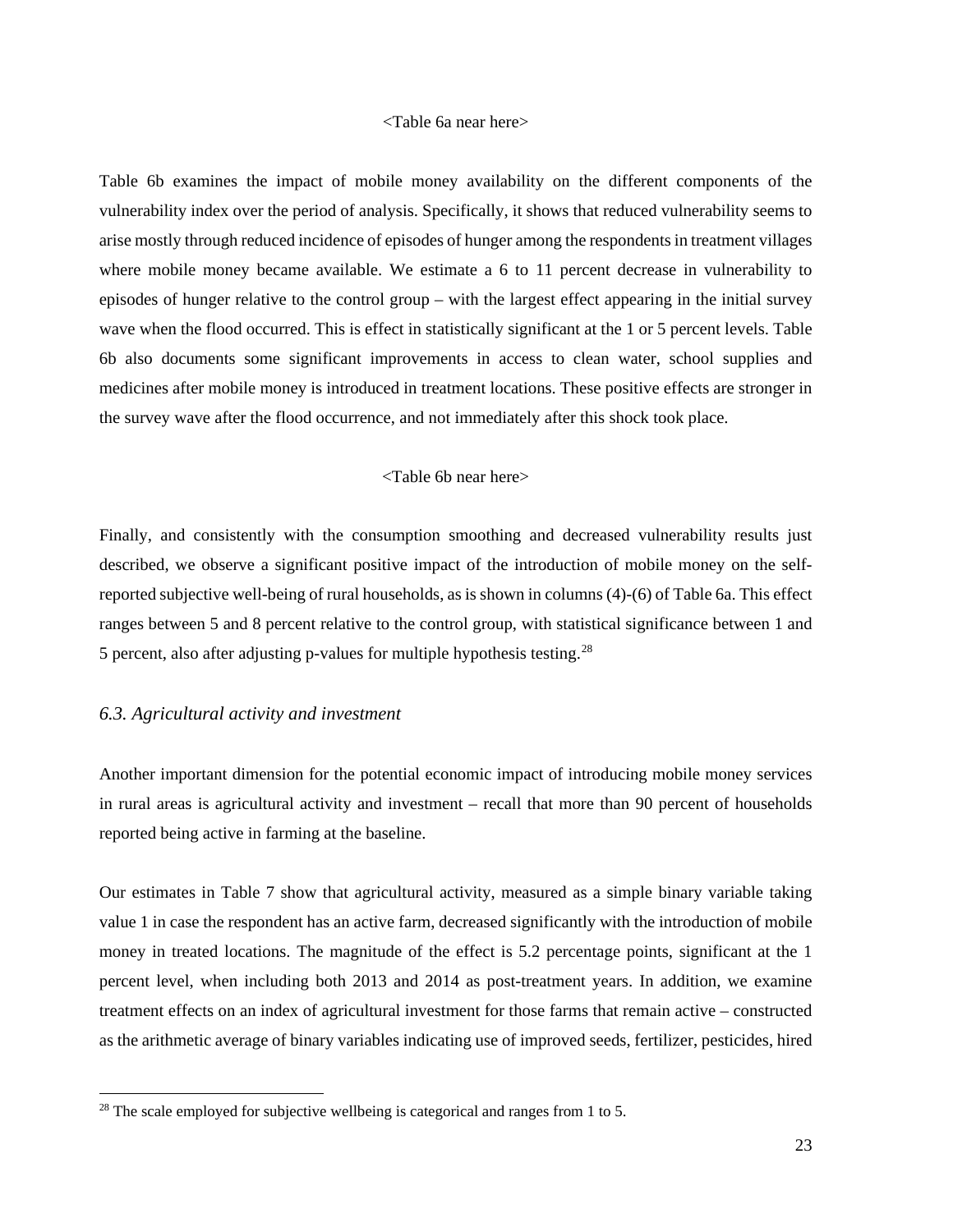workers, and extension advice. We estimated a negative and significant treatment effect on this index of agricultural investment, especially in the second year after the introduction of mobile money, when the index falls by 37 percent relative to the control group. The timing of this effect also holds when decomposing the investment index in each one of its different components.

## <Table 7 near here>

#### *6.4. Business activity*

Another dimension of potential economic impact of introducing mobile money services in rural areas is business activity. Note that at baseline 23 percent of households reported running an active business. Table 8 shows treatment effects on running an active business, in general and distinguishing between types of businesses (vendors, restaurants/bars, manual services, and personal services). We do not find significant effects of the introduction of mobile money on running an active business activity in treated locations. When looking for specific types of businesses, one identifies a small decrease in active restaurants/bars in the second year. Overall, the availability of mobile money does not seem to have affected business activity in rural locations, suggesting that no significant changes in occupational choices took place. This pattern of results also implies that any increase in remittances received was not used for investing in business activity.

#### <Table 8 near here>

#### *6.5. Migrant remittances*

The evidence presented so far shows that making mobile money services available in rural locations contributed to smooth consumption of households in face of negative shocks. One possible channel through which consumption smoothing may operate is that of long-distance migrant remittances, similarly to the evidence documented by Jack and Suri (2014), Riley (2018) and Lee et al. (2019). Given the few, risky, expensive, and slow alternative remittance channels in the rural areas included in our study, mobile money is arguably an advantageous remittance channel that may allow for quick responses to urgent needs in times of economic distress.

The administrative and behavioral adoption data we studied before showed that mobile money transfers were actively used by individuals in treatment locations following the randomized intervention, and that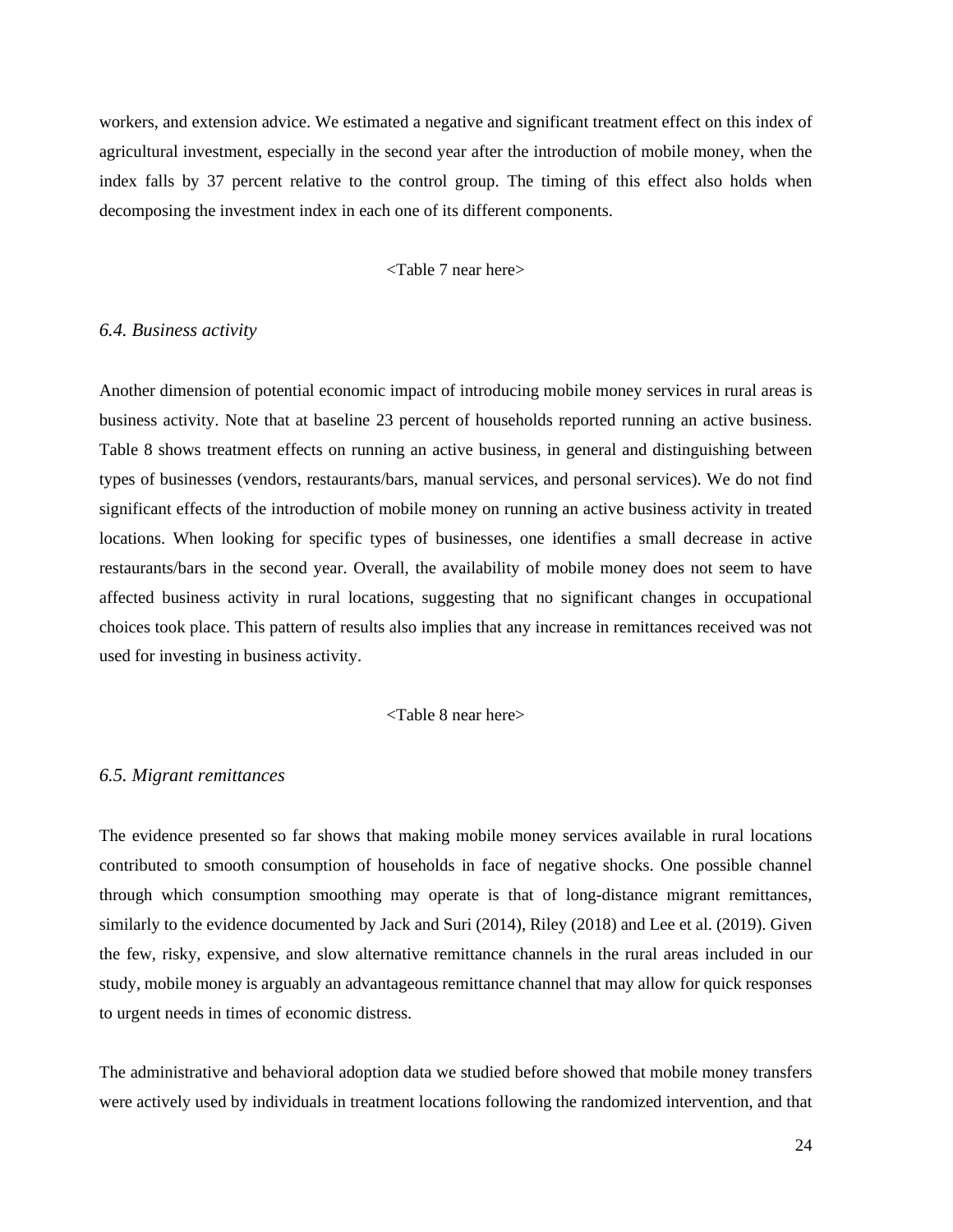experimental subjects' marginal willingness to transfer (namely through mKesh) clearly increased with the treatment. We now examine whether patterns of use of mobile money, measured through administrative records, and overall remittances, measured through the different waves of household surveys, responded to the shocks suffered by households.

Figure 4 displays a striking response of mobile money transfers received by rural households, as recorded by the mobile money operator, at the time of the January 2013 flood. In January and February 2013, mobile money transfers received became 6 to 7 times larger than the highest monthly transfers received in the previous six months – roughly the time-period over which mobile money had been available in treated locations.

#### <Figure 4 near here>

When we perform regression analysis employing the same data, analogously to Table 5, i.e., interacting treatment with the shocks suffered by the households, we obtain the estimation results shown in Table 9. We average data over one year in order to match the survey data on idiosyncratic shocks. We find that the probability that a household in a treated location affected by the 2013 flood receives mobile money transfers is 11 percentage points higher than that of a household in a treatment area not affected by the flood. The value of mobile money transfers, as measured through the inverse hyperbolic sine transformation of the value of those transfers, received by a treated household affected by the flood is 73.5 percent higher than those received by treated households that were not affected by the flood. The effects of these interactions with the village flood index are statistically significant at either the 1 or 5 percent levels.

## <Table 9 near here>

Similarly, we find that there is also a clear response of mobile money transfers received by households in treatment locations when these households are hit by idiosyncratic self-reported shocks. Indeed, taking into account the characteristics of the average household who suffered from any idiosyncratic shock in treated locations, we obtain that the average increase in the probability of receiving mKesh transfers is 3.1 percentage points and that the value of these transfers increases by 23 percent relative to the transfers received by treated households that did not suffer any idiosyncratic shock. We achieve statistical confidence in these estimates at the 1 or 10 percent levels.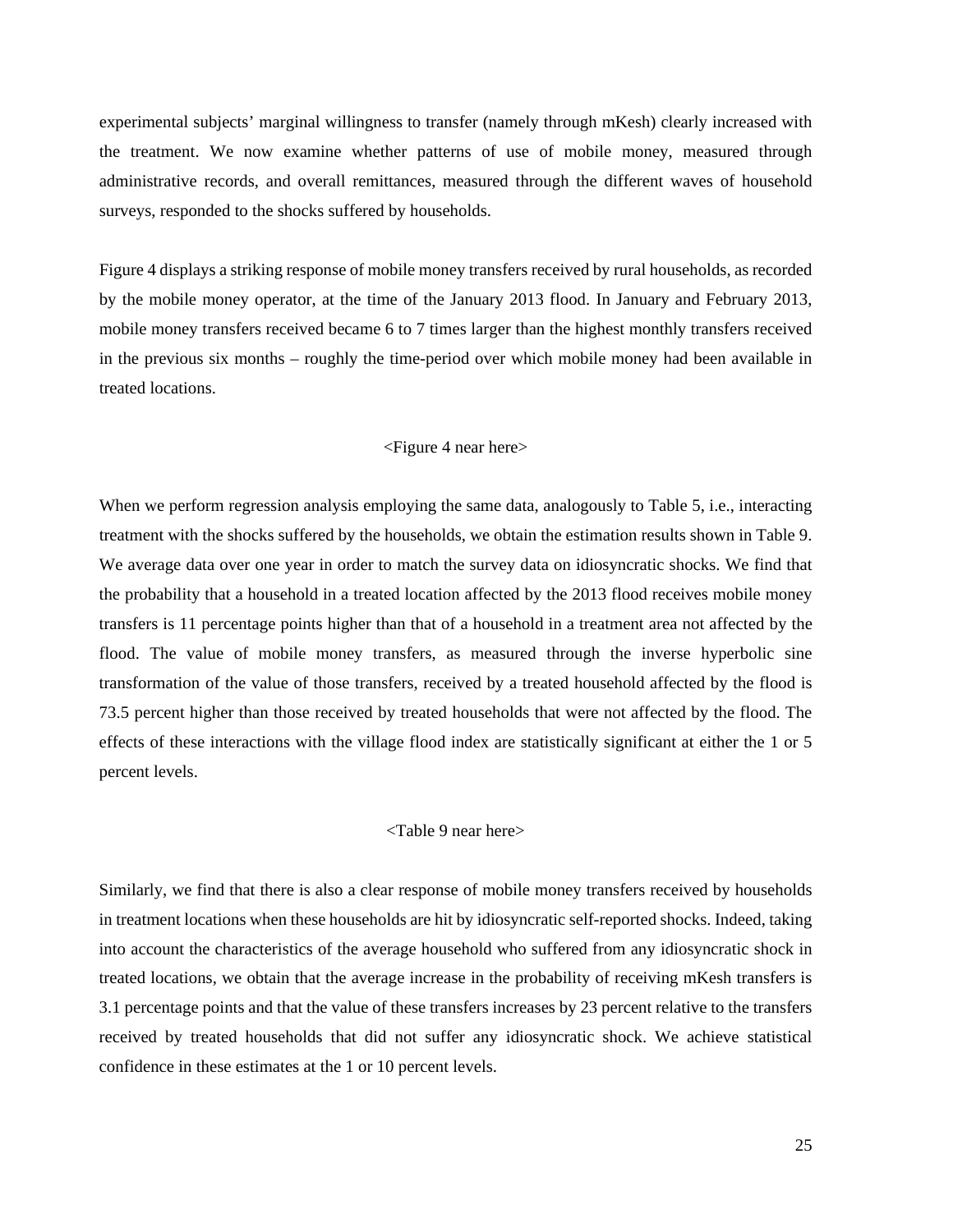Note that the difference in the magnitudes of the treatment effects depending on whether households are subject to an aggregate village-level shock or to an idiosyncratic household-level shock is according to what we could expect: presumably, it will be easier to smooth consumption through informal networks at the village level in face of idiosyncratic shocks than in face of aggregate shocks. Indeed this is consistent with our finding that mobile transfers received by distressed households increased particularly at the time of the 2013 floods, when mobile money could be most useful to channel long-distance remittances.

We now turn to the analysis of the effect of the introduction of mobile money on overall remittances, not only transfers sent via mobile money. Again, we examine whether overall migrant remittances are received, and also the overall volume of those remittances – measured through the inverse hyperbolic sine transformation of the value of remittances received in the 12 months before the surveys.

In Table 10a, we show that treated households in areas affected by the 2013 floods see an increase in the probability of receiving remittances by 44.1 percentage points relative to households in control areas also affected by the flood. We also observe that the value of those remittances is 412.1 percent higher than those received by households in control areas affected by the flood. are statistically significant at the 1 percent level. When examining the different components of migrant remittances, we find that the estimated effect for overall remittances arises because of an increase in occasional cash remittances that seem to have been sent as a response to the shock.

#### <Table 10a near here>

Table 10b displays estimated treatment effects in presence of idiosyncratic shocks faced by households in 2013/2014. Accounting for the actual incidence of these shocks (19.6 percent on average in our estimation sample), we obtain that the average treated households affected by these shocks increase the likelihood of receiving remittances by 16.5 percentage points relative to control households also affected by shocks, whereas the value of those remittances increases by 149.4 percent. These effects seem to be driven by a significant positive increase in the incidence and value of occasional cash remittances received by treated households when they are subject to idiosyncratic shocks. Like before, when analyzing mKesh transfers received, the magnitude of these insurance treatment effects is smaller for the case of idiosyncratic shocks than for that of the flood aggregate shock, as could be expected because idiosyncratic shocks may be more easily insured within the village without the need for migrant remittances.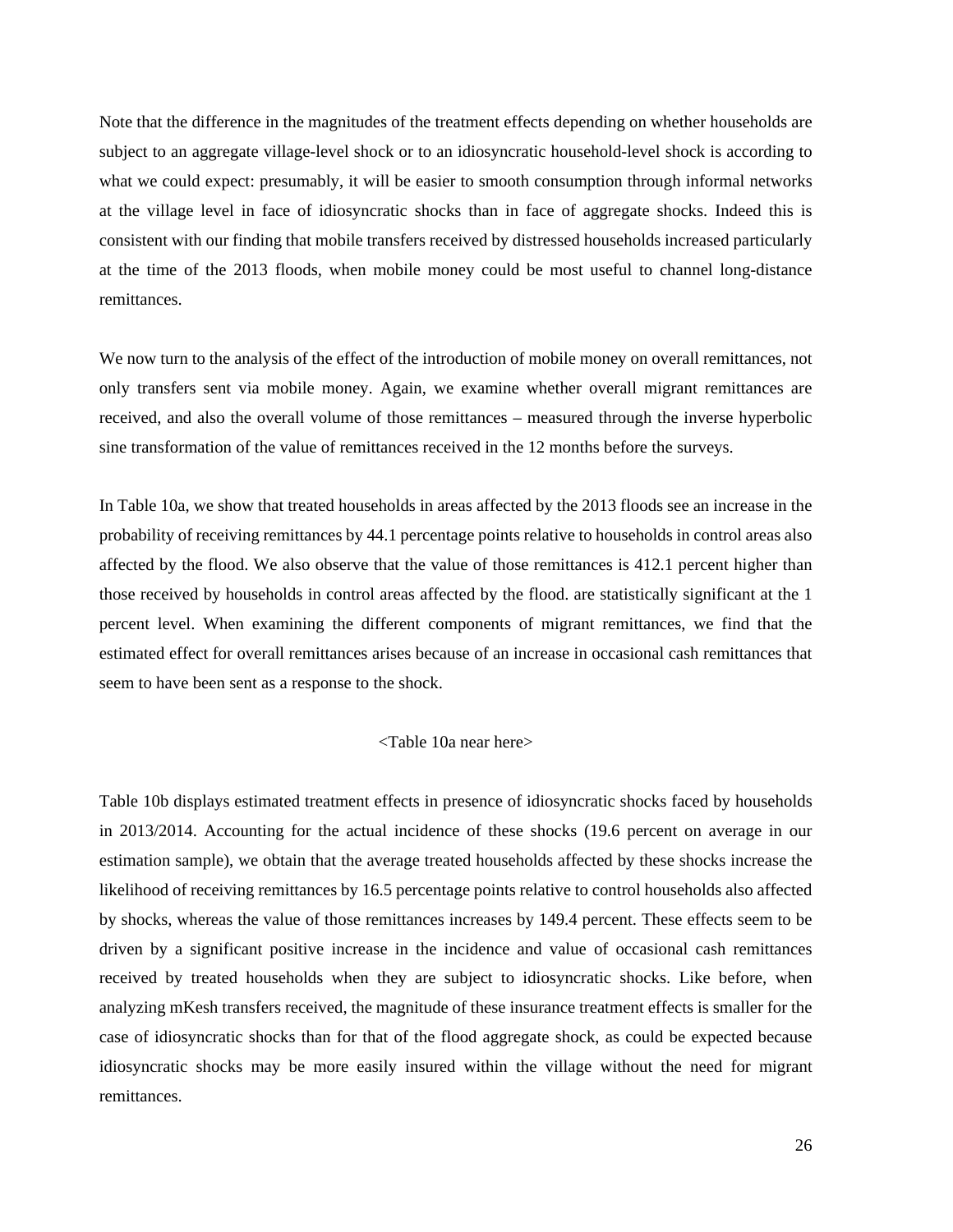#### <Table 10b near here>

One interesting finding is that the estimated treatment effect on both the incidence and value of total remittances is positive and significant in 2013-2014, unlike in the first year after the introduction of mobile money, when the corresponding effect was positive but insignificant. This may happen as a result of gradual information dissemination about insurance possibilities, as well as of growth in the network of migrants that can provide assistance to distressed rural households, a hypothesis that is supported by the evidence we discuss in the next section of the paper.

## *6.6. Saving behavior*

We now turn to measuring treatment effects on saving behavior. We begin by analyzing whether experimental subjects changed their proclivity to save, or used different means for saving, and how much each of the different types of savings changed with the availability of mobile money. These results are shown in Table 11.

## <Table 11 near here>

Our findings show that the availability of mobile money did not have a clear impact on the probability of saving, even though point estimates are positive and the overall probability of saving (in years and across all means of saving) increases marginally with treatment. The magnitude of this effect is 4 percentage points, which is statistically significant at the 10 percent level. This result is consistent with our behavioral evidence pointing to positive, but mostly insignificant changes in the marginal willingness of individuals to save in presence of the newly introduced mobile money technology. We also find that the total amount saved (measured by an inverse hyperbolic sine transformation of the value saved in meticais) did not change significantly.

Looking at the disaggregation of savings into different types of saving, the only statistically significant finding is that individuals in our sample report being much more likely to save using mKesh – exactly as predicted by our behavioral experiment on the willingness to save using mKesh. This effect ranges from 64.9 to 51.5 percentage points. Interestingly, the probability of keeping an mKesh balance using the administrative data confirms this increase, with similar magnitudes – somewhat higher effects ranging between 71.2 and 80.8 percentage points. Similarly, we estimate a treatment effect on the survey-reported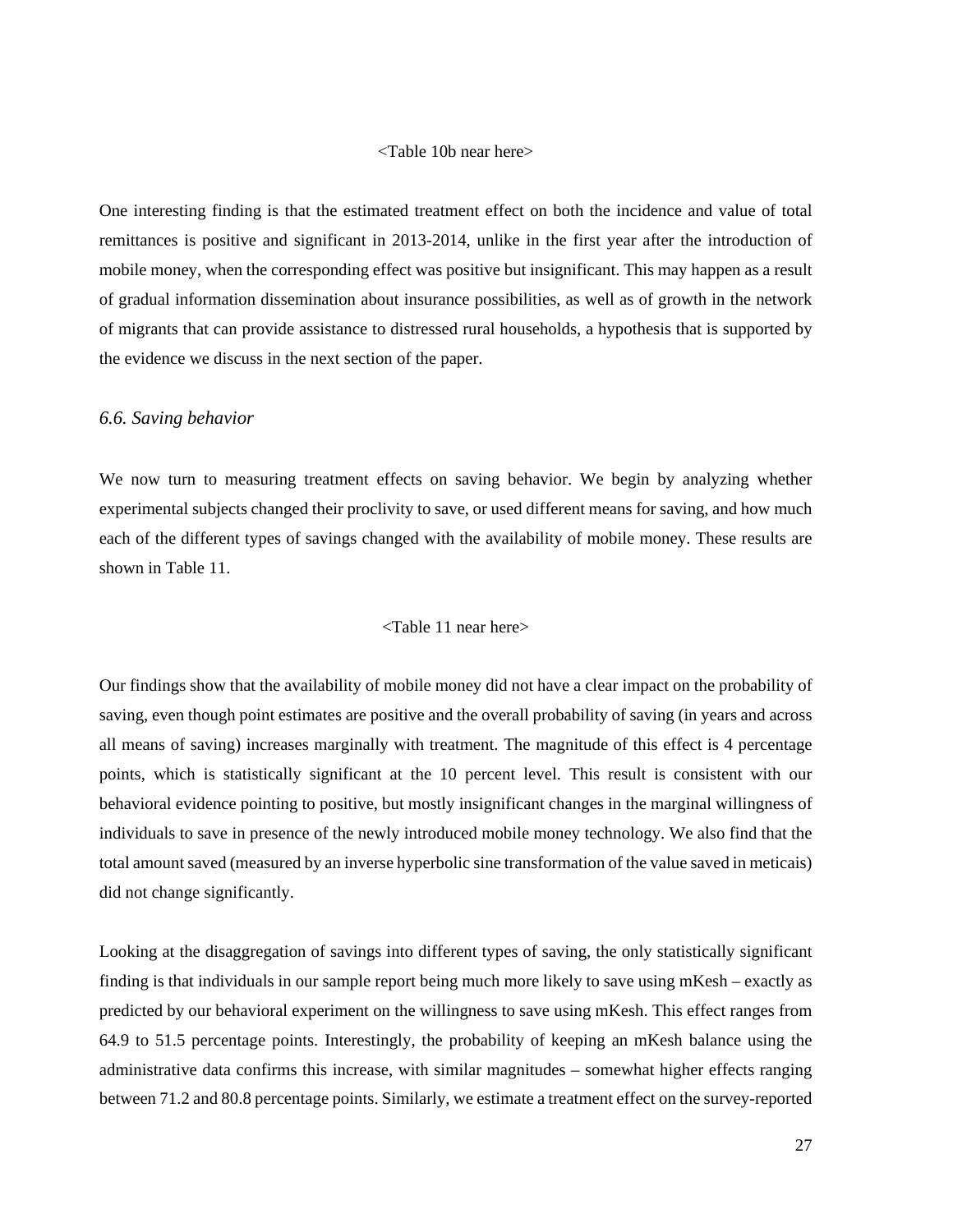mKesh savings value between 262.2 and 320.4 percent, whereas corresponding results for the administrative data mKesh savings value varies between 282.7 and 314.7 percent.

#### **7. Mechanisms: Out-migration from rural areas**

The impact of introducing mobile money through our experiment seems to be mainly driven by migrant remittances received by treated households - and by their role in providing insurance against shocks. These results are not fully in line with the original testable hypotheses we put forward. Indeed, we found that consumption levels only changed because of consumption smoothing in face of shocks, most probably driven by migrant remittances. But the level and pattern of savings remained mostly unchanged. Most unexpectedly, we observed decreases in agricultural activity and investment following the introduction of mobile money.

In order to explain the negative impact of mobile money on agriculture, we conjectured it may be due to an increase in out-migration from rural areas. This may be explained by the substantial decrease in the transaction costs associated with sending migrant remittances to rural areas, which led not only to an increase in the value of migrant remittances received by treated rural households, as learnt from our empirical analysis, but also to increased incentives to move away from rural to urban areas.<sup>[29](#page-27-0)</sup>

To illustrate the mechanisms underlying this effect, we now provide a simple theoretical framework predicting migration as a result of introducing mobile money using a modified version of the model proposed by Munshi and Rosenzweig (2016).

In our framework, rural household members can perfectly insure against idiosyncratic risks (such as getting ill) within their household, but this full insurance is lost if household members migrate because of the transaction costs associated with long-distance transfers – including time delays, transfer unreliability, and high transfer fees as found in our baseline survey. In this setting, migration decisions are made as a result of the tradeoff between losing insurance when household members migrate and accruing income gains when there are migrants in the family.

<span id="page-27-0"></span> $^{29}$  An alternative explanation for the agricultural disinvestment result could be that, as Karlan et al. (2014) propose in their model, in the presence of binding credit constraints, improved insurance allowed by mobile money leads to decreased investment. The intuition is that insurance acts as a substitute for savings as it enables transferring resources to some of the future states of nature. Although we tried to test this hypothesis, we do not find supportive evidence for it in our data.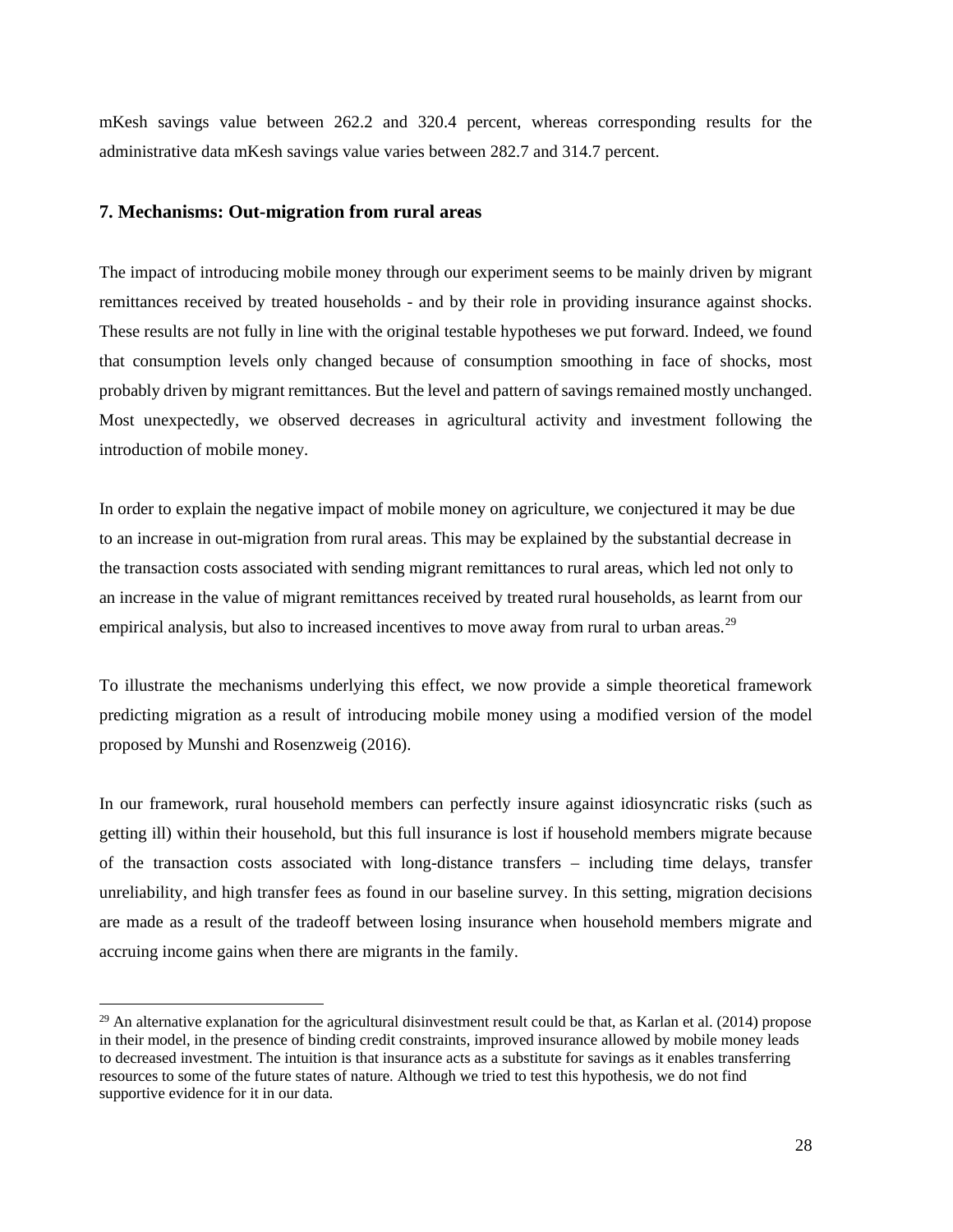When mobile money is made available, there is a substantial decrease in the transaction costs of timesensitive remittances – which can be sent safely, cheaply and instantaneously when shocks occur. This possibility of low cost instant transfers provides additional insurance possibilities that can offset the insurance loss that takes place when a rural household member migrates. Ceteris paribus, migration should therefore increase when households concerned with consumption-smoothing are faced with this improved technology of short-run transfers.

In our model, we assume a household is composed of several income earning members, which can migrate to higher earning occupations in urban areas. These assumptions closely match reality in the rural areas where our project was conducted since there are strong migration corridors from these areas to Maputo city.

Migration decisions are made at the household level. The household has logarithmic preferences, which allow expressing the expected utility function from consumption as an additively separable function of mean consumption *M* and normalized risk  $R = \frac{V}{M^2}$ , where *V* is the variance of consumption: <sup>[30](#page-28-0)</sup>

$$
EU = \log(M) - \frac{1}{2} \frac{V}{M^2} \tag{3}
$$

We assume that incomes of the household members vary over time and so risk-averse individuals benefit from insurance between household members to smooth consumption. We assume that household members are able to completely risk share ex-post in case they live together. If they do not live together, i.e., there are household members who migrate, we hypothesize that full risk sharing is not possible anymore. This is due to the distance separating household members and to the limitations of the technology of sending transfers between household members.

For simplicity, we make two important assumptions. First, we assume storage and savings are not possible, so that total income of the household is equal to total consumption at any point in time. In addition to being standard in similar models of mutual insurance, this assumption does not seem overly restrictive in our context where savings and investment are very low. Second, we rule out information asymmetries between household members. This is a potentially restrictive assumption given that international migrant remittances have been shown to strongly respond to improved communication

<span id="page-28-0"></span> $30$  This expression is obtained by evaluating log consumption at mean consumption  $M$  and ignoring higher-order terms. For the Taylor expansion to be valid, with CRRA preferences consumption must be in the interval [0,2M].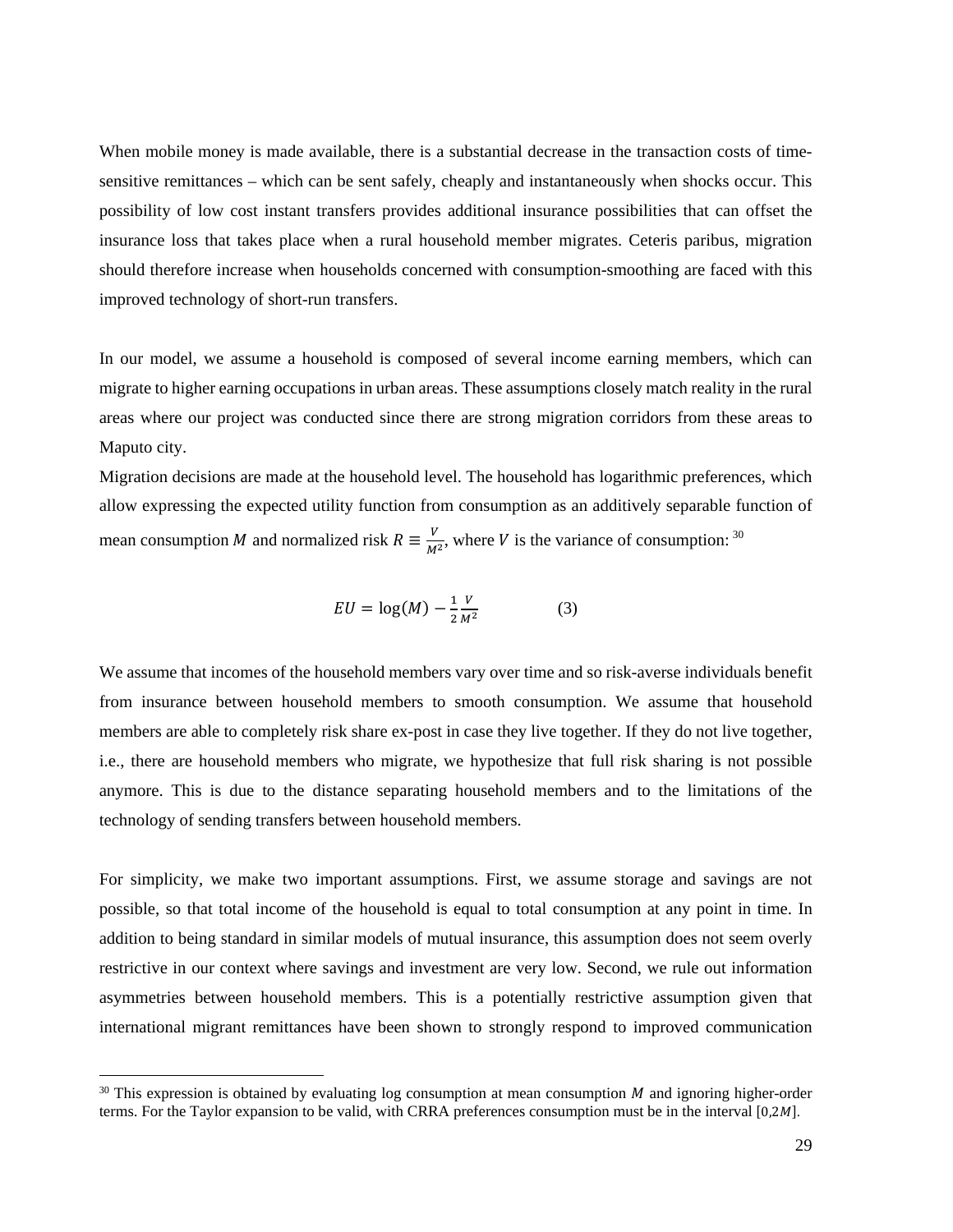within the household (Batista and Narciso, 2018). However, in our context, there is widespread internal migration to Maputo (about one third of households has at least one migrant), which facilitates information flows within households.

Migration decisions made by the household trade-off a household income gain generated by migration with the limitations on risk sharing imposed by long-distance migration. To formalize this decision, suppose first that there is no migration in the household. In this case, there is complete risk sharing within the household and household members have the same expected income (which equals consumption with the assumption that there is no available savings or storage technology). Let  $M_H$ ,  $V_H$  denote the mean and variance of a household's income when there is no migration in the household.

If there is migration, we assume the household's mean income increases to  $M_H(1 + \tilde{G})$  where  $\tilde{G}$  is a random variable representing the gain in income from migration (net of any loss in income due to the migration). The distribution of  $\tilde{G}$  is a continuous and differentiable function over its non-negative support. This gain from migration must be compared to the increased risk that the household faces since it cannot fully insure due to the transaction costs associated with sending long-distance transfers between household members. We assume that in this case the normalized consumption risk becomes  $\beta \frac{V_H}{M_H^2}$ , where  $\beta$  > 1 represents the transaction costs of sending long-distance remittances.

In this setting, the household will choose migration if the expected utility from migration is above the expected utility from staying home, i.e., if the expected gain from migration is above the added consumption risk of imperfect risk-sharing due to transaction costs of remittances. This can be depicted as:

$$
\log(M_H) - \frac{1}{2}\beta \frac{V_H}{M_H^2} + G > \log(M_H) - \frac{1}{2} \frac{V_H}{M_H^2} \Leftrightarrow G > \frac{1}{2} \frac{V_H}{M_H^2} (\beta - 1) \tag{4}
$$

where  $G \equiv \log(1 + \tilde{G})$ . Denoting the probability distribution of G as  $F(.)$ , we derive that the probability of migration is given by:

$$
Prob(Migration) = 1 - F\left[\frac{1}{2}\frac{V_H}{M_H^2}(\beta - 1)\right]
$$
\n(5)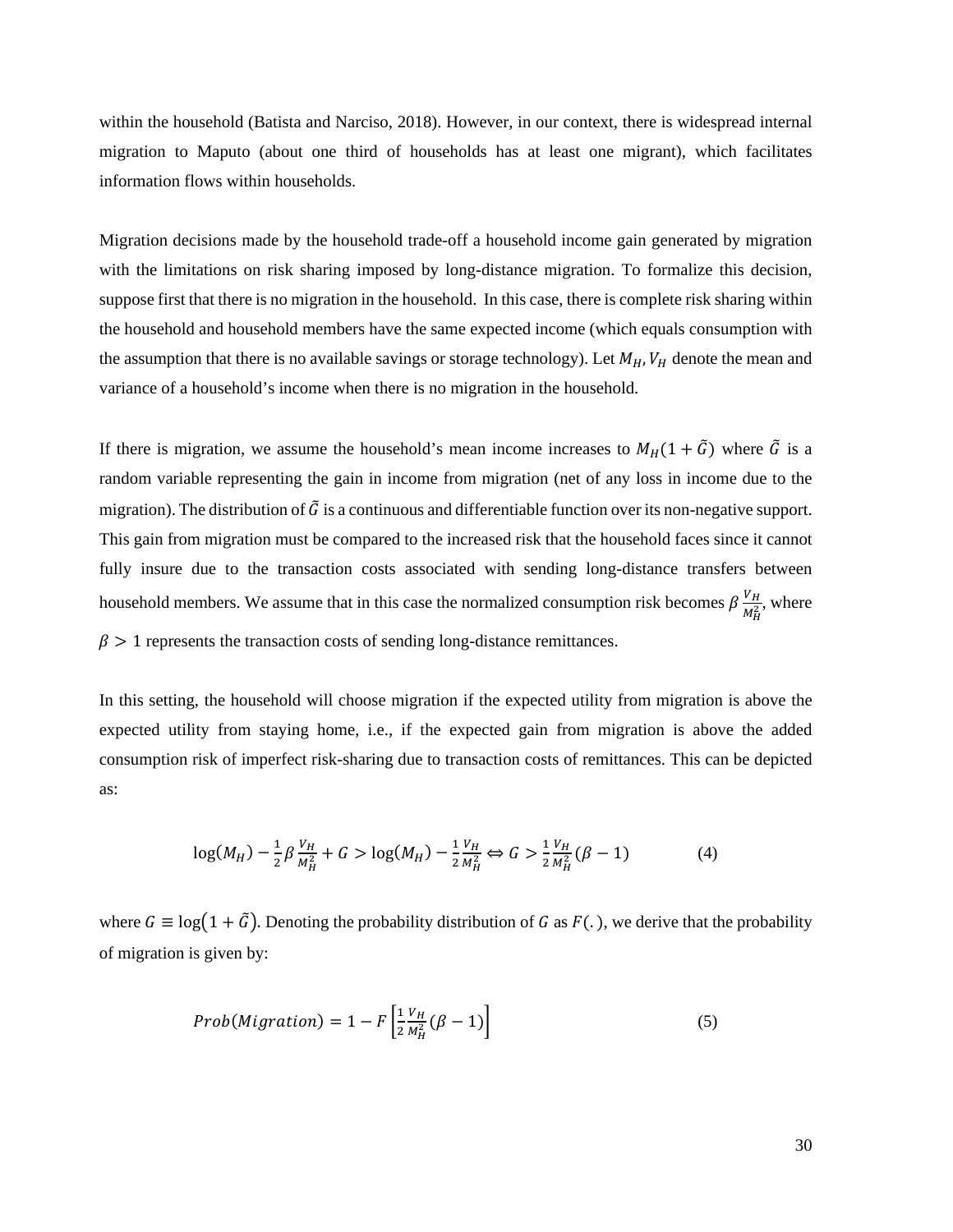In this setting, the introduction of mobile money will decrease parameter  $\beta$ , since it generates a clear reduction in the transaction costs of long-distance remittances between household members, i.e., migrants and household members who keep at home. This implies that the probability of migration increases when  $\beta$  decreases, i.e.,

$$
\frac{\partial Prob(Migration)}{\partial \beta} < 0
$$

This is the main prediction that we take to the data in order to explain the fact that some types of investment (namely agricultural) decreased in our experimental setting for the rural households in our sample. Mobile money may have facilitated migration of active household members, who saw attractive opportunities to migrate and share risk with their home households. These migrants may have changed their occupation from agriculture at home (a rural setting) to other activities in urban settings, which is consistent with our observed pattern.

To test this hypothesis, we examine the impact of introducing mobile money on the probability of a household having a migrant, and also on the number of migrants in a household. Migrants are defined as someone who has been away from the household for at least three months.<sup>[31](#page-30-0)</sup> In order to test for the insurance-based migration mechanism proposed by our model, we estimate the interaction effects of the mobile money intervention with the aggregate and the idiosyncratic shocks suffered by household in the two years after the intervention. More specifically, we examine treatment effects interacted with the incidence of the aggregate flood shock in 2013 and with the idiosyncratic self-reported shocks by households in 2014. The results are shown in Tables 12a and 12b.

<Table 12a near here>

<Table 12b near here>

The data confirm the hypothesis that introducing mobile money in rural areas increased both the incidence and the number of migrants in the two years following this intervention.<sup>[32](#page-30-1)</sup> The nature of the

<span id="page-30-0"></span><sup>&</sup>lt;sup>31</sup> We conduct our analysis for two different definitions of migrant. The first includes as migrants the household head, his/her spouse, all their children and other individuals who sent remittances to the household. An alternative more restrictive definition of migrant only includes migrants the household head, his/her spouse, and all their children.

<span id="page-30-1"></span> $32$  This finding is consistent with the findings by Lee et al (2019) in Bangladesh.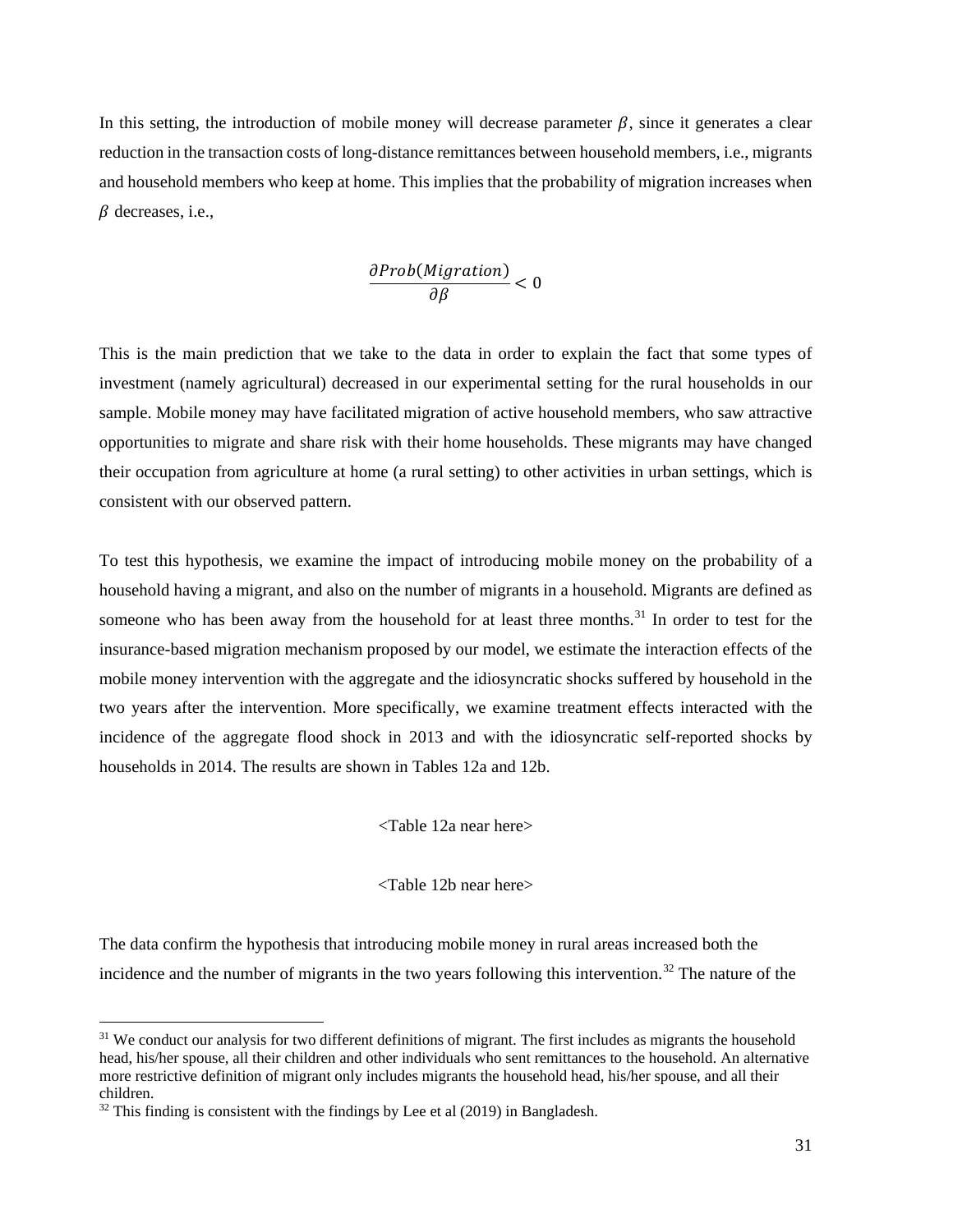treatment effect varies however over time and with the incidence of the shocks: the increase in migration one year after the service was made available seems to have happened significantly only in treatment areas that were affected by the flood.<sup>[33](#page-31-0)</sup> This finding supports the hypothesis that the increased migration flows were a response to the insurance possibilities opened by mobile money in face of the damages caused by the flood, enabled by the lower costs of remitting from urban areas. Two years after the intervention, the estimated effects are however of a different nature: there are no longer statistically significant differences between the impact on migration on those treatment areas that were affected by the floods and those that were not. Indeed, there is an increase in migration in all treatment areas regardless of the definition of migration that is used, and after adjusting standard errors for multiple hypothesis testing.

The main difference in the treatment effects on the two different measures of migration has to do with the magnitudes of the estimated effects and their evolution over time. As could be expected, effects are larger when adopting a broader measure of migration, as shown in Table 12a relative to Table 12b. Interestingly, the migration impact of mobile money seems to decrease after the flood when the definition of migrants includes all remitters, whereas it actually increases when the definition of migrant includes only core household members. This is consistent with aggregate shocks prompting the financial support of extended household members who possibly are already migrants in urban areas, while migration of core household members took longer to build. This finding suggests that adopting the improved migration technology created by the availability of mobile money may require experimentation, financial resources to overcome liquidity constraints, or information acquisition over time, consistent with Bryan et al. (2014), Angelluci (2015) and Batista and McKenzie (2019). The exact mechanism driving this increase in migration flows over time is an interesting question for future research.

Overall, the results we obtained on the impact of mobile money availability on migration flows are consistent with the negative treatment effects estimated on agricultural activity and investment – which were most strongly concentrated in the second year after mobile money was introduced, suggesting that the absence of core household members to farm the household plot may have led to less agriculture activity and also disinvestment in techniques that could increase agricultural productivity. In this sense, it can be argued that the introduction of mobile money created a specific form of occupational change:

<span id="page-31-0"></span><sup>&</sup>lt;sup>33</sup> Migration flows triggered by rainfall shocks have been documented in the literature by Munshi (2003), Hunter et al. (2013), and Dinkelman (2017), among others. They show up very clearly for untreated households in our estimates in Tables 12.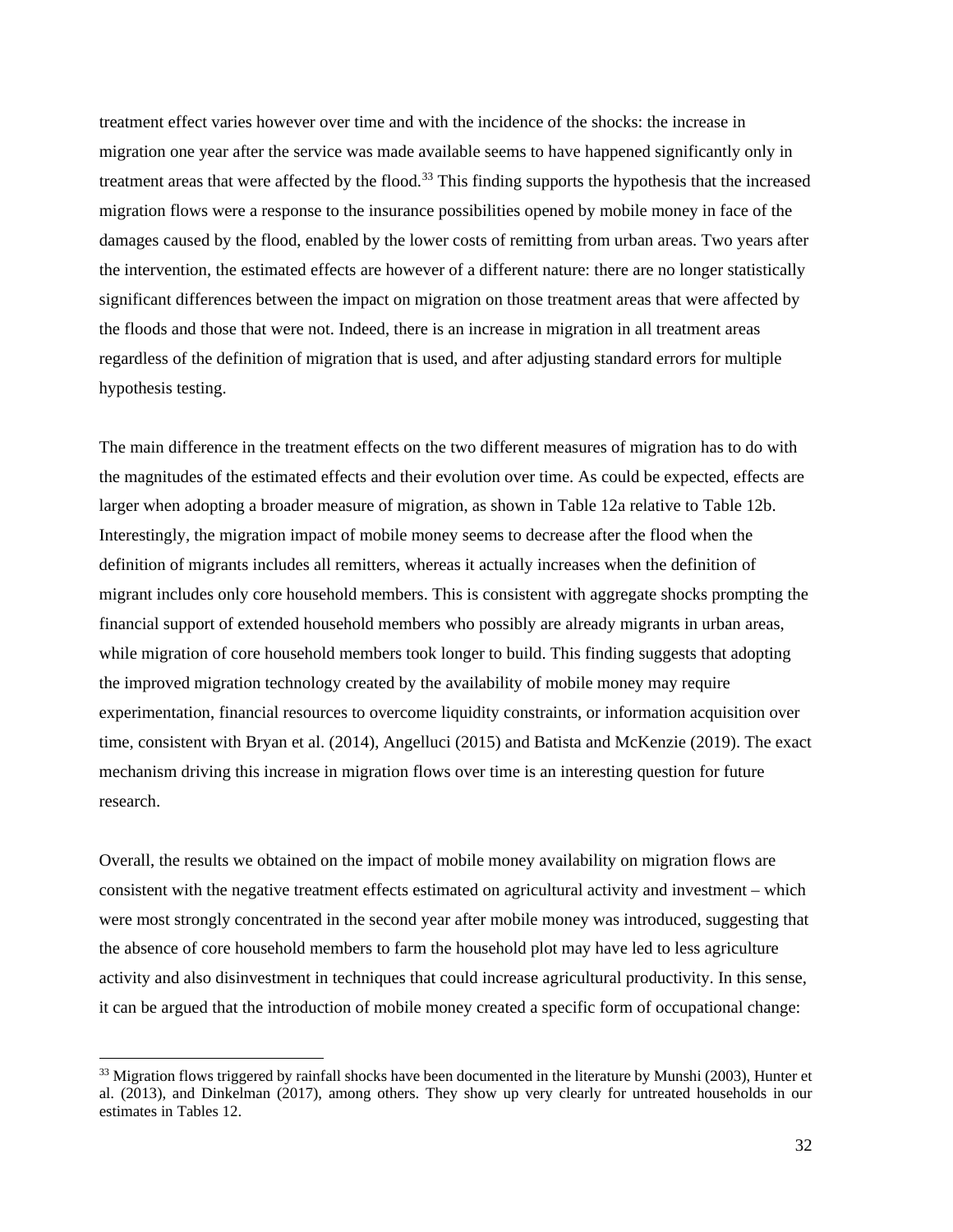a shift from agricultural activities in rural areas to occupations performed by migrants outside of the rural areas of origin.

## **8. Concluding remarks**

What is the economic impact of newly introducing a mobile money service? Our study is, to the best of our knowledge, the first to use a randomized controlled trial to answer this research question. We evaluate the impact of making mobile money available for the first time in rural locations with limited access to formal financial services in Mozambique, one of the poorest countries in sub-Saharan Africa.

We find clear levels of adoption of the mobile money service among rural households in treatment locations. Availability of mobile money translated into stronger resilience to negative shocks in terms of consumption and lower vulnerability, particularly to hunger episodes. We also observe an increase in the migrant remittances received by rural households with access to mobile money services. Importantly, we find evidence of reduced investment on agriculture. This result is consistent with households preferring to invest in migration – a poverty-lifting technology that is much improved by the reduction in longdistance transfer transaction costs generated by the availability of mobile money.

Overall, our results indicate that introducing mobile money in poor rural areas may serve an important positive role in decreasing rural households' vulnerability to shocks. This positive impact may however come with a disinvestment in risky activities such as agriculture. Households seem to prefer to invest in the increased productivity of the migration of household members to urban areas. In this sense, it can be argued that the introduction of mobile money created a specific form of occupational change: a shift from agricultural activities in rural areas to occupations performed by migrants outside of the rural areas of origin.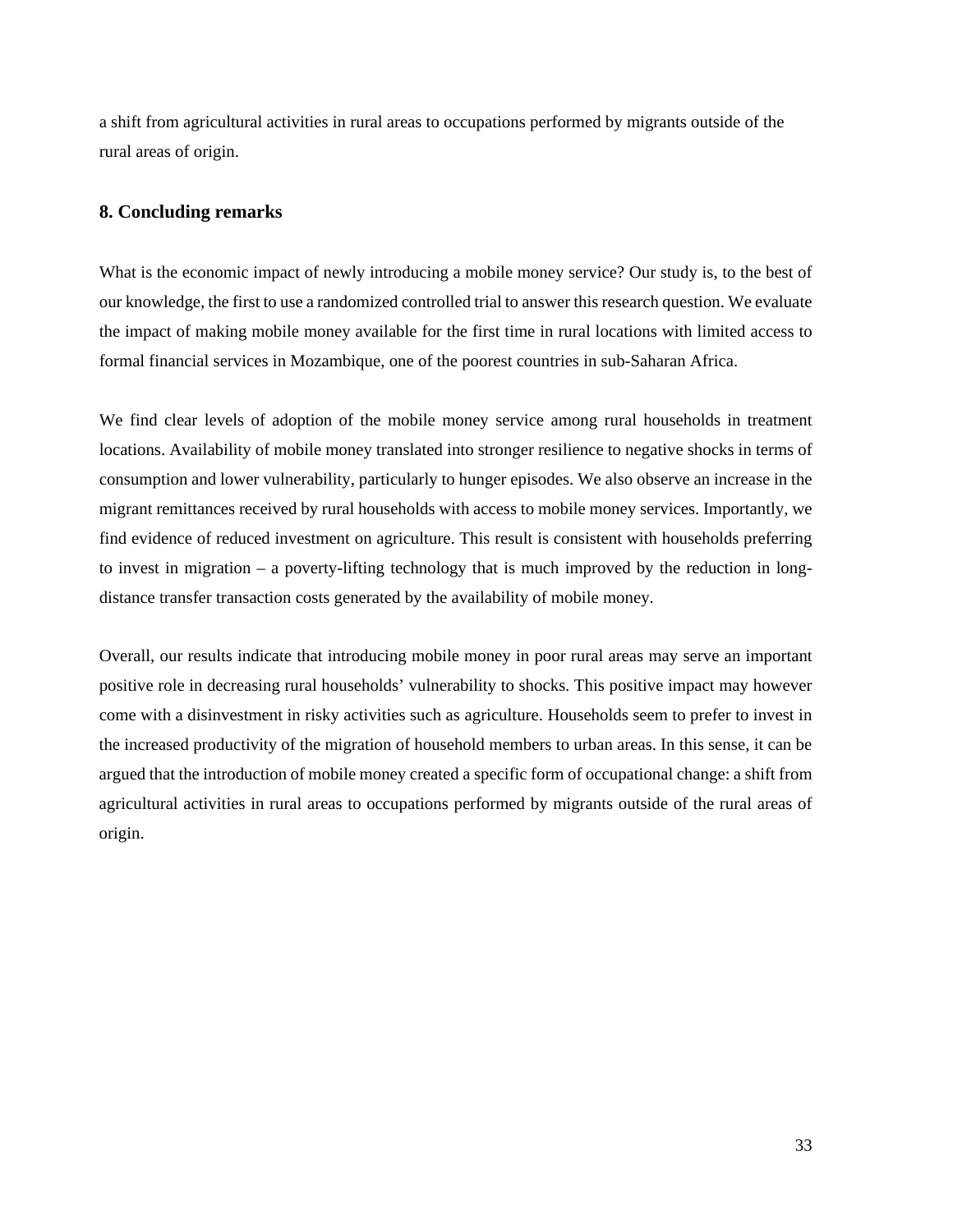## **References**

- Aker, Jenny C. (2010), *Does Digital Divide or Provide? The Impact of Mobile phones on Grain Markets in Niger*, American Economic Journal: Applied Economics, 2, pp. 46-59.
- Aker, Jenny, Rachid Boumnijel, Amanda McClelland, and Niall Tierney (2016), *Payment Mechanisms and Anti-Poverty Programs: Evidence from a Mobile Money Cash Transfer Experiment in Niger*, Economic Development and Cultural Change, 65(1), pp. 1–37;
- Aker, Jenny C., Paul Collier, and Pedro C. Vicente (2017), *Is Information Power? Using Mobile phones during an Election in Mozambique*, Review of Economics and Statistics, 2017, 99(2), pp. 185-200.
- Aker, Jenny C., and Isaac M. Mbiti (2010). *Mobile Phones and Economic Development in Africa*, Journal of Economic Perspectives, 24(3), pp. 207-232.
- Angelluci, Manuela (2015), *Migration and Financial Constraints: Evidence from Mexico*, Review of Economics and Statistics, March 2015, 97(1): 224–228.
- Ashraf, Nava, Dean Karlan, and Wesley Yin (2006), *Tying Odysseus to the Mast: Evidence from a Commitment Savings Product in the Philippines*, Quarterly Journal of Economics, 121(2), pp. 635- 672.
- Ashraf, Nava, Diego Aycinena, Claudia Martinez, and Dean Yang (2015), *Savings in Transnational Households: A Field Experiment Among Migrants from El Salvador*, Review of Economics and Statistics, 97(2), pp. 332-351.
- Baland, Jean-Marie, Catherine Guirkinger, and Charlotte Mali (2011), *Pretending to Be Poor: Borrowing to Escape Forced Solidarity in Cameroon*, Economic Development and Cultural Change, 60(1), pp. 1-16.
- Batista, Catia, and David McKenzie (2019), *Testing Classic Theories of Migration in the Lab,* Nova SBE and World Bank, mimeograph;
- Batista, Catia, and Gaia Narciso (2018), *Migrant Remittances and Information Flows: Evidence from a Field Experiment,* World Bank Economic Review, 32 (1), pp. 203–219.
- Batista, Catia, and Pedro C. Vicente (2017), *Improving Access to Savings through Mobile Money: Experimental Evidence from African Smallholder Farmers,* NOVAFRICA Working Paper 1705.
- Batista, Catia, Sandra Sequeira, and Pedro C. Vicente (2019), *Closing the Gender Gap in Financial Management and Performance: Experimental Evidence*, Nova SBE and LSE, mimeograph;
- Batista, Catia, Daniel Silverman, and Dean Yang (2015), *Directed Giving: Evidence from an Inter-Household Transfer Experiment*, Journal of Economic Behavior and Organization, 118, pp. 2-21.
- Blumenstock, Joshua, et al (2019), *Social Networks and Migration*, University of California Berkeley, mimeograph;
- Blumenstock, Joshua, Michael Callen, and Tarek Ghani (2018), *Why Do Defaults Affect Behavior? Experimental Evidence from Afghanistan*, American Economic Review, 108(10): 2868–2901.
- Blumenstock, Joshua, Nathan Eagle, and Marcel Fafchamps (2016), *Airtime transfers and Mobile Communications: Evidence in the Aftermath of Natural Disasters*, Journal of Development Economics, 120, pp. 157–181.
- Callen, Michael, Suresh de Mel, Craig McIntosh, and Christopher Woodruff (2019), *What Are the Headwaters of Formal Savings? Experimental Evidence from Sri Lanka*, Review of Economic Studies, 86(6), pp. 2491–2529.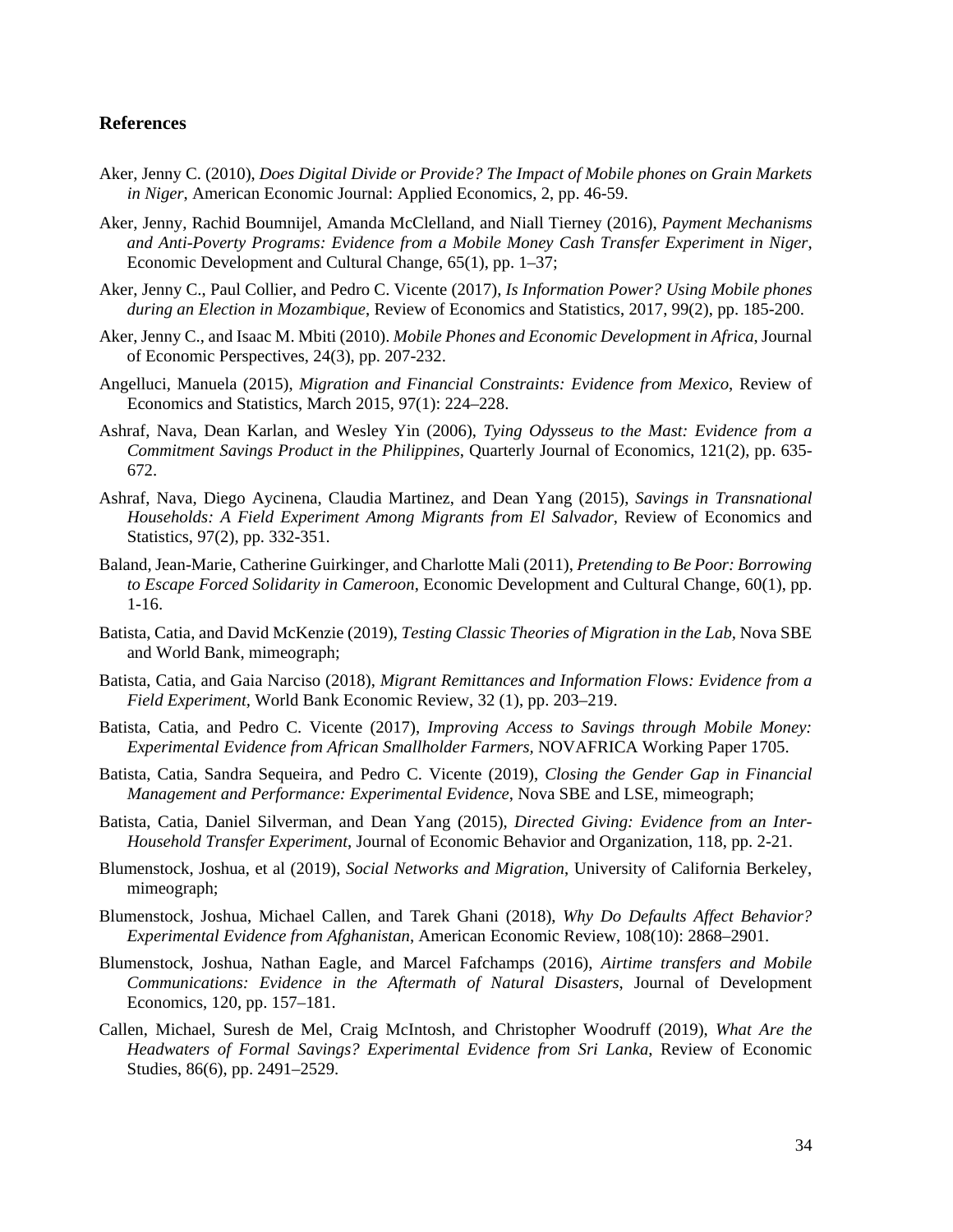- Deaton, Angus (1992), *Household Savings in LDCs: Credit Markets, Insurance and Welfare*, Scandinavian Journal of Economics, 94(2), pp. 253–273.
- Demirgüç-Kunt, Asli, Leora Klapper, Dorothe Singer, Saniya Ansar, and Jake Hess. 2018. *The Global Findex Database 2017: Measuring Financial Inclusion and the Fintech Revolution*. World Bank: Washington, DC.
- De Mel, Suresh, Craig McIntosh, Ketki Sheth, and Christopher Woodruff (2018). *Can Mobile-Linked Bank Accounts Bolster Savings? Evidence from a Randomized Controlled Trial in Sri Lanka.* NBER Working Paper No. 25354.
- DeWeerdt, Joachim, and Stefan Dercon (2006), *Risk-sharing Networks and Insurance Against Illness*, Journal of Development Economics, 81(2), pp. 337-356.
- Dupas, Pascaline, and Jonathan Robinson (2013), *Savings Constraints and Microenterprise Development: Evidence from a Field Experiment in Kenya*, American Economic Journal: Applied Economics, 5(1), pp. 163-92.
- Fafchamps, Marcel, and Susan Lund (2003), *Risk-sharing Networks in Rural Philippines*, Journal of Development Economics, 71(2), pp. 261–87.
- GSMA (2017). *Sub-Saharan Africa Mobile Economy 2017.* GSMA Intelligence. Available at www.gsma.com.
- Jack, William, and James Habyarimana (2018), *High Hopes: Experimental Evidence on Saving and the Transition to High School in Kenya*, Georgetown University, mimeograph.
- Jack, William, Adam Ray, and Tavneet Suri (2013), *Transaction Networks: Evidence from Mobile Money in Kenya*, American Economic Review: Papers and Proceedings, 103(3), pp. 356-361.
- Jack, William and Tavneet Suri (2011). *Mobile Money: The Economics of M-PESA*, NBER Working Paper No. 16721.
- Jack, William and Tavneet Suri (2014). *Risk Sharing and Transactions Costs: Evidence from Kenya's Mobile Money Revolution*, American Economic Review, 104(1), pp. 183-223.
- Jack, William, and Tavneet Suri (2016), *The Long Run Poverty and Gender Impacts of Mobile Money*, Science, 354(6317), pp. 1288-1292.
- Jensen, Robert (2007), *The Digital Provide: Information (Technology), Market Performance, and Welfare in the South Indian Fisheries Sector*, Quarterly Journal of Economics, 122(3), pp. 879-924.
- Karlan, Dean, and Jonathan Morduch (2009), *Access to Finance*, in Rodrik, Dani, and Mark Rosenzweig, eds., *Handbook of Development Economics*, 5, pp. 4703-4784.
- Karlan, Dean, Robert Osei, Isaac Osei-Akoto, and Christopher Udry (2014). "Agricultural Decisions after Relaxing Credit and Risk Constraints", *Quarterly Journal of Economics*, 129 (2), pp. 597-652.
- Lee, Jean, Jonathan Morduch, Saravana Ravindran, Abu Shonchoy, and Hassan Zaman (2019), *Poverty and migration in the digital age: Experimental evidence on mobile banking in Bangladesh*, NYU, mimeograph;
- Ligon, Ethan, Jonathan P. Thomas, and Tim Worall (2002), *Informal Insurance Arrangements with Limited Commitment: Theory and Evidence from Village Economies*, Review of Economic Studies, 69(1), pp. 209–44.
- Mas, Ignacio, and Olga Morawczynski (2009), *Designing Mobile Money Services: Lessons from M-PESA*, Innovations, 4(2), pp. 77-92.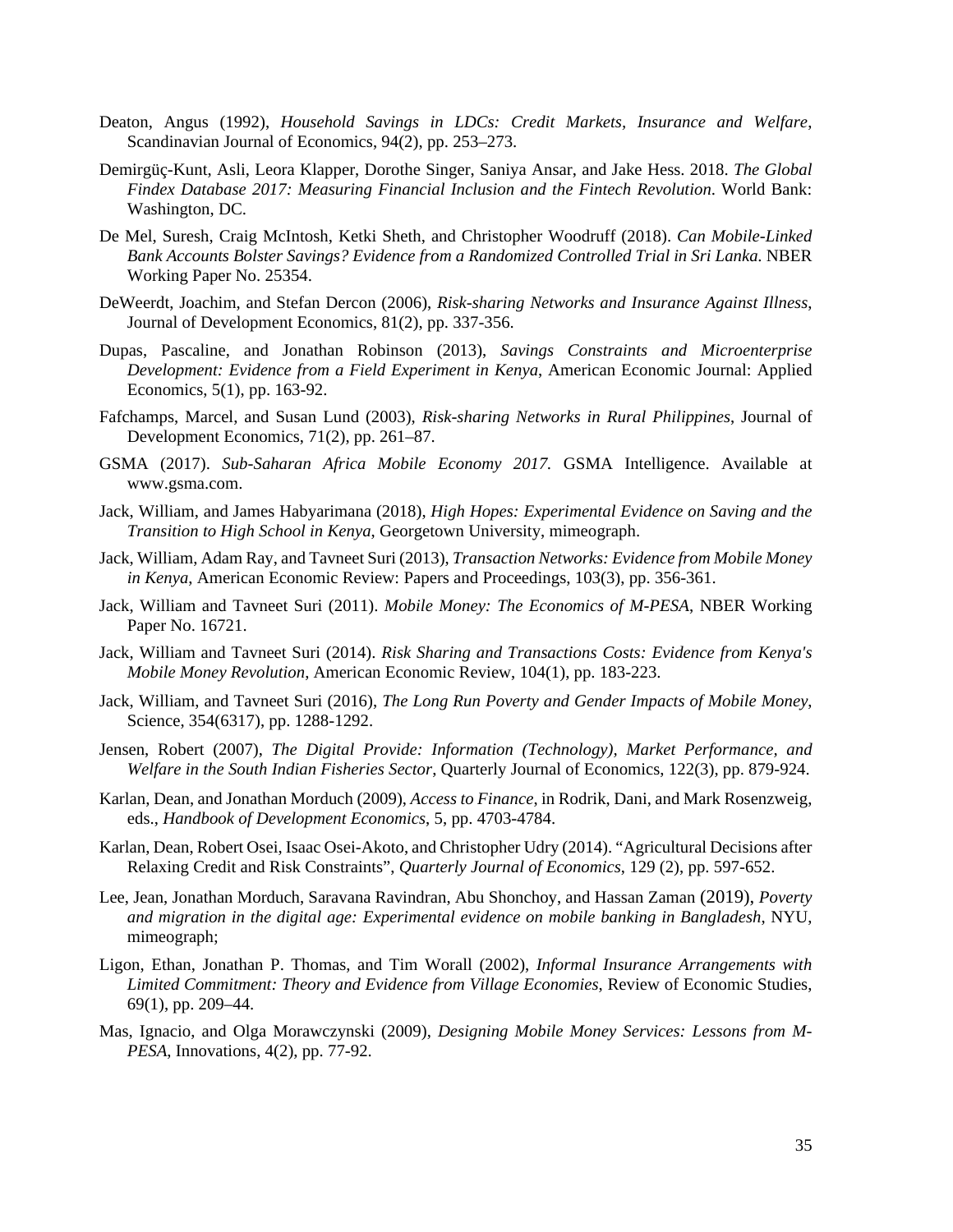- Mbiti, Isaac, and David N. Weil (2013). *The Home Economics of E-Money: Velocity, Cash Management, and Discount Rates of M-Pesa Users*, American Economic Review, Papers and Proceedings, 103(3), pp. 369-74.
- Mbiti, Isaac, and David N. Weil (2016), *Mobile Banking: The Impact of M-Pesa in Kenya*, in *NBER Volume on African Successes: Modernization and Development*, Volume 3, Sebastian Edwards, Simon Johnson, and David Weil, eds., University of Chicago Press.
- McKenzie, David (2012), *Beyond Baseline and Follow-up: The Case for more T in Experiments*, Journal of Development Economics*,* 99(2), pp. 210-221.
- Munshi, Kaivan (2003). *Networks in the Modern Economy: Mexican Migrants in the U. S. Labor Market*, Quarterly Journal of Economics 118(2), pp. 549–599.
- Munshi, Kaivan, and Mark Rosenzweig (2016), *Networks and Misallocation: Insurance, Migration, and the Rural-Urban Wage Gap*, American Economic Review, 106(1): 46-98.
- Riley, Emma (2018), *Mobile Money and Risk Sharing against Village Shocks*, Journal of Development Economics, 135, pp. 43-58.
- Romano, J. P. and M. Wolf (2016). *Efficient computation of adjusted p-values for resampling based stepdown multiple testing*. Statistics & Probability Letters, 113, pp. 38–40.
- Townsend, Robert (1994), *Risk and Insurance in Village India*, Econometrica, 62(3), pp. 539–91.
- Udry, Christopher (1994), *Risk and Insurance in a Rural Credit Market: An Empirical Investigation in Northern Nigeria*, Review of Economic Studies, 61(3), pp. 495–526.
- Vicente-Serrano, Sergio M., Santiago Beguería, Juan I. López-Moreno (2010). *A Multiscalar Drought Index Sensitive to Global Warming: The Standardized Precipitation Evapotranspiration Index*. Journal Climate, 23, pp. 1696–1718.
- Word Bank (2018). *Remittance Prices Worldwide*. World Bank, Washington, DC.
- Yang, Dean (2008), *International Migration, Remittances, and Household Investment: Evidence from Philippine Migrants' Exchange Rate Shocks*, Economic Journal, 118, pp. 591-630.
- Yang, Dean (2011), *Migrant Remittances*, Journal of Economic Perspectives, 25(3), pp. 1-24.
- Yang, Dean, and HwaJung Choi (2007), *Are Remittances Insurance? Evidence from Rainfall Shocks in the Philippines*, World Bank Economic Review, 21(2), pp. 219–48.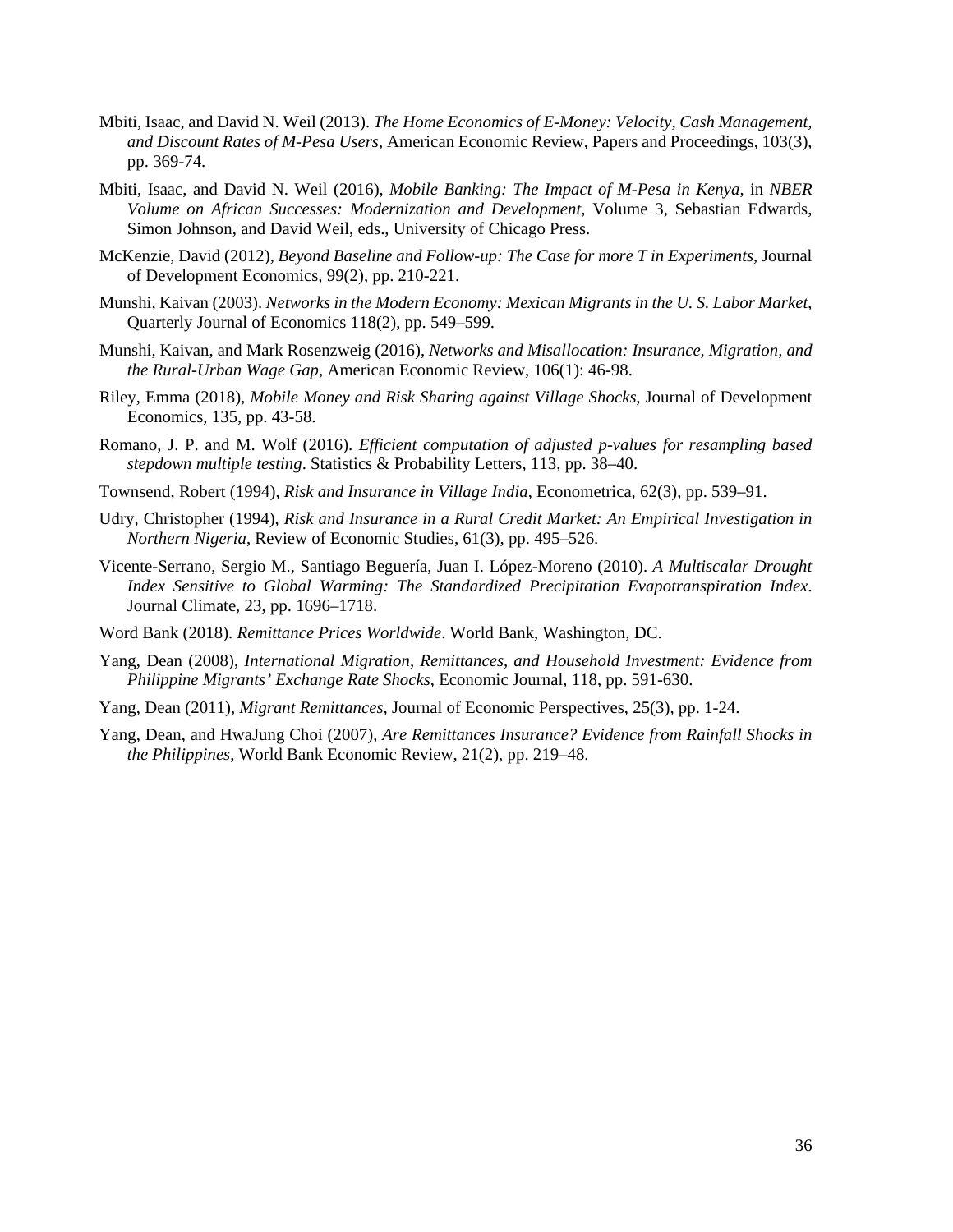## **FIGURES AND TABLES**

## **Figure 1: Experimental locations**

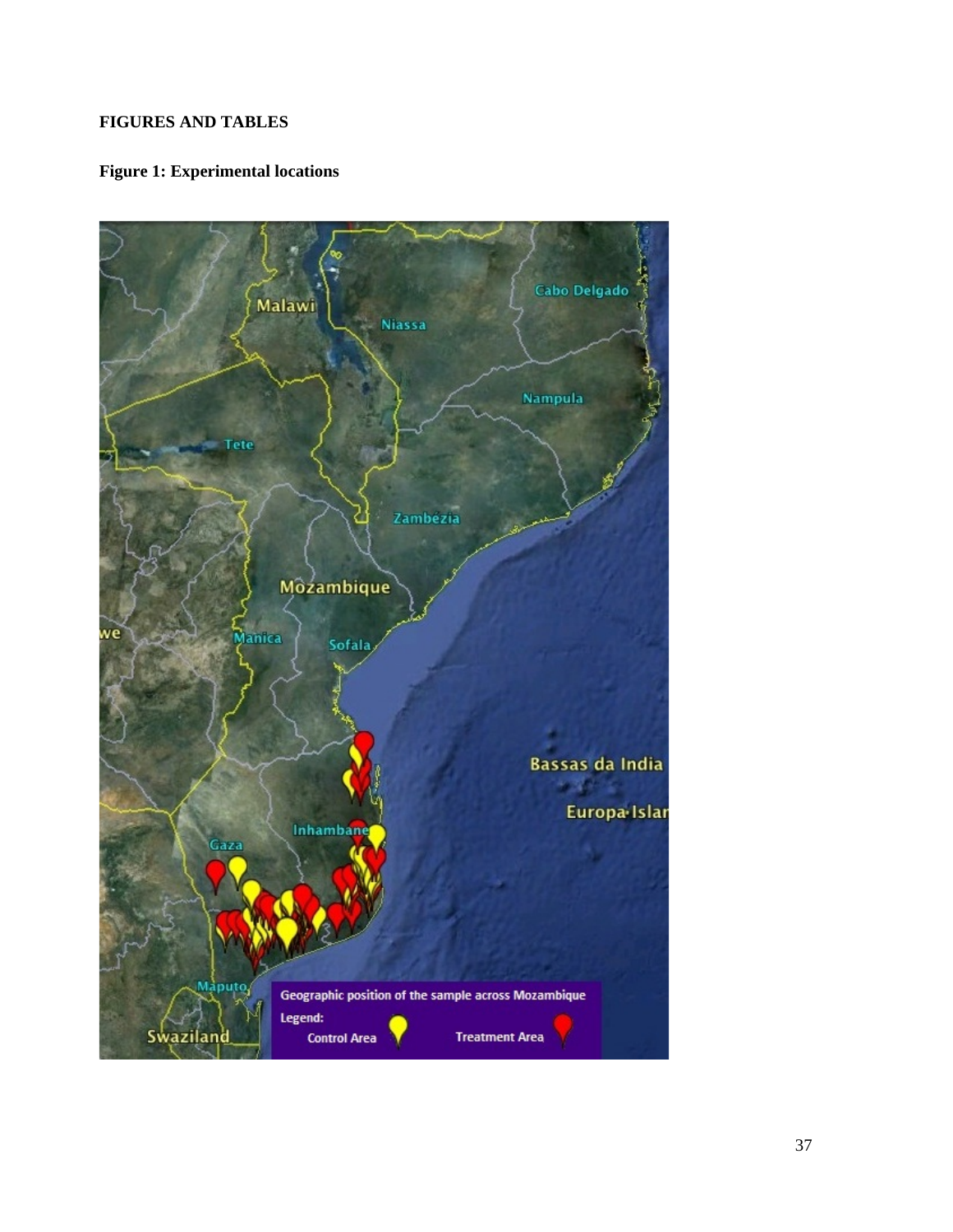## **Figure 2: mKesh leaflet**



#### Main operations: Self-registration.



Cash-in.

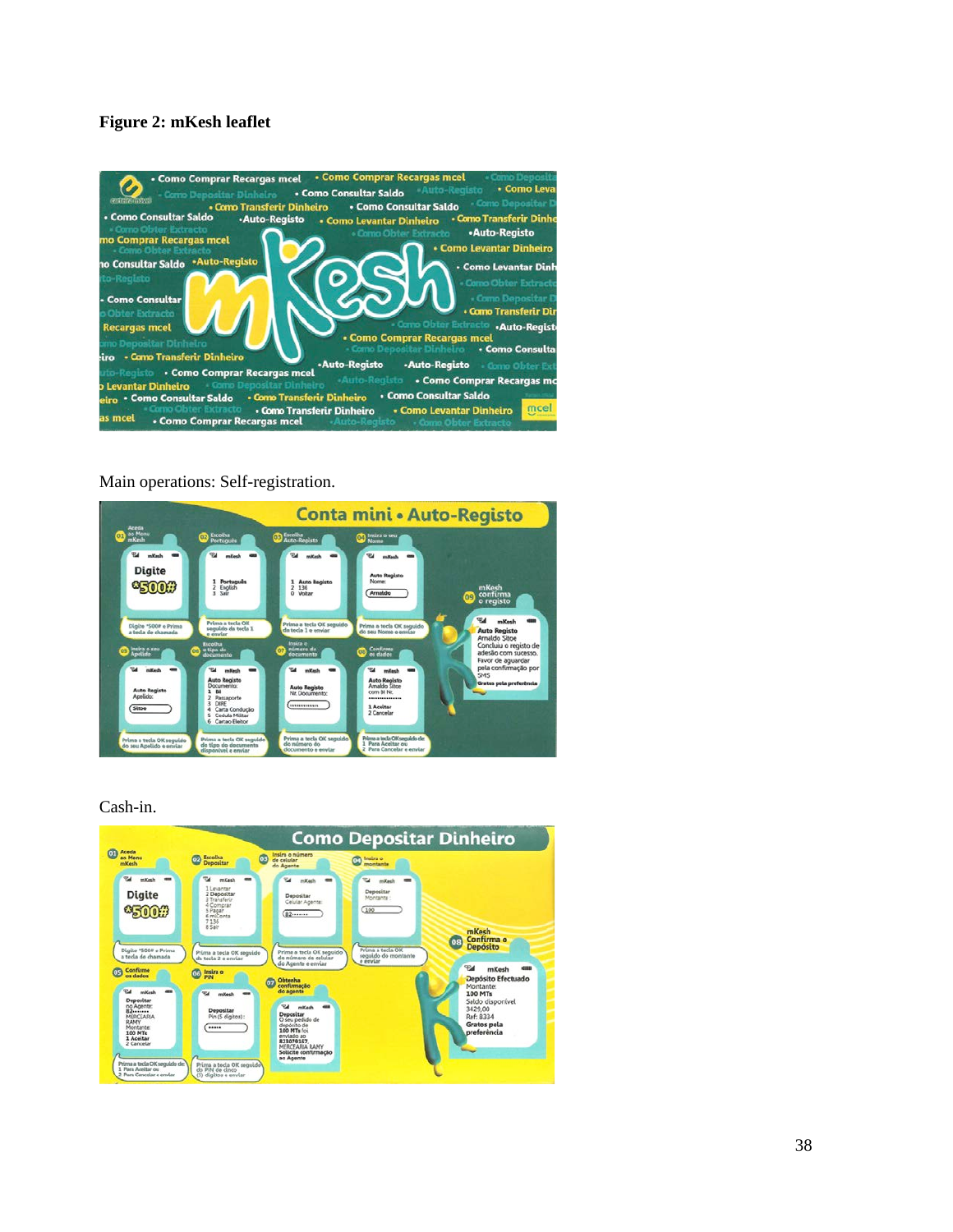Checking balance.



Paying for expenses at the mKesh shop.



Other operations and pricing:Transfer.

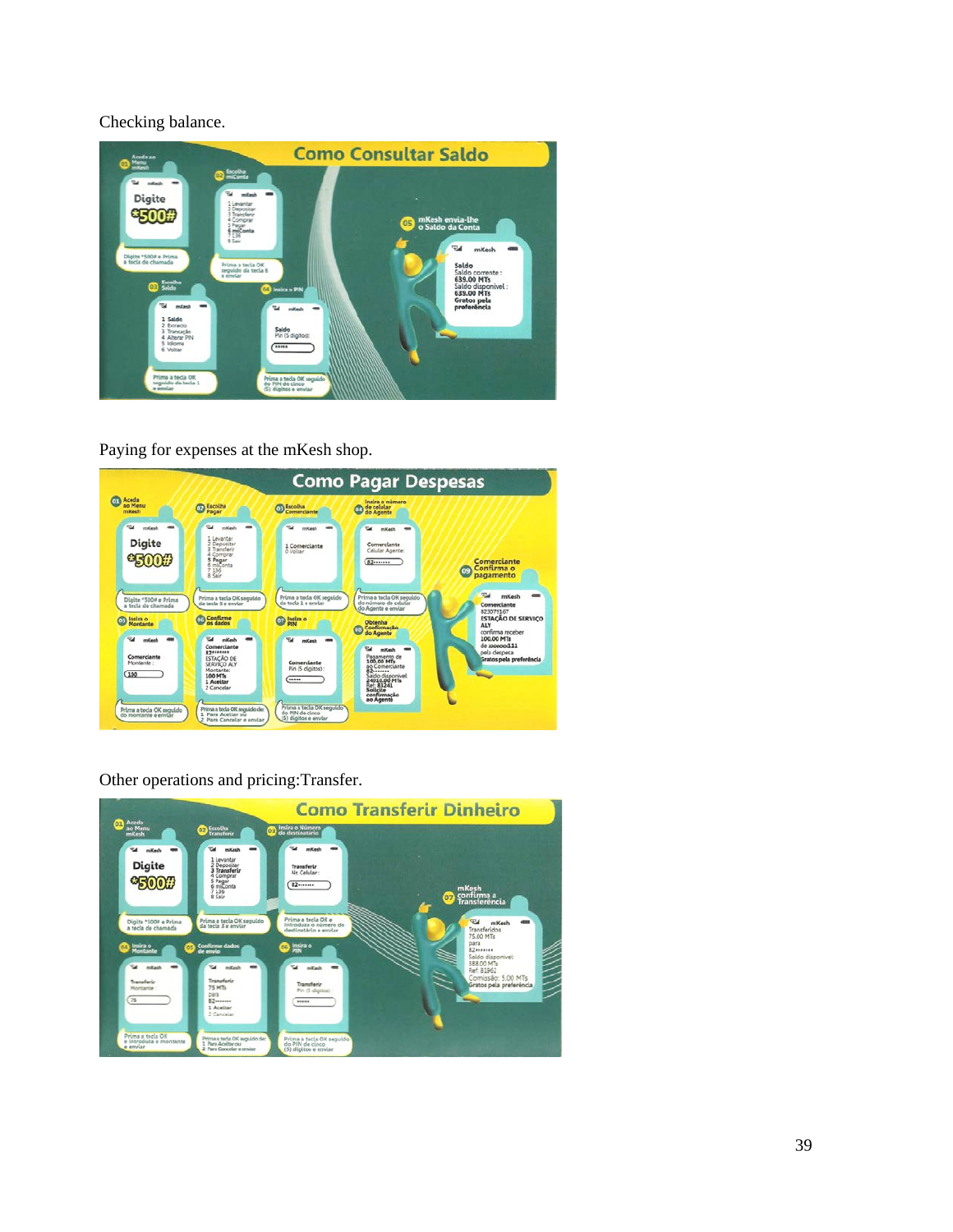Cash-out.

| Aceda<br>an Menu<br>mitesh                                                                                                                                               | <b>Escolha</b><br>Lewantar                                                                                                                                                      | Indira o<br>Número de<br>celular do Agente                                                                                                                                                                                                            | Insira o<br><b>Montante</b>                                                                         |                                                                                                                                                             |
|--------------------------------------------------------------------------------------------------------------------------------------------------------------------------|---------------------------------------------------------------------------------------------------------------------------------------------------------------------------------|-------------------------------------------------------------------------------------------------------------------------------------------------------------------------------------------------------------------------------------------------------|-----------------------------------------------------------------------------------------------------|-------------------------------------------------------------------------------------------------------------------------------------------------------------|
| <b>Tal</b><br>mKash<br><b>Digite</b><br><b>\$500#</b><br>Digite *500# e Prima<br>a tecla de chamada                                                                      | <b>Raf</b><br>enKesh<br>1 Lewandar<br>2 Depositar<br>3 Transferir<br>4 Comprar<br>5 Pagar<br>6 mill onta<br>$7136$<br>8 Sair<br>Prima a tecla OK sequido<br>da tecla 1 e enviar | mKesh<br>Levantar<br>Celular Agente:<br>62<br>Prima a tecla OK seguido<br>do número de celular do<br>Amente a enviar                                                                                                                                  | w<br>mKesh<br>Levantar<br>Montanter<br>(100)<br>Prima a tecla OK<br>seguido do montante<br>e enviar | <b>Agente</b><br>$\overline{0}$<br>confirma o<br>levantamento<br>$\mathcal{P}$<br>mKesh                                                                     |
| Confirme<br>OS.<br>os dados<br><b>Pad</b><br>millesh<br>Levantar no Agente:<br>82-<br>PADARIA OUENTE<br><b>OURNTE</b><br>Montanter<br>100 MTs<br>1 Aceltar<br>2 Cancelar | Instra o<br><b>OS</b><br>PIN<br>e.<br>mitash<br>Levantar<br>PIN (S Digitos):<br>*****                                                                                           | Ohtenha<br>$^{\circ}$<br>confirmação<br>do Agente<br>w<br>millesh<br>Levantamento de<br>100.00 MTs do Agente<br><b>E2++++++</b><br>Saldo disponivel:<br>24225.00 MTs<br>Comissão: 5.00 MTs<br>Ref: 83237<br>Solicite confirmação e<br>valor so Agente |                                                                                                     | O Agente<br>82<br>PADARIA OUENTE<br><b>OUENTE</b><br>confirma receber<br>100.00 MTs<br>de xxxxxxx111<br>para Levantamento<br>Gratos pela preferência<br>نست |

Pricing.

| <b>Tipos de Transacções</b>                                                                                                                  |  |   | <b>Montantes em Meticals</b> |  |                                                                                                                                                                                        |  |
|----------------------------------------------------------------------------------------------------------------------------------------------|--|---|------------------------------|--|----------------------------------------------------------------------------------------------------------------------------------------------------------------------------------------|--|
|                                                                                                                                              |  |   |                              |  | 20-100 101-1.000 1.001-5.000 5.001-10.000 10.001-25.000                                                                                                                                |  |
| Levantamento no Agente <sup>2</sup>                                                                                                          |  |   |                              |  |                                                                                                                                                                                        |  |
| <b>Transferência</b>                                                                                                                         |  |   | 5                            |  |                                                                                                                                                                                        |  |
| Compra de Senha                                                                                                                              |  |   |                              |  |                                                                                                                                                                                        |  |
| Saldo <sup>3</sup>                                                                                                                           |  |   |                              |  |                                                                                                                                                                                        |  |
| <b>Alterar PIN</b>                                                                                                                           |  |   |                              |  |                                                                                                                                                                                        |  |
| Extracto <sup>4</sup>                                                                                                                        |  |   |                              |  |                                                                                                                                                                                        |  |
| <b>Pagamento ao Comerciante</b>                                                                                                              |  |   |                              |  |                                                                                                                                                                                        |  |
| Levantamento de Senha                                                                                                                        |  |   | Grátis                       |  |                                                                                                                                                                                        |  |
| Depósito <sup>1</sup>                                                                                                                        |  |   | <b>Grátis</b>                |  |                                                                                                                                                                                        |  |
| Compra de Recargas                                                                                                                           |  |   | 10 - 2000Mts - Gártis        |  |                                                                                                                                                                                        |  |
| Deposito minimo 20 meticals<br>2 Levantamento minimo 100 meticais<br>3 Uma consulta de soldo por die-gratis-<br>4 Um extracto Grátis por més |  |   |                              |  | Para mais informações contacto-nos<br>Email: contacto@mkesh.co.mz - Linha de Ciente 116 - Gratis na nede mcel<br>Balcão sede Av. 25 de Setenibro 384 - Edificio mcel - www.mkesh.co.mz |  |
|                                                                                                                                              |  | × |                              |  | Se tem um estabelecimento comercial e deseja ser Agente<br><b>H2 2172325 B2 2172326-82 2172327</b>                                                                                     |  |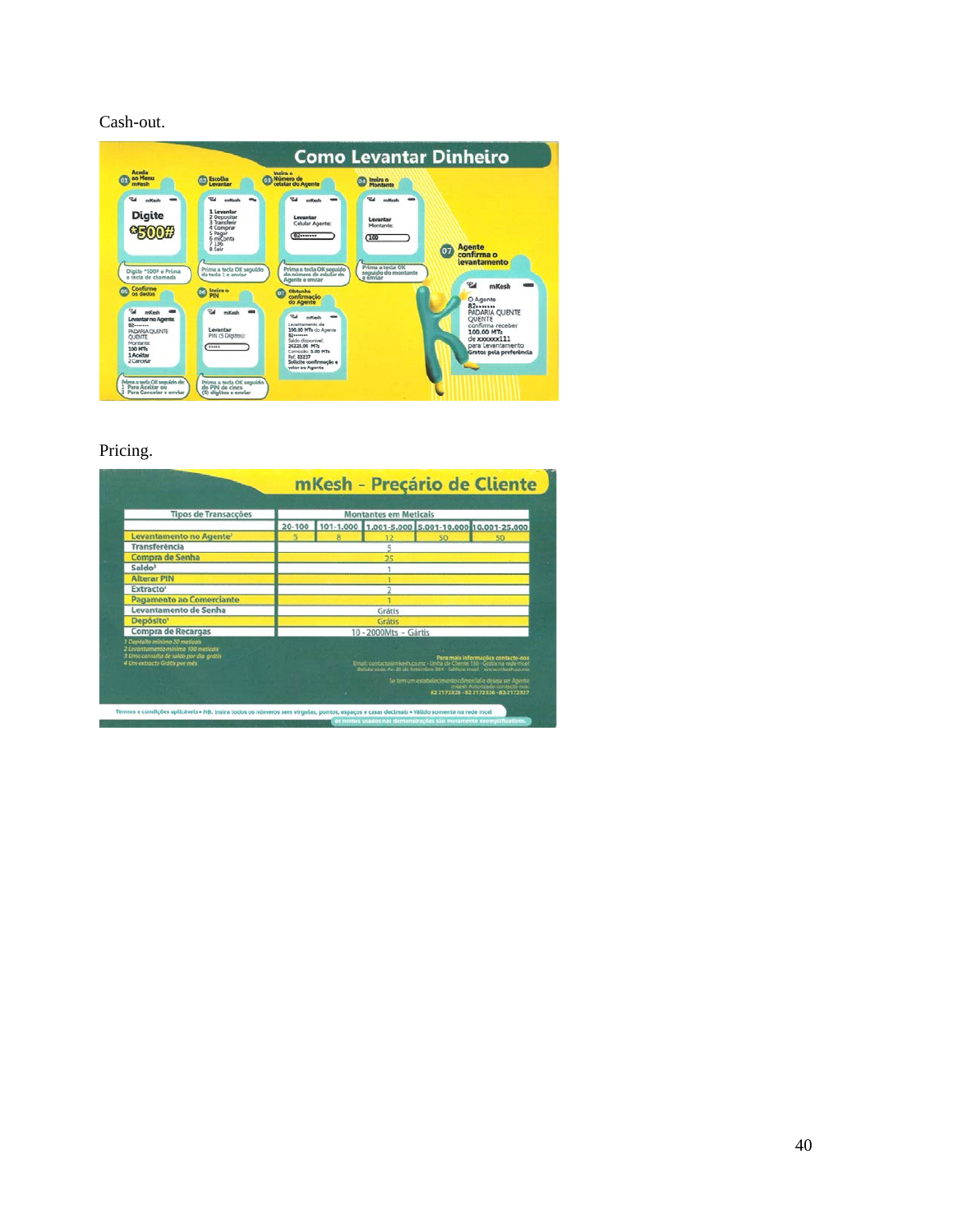

**Figure 3: Evolution of Total Value of Monthly Mobile Money Transactions (in Meticais)**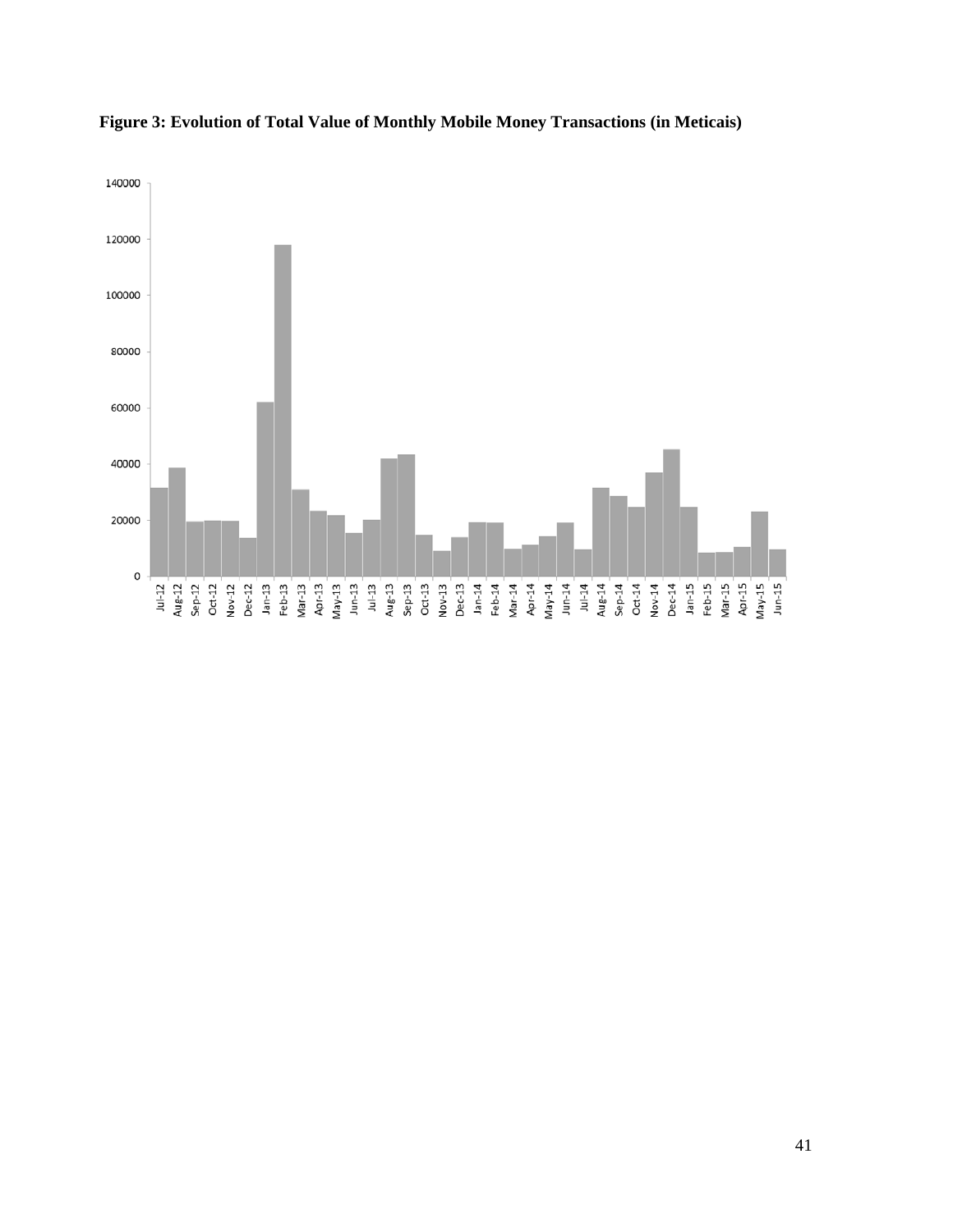

**Figure 4: Evolution of Total Value of Monthly Mobile Money Transfers Received (in Meticais)**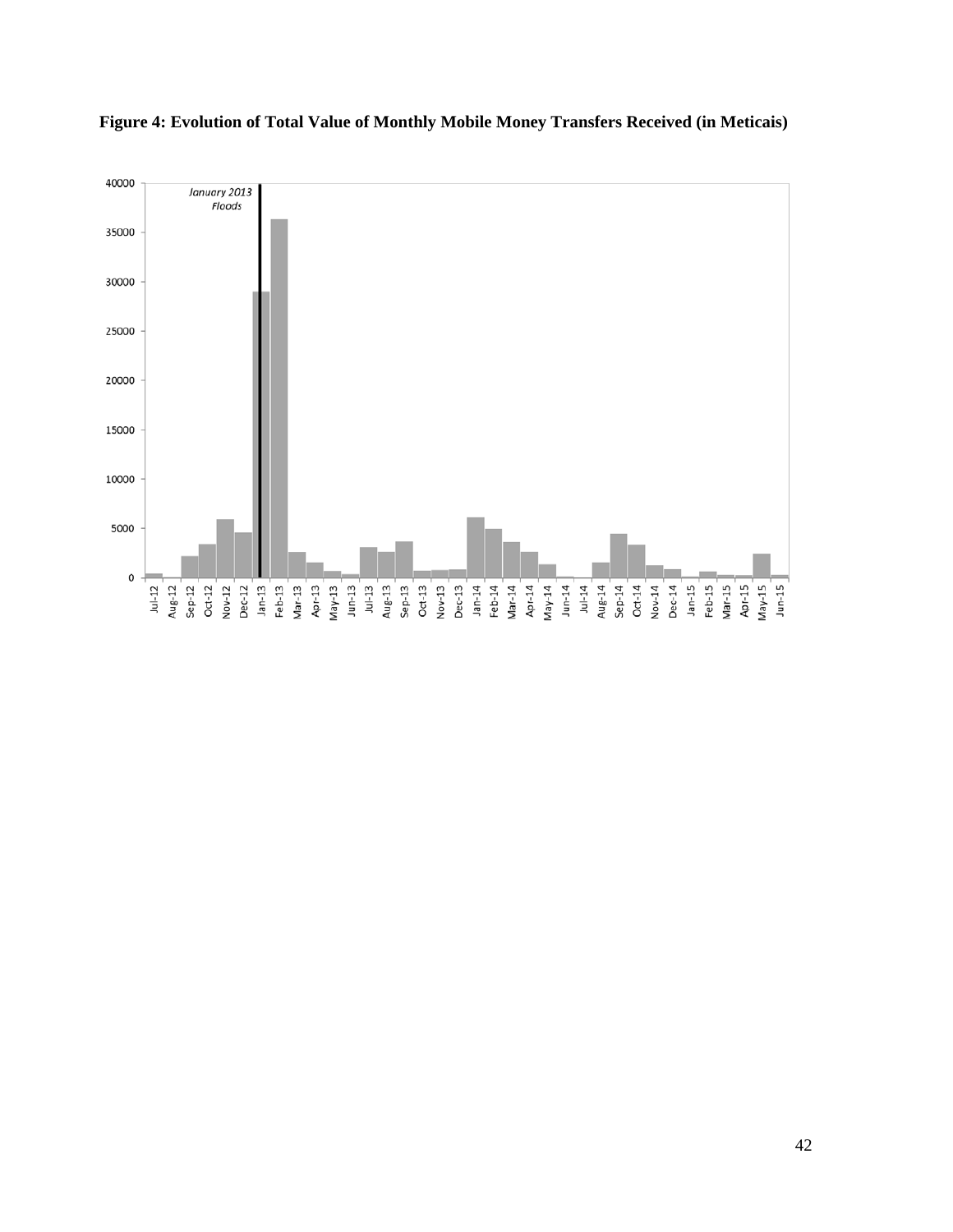|                                                                                                                                         | <b>Control</b> | <b>Difference between</b><br><b>Treatment and Control</b> |
|-----------------------------------------------------------------------------------------------------------------------------------------|----------------|-----------------------------------------------------------|
|                                                                                                                                         | (1)            | (2)                                                       |
|                                                                                                                                         | 0.941          | 0.039                                                     |
| Has primary school                                                                                                                      |                | (0.039)                                                   |
| Has secondary school                                                                                                                    | 0.392          | $-0.137$                                                  |
|                                                                                                                                         |                | (0.093)                                                   |
|                                                                                                                                         | 0.647          | 0.078                                                     |
| <b>Has health center</b><br><b>Has market vendors</b><br><b>Has police</b><br>Has church<br>Has meeting point<br>Has electricity supply |                | (0.092)                                                   |
|                                                                                                                                         | 0.608          | $-0.039$                                                  |
|                                                                                                                                         |                | (0.098)                                                   |
|                                                                                                                                         | 0.510          | 0.000                                                     |
|                                                                                                                                         |                | (0.100)                                                   |
|                                                                                                                                         | 0.980          | 0.000                                                     |
|                                                                                                                                         |                | (0.028)                                                   |
|                                                                                                                                         | 0.471          | $-0.078$                                                  |
|                                                                                                                                         |                | (0.099)                                                   |
|                                                                                                                                         | 0.627          | $-0.196**$                                                |
|                                                                                                                                         |                | (0.098)                                                   |
|                                                                                                                                         | 0.137          | $-0.039$                                                  |
| Has sewage removal                                                                                                                      |                | (0.064)                                                   |
|                                                                                                                                         | 4.725          | $-2.392$                                                  |
| Quality of mcel coverage (1-5)                                                                                                          |                | (1.906)                                                   |
|                                                                                                                                         | 0.255          | $-0.039$                                                  |
| Has paved road access                                                                                                                   |                | (0.085)                                                   |
|                                                                                                                                         | 0.706          | 0.020                                                     |
| Has land road access                                                                                                                    |                | (0.090)                                                   |
|                                                                                                                                         | 31.508         | $-3.397$                                                  |
| Price of transportation to the nearest bank - meticals                                                                                  |                | (3.156)                                                   |
|                                                                                                                                         | 61.801         | 43.915                                                    |
| Time distance to nearest bank - minutes                                                                                                 |                |                                                           |
| <b>Number of observations</b>                                                                                                           |                | (39.331)                                                  |
|                                                                                                                                         | 51             | 102                                                       |

| Table 1a: Differences between treatment and control locations at baseline |  |
|---------------------------------------------------------------------------|--|
|---------------------------------------------------------------------------|--|

Note: Standard errors reported in parentheses, clustered at the EA level. \* significant at 10%; \*\* significant at 5%; \*\*\* significant at 1%.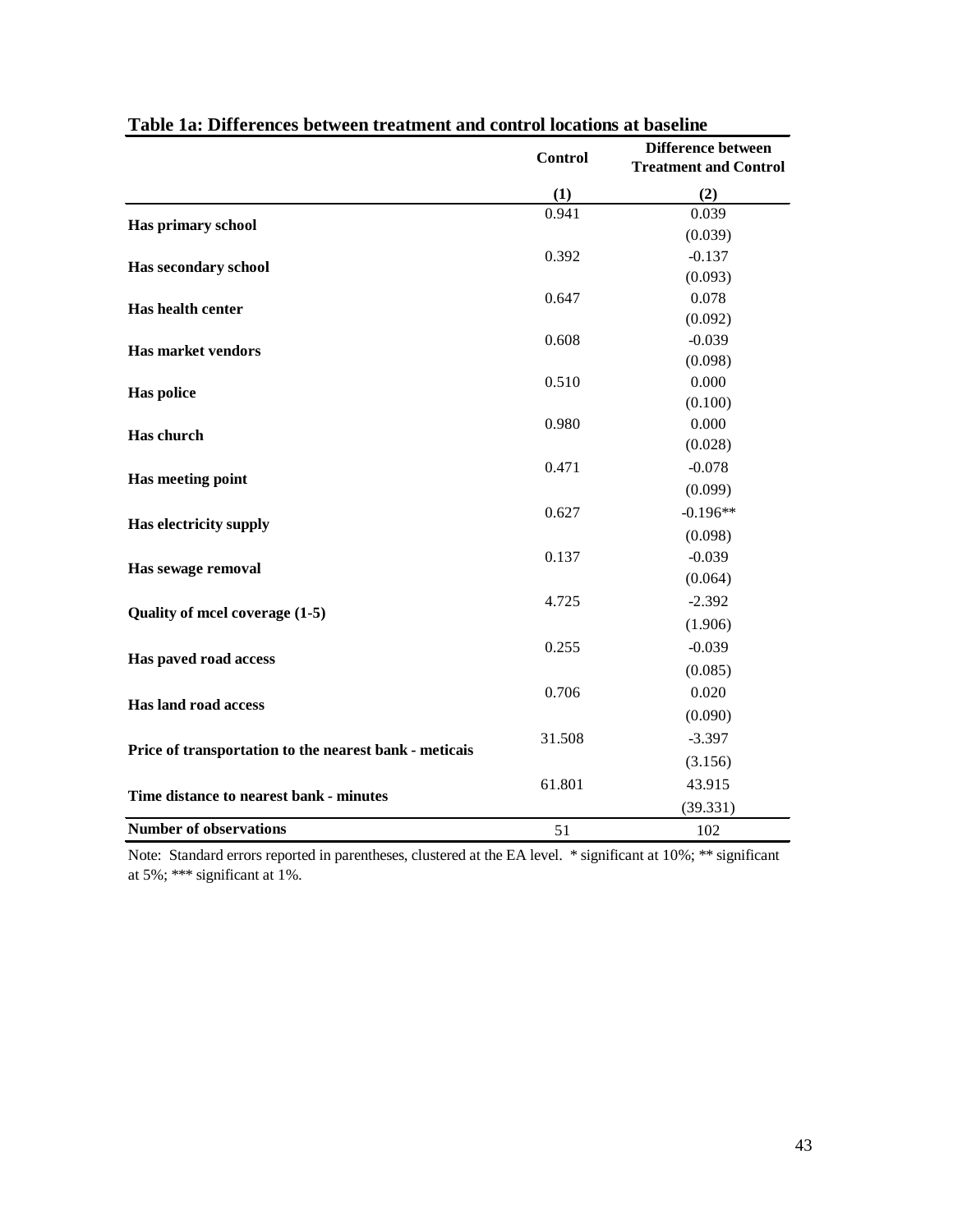|                               |                           |                                                                                                                                                                                                                                                                                                                                                                                                                                                                                                                                                                                                                                                                    | <b>Difference between</b> |
|-------------------------------|---------------------------|--------------------------------------------------------------------------------------------------------------------------------------------------------------------------------------------------------------------------------------------------------------------------------------------------------------------------------------------------------------------------------------------------------------------------------------------------------------------------------------------------------------------------------------------------------------------------------------------------------------------------------------------------------------------|---------------------------|
|                               |                           |                                                                                                                                                                                                                                                                                                                                                                                                                                                                                                                                                                                                                                                                    |                           |
|                               |                           |                                                                                                                                                                                                                                                                                                                                                                                                                                                                                                                                                                                                                                                                    |                           |
|                               | Age                       |                                                                                                                                                                                                                                                                                                                                                                                                                                                                                                                                                                                                                                                                    |                           |
|                               |                           |                                                                                                                                                                                                                                                                                                                                                                                                                                                                                                                                                                                                                                                                    |                           |
|                               | Gender (female)           |                                                                                                                                                                                                                                                                                                                                                                                                                                                                                                                                                                                                                                                                    |                           |
|                               |                           | <b>Control</b><br><b>Treatment and Control</b><br>(1)<br>(2)<br>38.543<br>$-1.636$<br>(1.056)<br>0.627<br>$-0.032$<br>(0.032)<br>0.178<br>5.547<br>(0.315)<br>0.176<br>0.025<br>(0.023)<br>0.665<br>$-0.020$<br>(0.029)<br>0.003<br>0.052<br>(0.011)<br>$-0.008$<br>0.107<br>(0.019)<br>0.464<br>$-0.039$<br>(0.040)<br>0.086<br>0.020<br>(0.019)<br>0.065<br>0.007<br>(0.015)<br>0.014<br>0.049<br>(0.015)<br>0.046<br>0.015<br>(0.014)<br>0.349<br>$-0.041$<br>(0.036)<br>0.167<br>0.026<br>(0.035)<br>0.355<br>0.017<br>(0.036)<br>3.796<br>$-0.073$<br>(0.104)<br>$-0.015$<br>0.699<br>(0.082)<br>$-0.011$<br>0.075<br>(0.041)<br>$-0.005$<br>0.130<br>(0.054) |                           |
|                               | <b>Years of education</b> |                                                                                                                                                                                                                                                                                                                                                                                                                                                                                                                                                                                                                                                                    |                           |
| <b>Basic</b>                  |                           |                                                                                                                                                                                                                                                                                                                                                                                                                                                                                                                                                                                                                                                                    |                           |
| demographics                  | <b>Single</b>             |                                                                                                                                                                                                                                                                                                                                                                                                                                                                                                                                                                                                                                                                    |                           |
|                               |                           |                                                                                                                                                                                                                                                                                                                                                                                                                                                                                                                                                                                                                                                                    |                           |
|                               | <b>Married</b>            |                                                                                                                                                                                                                                                                                                                                                                                                                                                                                                                                                                                                                                                                    |                           |
|                               |                           |                                                                                                                                                                                                                                                                                                                                                                                                                                                                                                                                                                                                                                                                    |                           |
|                               | <b>Separated</b>          |                                                                                                                                                                                                                                                                                                                                                                                                                                                                                                                                                                                                                                                                    |                           |
|                               |                           | 0.025<br>0.057                                                                                                                                                                                                                                                                                                                                                                                                                                                                                                                                                                                                                                                     |                           |
|                               | Widowed                   | (0.040)<br>1,021<br>1,819                                                                                                                                                                                                                                                                                                                                                                                                                                                                                                                                                                                                                                          |                           |
|                               |                           |                                                                                                                                                                                                                                                                                                                                                                                                                                                                                                                                                                                                                                                                    |                           |
| Occupation                    | <b>Farmer</b>             |                                                                                                                                                                                                                                                                                                                                                                                                                                                                                                                                                                                                                                                                    |                           |
|                               |                           |                                                                                                                                                                                                                                                                                                                                                                                                                                                                                                                                                                                                                                                                    |                           |
|                               | <b>Vendor</b>             |                                                                                                                                                                                                                                                                                                                                                                                                                                                                                                                                                                                                                                                                    |                           |
|                               |                           |                                                                                                                                                                                                                                                                                                                                                                                                                                                                                                                                                                                                                                                                    |                           |
|                               |                           |                                                                                                                                                                                                                                                                                                                                                                                                                                                                                                                                                                                                                                                                    |                           |
|                               | <b>Teacher</b>            |                                                                                                                                                                                                                                                                                                                                                                                                                                                                                                                                                                                                                                                                    |                           |
|                               |                           |                                                                                                                                                                                                                                                                                                                                                                                                                                                                                                                                                                                                                                                                    |                           |
|                               |                           |                                                                                                                                                                                                                                                                                                                                                                                                                                                                                                                                                                                                                                                                    |                           |
|                               |                           |                                                                                                                                                                                                                                                                                                                                                                                                                                                                                                                                                                                                                                                                    |                           |
|                               | <b>Catholic</b>           |                                                                                                                                                                                                                                                                                                                                                                                                                                                                                                                                                                                                                                                                    |                           |
|                               |                           |                                                                                                                                                                                                                                                                                                                                                                                                                                                                                                                                                                                                                                                                    |                           |
|                               | Zion                      |                                                                                                                                                                                                                                                                                                                                                                                                                                                                                                                                                                                                                                                                    |                           |
|                               |                           |                                                                                                                                                                                                                                                                                                                                                                                                                                                                                                                                                                                                                                                                    |                           |
|                               | Other christian           | <b>Manual worker</b><br>Non-religious<br>Religious intensity (1-5)                                                                                                                                                                                                                                                                                                                                                                                                                                                                                                                                                                                                 |                           |
|                               |                           |                                                                                                                                                                                                                                                                                                                                                                                                                                                                                                                                                                                                                                                                    |                           |
| <b>Religion and</b>           |                           |                                                                                                                                                                                                                                                                                                                                                                                                                                                                                                                                                                                                                                                                    |                           |
| ethnic group                  |                           |                                                                                                                                                                                                                                                                                                                                                                                                                                                                                                                                                                                                                                                                    |                           |
|                               |                           |                                                                                                                                                                                                                                                                                                                                                                                                                                                                                                                                                                                                                                                                    |                           |
|                               | Changana                  |                                                                                                                                                                                                                                                                                                                                                                                                                                                                                                                                                                                                                                                                    |                           |
|                               | <b>Bitonga</b>            |                                                                                                                                                                                                                                                                                                                                                                                                                                                                                                                                                                                                                                                                    |                           |
|                               |                           |                                                                                                                                                                                                                                                                                                                                                                                                                                                                                                                                                                                                                                                                    |                           |
|                               | Chitsua                   |                                                                                                                                                                                                                                                                                                                                                                                                                                                                                                                                                                                                                                                                    |                           |
|                               |                           |                                                                                                                                                                                                                                                                                                                                                                                                                                                                                                                                                                                                                                                                    |                           |
|                               | Chopi                     |                                                                                                                                                                                                                                                                                                                                                                                                                                                                                                                                                                                                                                                                    |                           |
|                               |                           |                                                                                                                                                                                                                                                                                                                                                                                                                                                                                                                                                                                                                                                                    |                           |
| <b>Number of observations</b> |                           |                                                                                                                                                                                                                                                                                                                                                                                                                                                                                                                                                                                                                                                                    |                           |

| Table 1b: Differences between treatment and control groups at baseline |  |  |  |
|------------------------------------------------------------------------|--|--|--|
|------------------------------------------------------------------------|--|--|--|

Note: Standard errors reported in parentheses, clustered at the EA level. \* significant at 10%; \*\* significant at 5%; \*\*\* significant at 1%.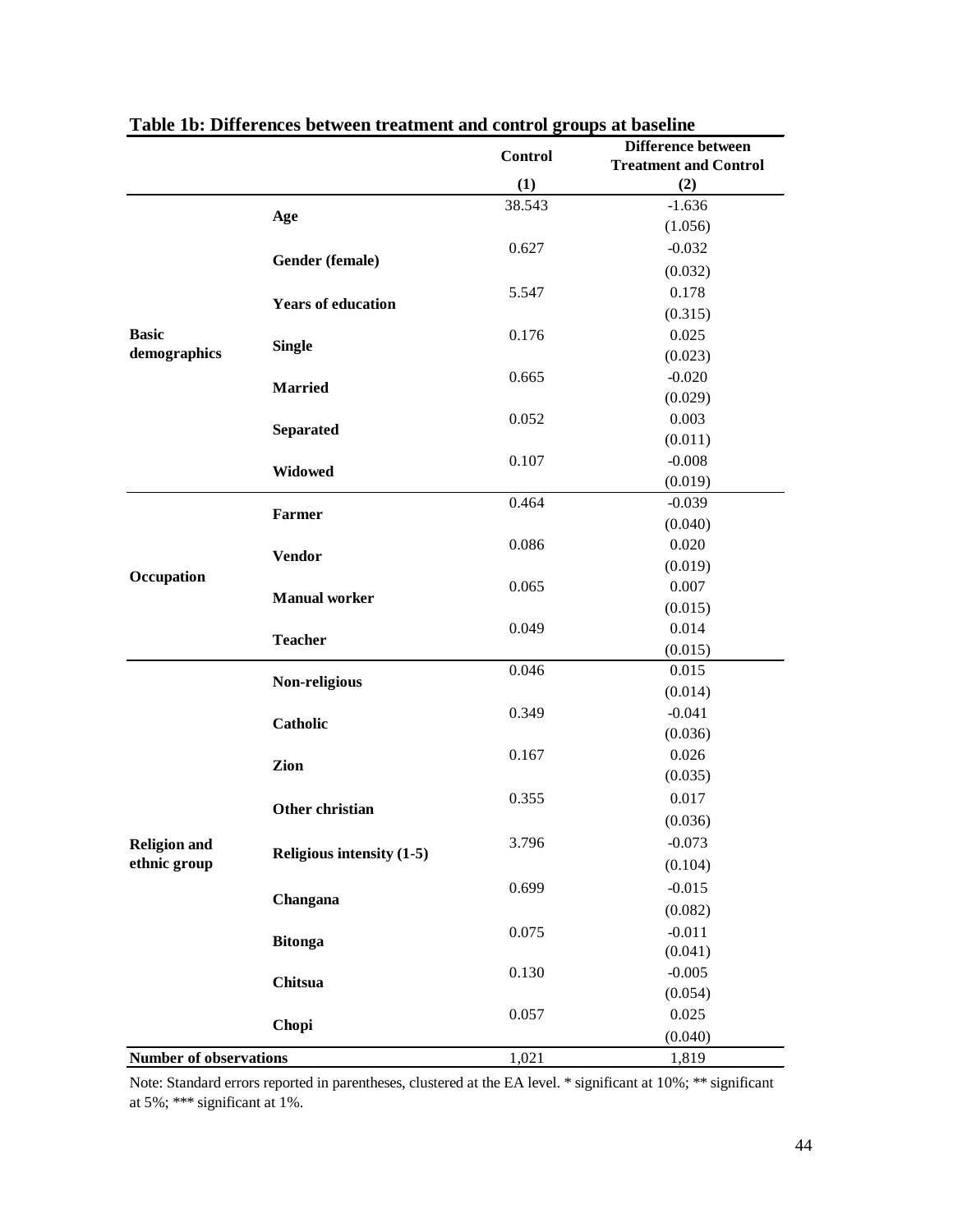|                               |                                                                                                                                                                                                                                                                                                        | <b>Control</b>                                                                                                                                                                                                                                                                                                                                                                                                                                                                                                                                                                                                                                                                                      | <b>Difference between</b><br><b>Treatment and Control</b> |
|-------------------------------|--------------------------------------------------------------------------------------------------------------------------------------------------------------------------------------------------------------------------------------------------------------------------------------------------------|-----------------------------------------------------------------------------------------------------------------------------------------------------------------------------------------------------------------------------------------------------------------------------------------------------------------------------------------------------------------------------------------------------------------------------------------------------------------------------------------------------------------------------------------------------------------------------------------------------------------------------------------------------------------------------------------------------|-----------------------------------------------------------|
|                               |                                                                                                                                                                                                                                                                                                        | (1)                                                                                                                                                                                                                                                                                                                                                                                                                                                                                                                                                                                                                                                                                                 | (2)                                                       |
|                               | Per capita monthly expenditure -                                                                                                                                                                                                                                                                       | 6,421.067                                                                                                                                                                                                                                                                                                                                                                                                                                                                                                                                                                                                                                                                                           | $-188.535$                                                |
|                               | meticais                                                                                                                                                                                                                                                                                               | (7,217.013)<br>(445.412)<br>0.864<br>0.019<br>(0.343)<br>(0.028)<br>0.550<br>0.004<br>(0.498)<br>(0.049)<br>0.145<br>$-0.038$<br>(0.352)<br>(0.023)<br>0.031<br>0.011<br>(0.172)<br>(0.010)<br>0.512<br>0.006<br>(0.500)<br>(0.031)<br>0.395<br>$-0.038$<br>(0.489)<br>(0.044)<br>0.161<br>0.018<br>(0.368)<br>(0.031)<br>0.017<br>$0.011*$<br>(0.128)<br>(0.007)<br>$-0.023**$<br>0.068<br>(0.252)<br>(0.010)<br>0.003<br>4.824<br>(0.467)<br>(0.032)<br>0.265<br>0.042<br>(0.441)<br>(0.036)<br>0.166<br>0.015<br>(0.372)<br>(0.028)<br>4,726.001<br>574.254<br>(13,590.305)<br>(986.943)<br>0.041<br>$-0.008$<br>(0.199)<br>(0.010)<br>0.056<br>$-0.015$<br>(0.230)<br>(0.012)<br>1,021<br>1,819 |                                                           |
|                               |                                                                                                                                                                                                                                                                                                        |                                                                                                                                                                                                                                                                                                                                                                                                                                                                                                                                                                                                                                                                                                     |                                                           |
|                               |                                                                                                                                                                                                                                                                                                        |                                                                                                                                                                                                                                                                                                                                                                                                                                                                                                                                                                                                                                                                                                     |                                                           |
|                               |                                                                                                                                                                                                                                                                                                        |                                                                                                                                                                                                                                                                                                                                                                                                                                                                                                                                                                                                                                                                                                     |                                                           |
|                               |                                                                                                                                                                                                                                                                                                        |                                                                                                                                                                                                                                                                                                                                                                                                                                                                                                                                                                                                                                                                                                     |                                                           |
|                               |                                                                                                                                                                                                                                                                                                        |                                                                                                                                                                                                                                                                                                                                                                                                                                                                                                                                                                                                                                                                                                     |                                                           |
|                               |                                                                                                                                                                                                                                                                                                        |                                                                                                                                                                                                                                                                                                                                                                                                                                                                                                                                                                                                                                                                                                     |                                                           |
| Income and                    |                                                                                                                                                                                                                                                                                                        |                                                                                                                                                                                                                                                                                                                                                                                                                                                                                                                                                                                                                                                                                                     |                                                           |
| property                      |                                                                                                                                                                                                                                                                                                        |                                                                                                                                                                                                                                                                                                                                                                                                                                                                                                                                                                                                                                                                                                     |                                                           |
|                               |                                                                                                                                                                                                                                                                                                        |                                                                                                                                                                                                                                                                                                                                                                                                                                                                                                                                                                                                                                                                                                     |                                                           |
|                               |                                                                                                                                                                                                                                                                                                        |                                                                                                                                                                                                                                                                                                                                                                                                                                                                                                                                                                                                                                                                                                     |                                                           |
|                               | Owns tv<br>Owns bike                                                                                                                                                                                                                                                                                   |                                                                                                                                                                                                                                                                                                                                                                                                                                                                                                                                                                                                                                                                                                     |                                                           |
|                               |                                                                                                                                                                                                                                                                                                        |                                                                                                                                                                                                                                                                                                                                                                                                                                                                                                                                                                                                                                                                                                     |                                                           |
|                               |                                                                                                                                                                                                                                                                                                        |                                                                                                                                                                                                                                                                                                                                                                                                                                                                                                                                                                                                                                                                                                     |                                                           |
|                               |                                                                                                                                                                                                                                                                                                        |                                                                                                                                                                                                                                                                                                                                                                                                                                                                                                                                                                                                                                                                                                     |                                                           |
|                               |                                                                                                                                                                                                                                                                                                        |                                                                                                                                                                                                                                                                                                                                                                                                                                                                                                                                                                                                                                                                                                     |                                                           |
|                               |                                                                                                                                                                                                                                                                                                        |                                                                                                                                                                                                                                                                                                                                                                                                                                                                                                                                                                                                                                                                                                     |                                                           |
|                               |                                                                                                                                                                                                                                                                                                        |                                                                                                                                                                                                                                                                                                                                                                                                                                                                                                                                                                                                                                                                                                     |                                                           |
|                               |                                                                                                                                                                                                                                                                                                        |                                                                                                                                                                                                                                                                                                                                                                                                                                                                                                                                                                                                                                                                                                     |                                                           |
|                               | Owns plot of land (machamba)<br>Owns mosquito net<br>Owns fridge<br>Owns sewing machine<br>Owns radio<br>Owns motorcycle<br>Owns car<br>Frequency of mobile phone use (1-5)<br><b>Has bank account</b><br>Participates in rosca<br><b>Total savings - meticals</b><br>Has bank loan<br>Has family loan |                                                                                                                                                                                                                                                                                                                                                                                                                                                                                                                                                                                                                                                                                                     |                                                           |
|                               |                                                                                                                                                                                                                                                                                                        |                                                                                                                                                                                                                                                                                                                                                                                                                                                                                                                                                                                                                                                                                                     |                                                           |
|                               |                                                                                                                                                                                                                                                                                                        |                                                                                                                                                                                                                                                                                                                                                                                                                                                                                                                                                                                                                                                                                                     |                                                           |
|                               |                                                                                                                                                                                                                                                                                                        |                                                                                                                                                                                                                                                                                                                                                                                                                                                                                                                                                                                                                                                                                                     |                                                           |
|                               |                                                                                                                                                                                                                                                                                                        |                                                                                                                                                                                                                                                                                                                                                                                                                                                                                                                                                                                                                                                                                                     |                                                           |
| <b>Technology and</b>         |                                                                                                                                                                                                                                                                                                        |                                                                                                                                                                                                                                                                                                                                                                                                                                                                                                                                                                                                                                                                                                     |                                                           |
| finance                       |                                                                                                                                                                                                                                                                                                        |                                                                                                                                                                                                                                                                                                                                                                                                                                                                                                                                                                                                                                                                                                     |                                                           |
|                               |                                                                                                                                                                                                                                                                                                        |                                                                                                                                                                                                                                                                                                                                                                                                                                                                                                                                                                                                                                                                                                     |                                                           |
|                               |                                                                                                                                                                                                                                                                                                        |                                                                                                                                                                                                                                                                                                                                                                                                                                                                                                                                                                                                                                                                                                     |                                                           |
|                               |                                                                                                                                                                                                                                                                                                        |                                                                                                                                                                                                                                                                                                                                                                                                                                                                                                                                                                                                                                                                                                     |                                                           |
|                               |                                                                                                                                                                                                                                                                                                        |                                                                                                                                                                                                                                                                                                                                                                                                                                                                                                                                                                                                                                                                                                     |                                                           |
|                               |                                                                                                                                                                                                                                                                                                        |                                                                                                                                                                                                                                                                                                                                                                                                                                                                                                                                                                                                                                                                                                     |                                                           |
| <b>Number of observations</b> |                                                                                                                                                                                                                                                                                                        |                                                                                                                                                                                                                                                                                                                                                                                                                                                                                                                                                                                                                                                                                                     |                                                           |

## **Table 1c: Differences between treatment and control groups at baseline**

Note: Standard errors reported in parentheses, clustered at the EA level. \* significant at 10%; \*\* significant at 5%; \*\*\* significant at 1%.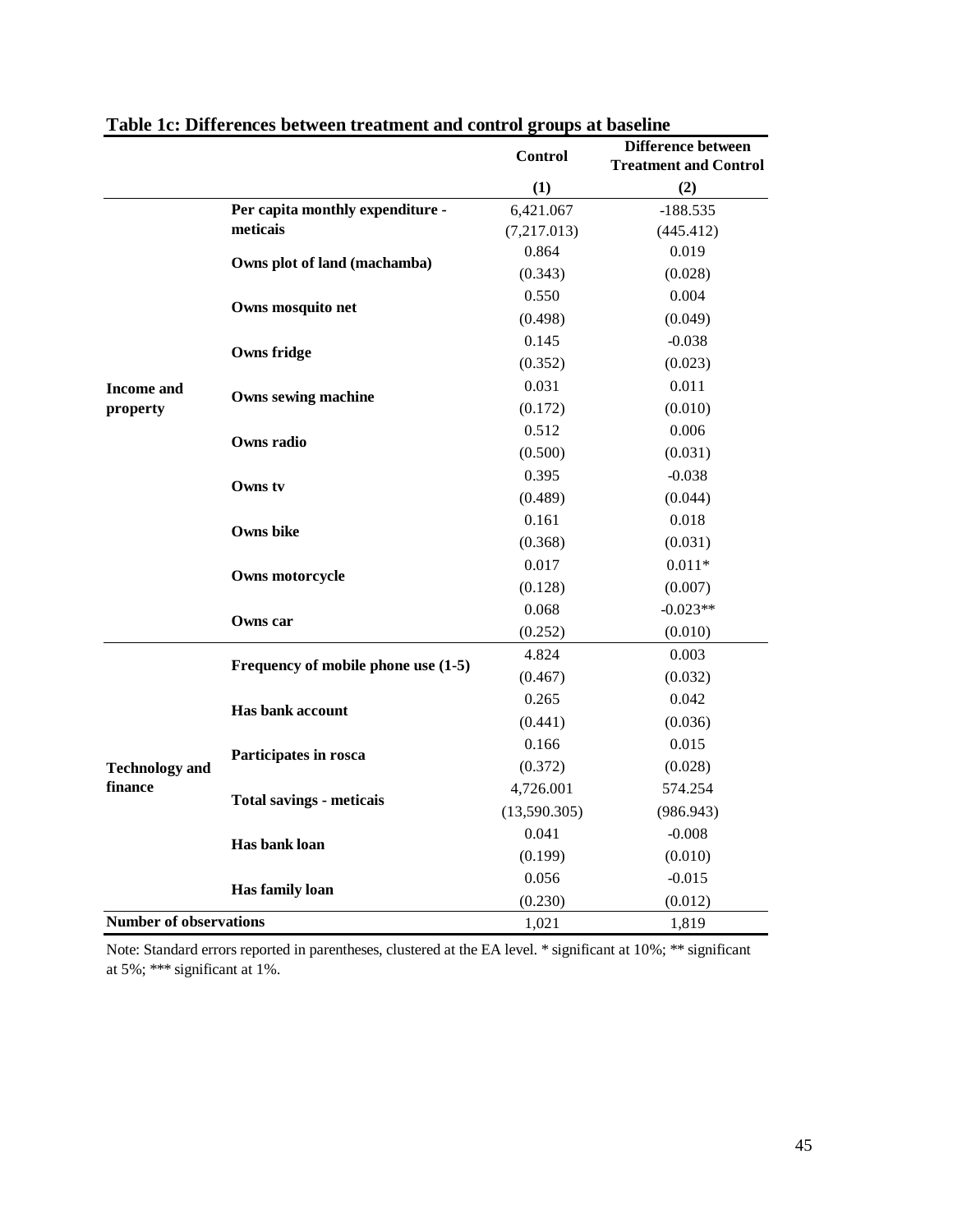|                               |                              | Years                 | 2012/2013  | 2013/2014  | 2014/2015  | All        |
|-------------------------------|------------------------------|-----------------------|------------|------------|------------|------------|
| Dependent variable:           |                              |                       | (1)        | (2)        | (3)        | (4)        |
|                               |                              | Coefficient           | $0.757***$ | $0.527***$ | $0.533***$ | $0.849***$ |
|                               | <b>Treatment</b>             | <b>Standard error</b> | (0.016)    | (0.018)    | (0.018)    | (0.013)    |
| Any transaction               |                              | Q-value               | [0.000]    | [0.000]    | [0.000]    | [0.000]    |
|                               | Mean dep. variable (control) |                       | 0.012      | 0.006      | 0.005      | 0.018      |
|                               | <b>R-squared adjusted</b>    |                       | 0.623      | 0.378      | 0.382      | 0.744      |
| <b>Types of transactions:</b> |                              |                       |            |            |            |            |
|                               |                              | Coefficient           | $0.229***$ | $0.181***$ | $0.195***$ | $0.430***$ |
| <b>Cash-in</b>                | <b>Treatment</b>             | <b>Standard error</b> | (0.015)    | (0.014)    | (0.015)    | (0.018)    |
|                               |                              | O-value               | [0.000]    | [0.000]    | [0.000]    | [0.000]    |
|                               |                              | Coefficient           | $0.431***$ | $0.253***$ | $0.216***$ | 0.499***   |
| <b>Transfer received</b>      | <b>Treatment</b>             | <b>Standard error</b> | (0.018)    | (0.016)    | $(-0.015)$ | (0.018)    |
|                               |                              | O-value               | [0.000]    | [0.000]    | [0.000]    | [0.000]    |
|                               |                              | Coefficient           | $0.284***$ | $0.095***$ | $0.069***$ | $0.367***$ |
| <b>Transfer sent</b>          | <b>Treatment</b>             | <b>Standard error</b> | (0.016)    | (0.011)    | (0.009)    | (0.017)    |
|                               |                              | O-value               | [0.000]    | [0.000]    | [0.000]    | [0.000]    |
|                               |                              | Coefficient           | $0.603***$ | $0.338***$ | $0.312***$ | $0.715***$ |
| Airtime purchase              | <b>Treatment</b>             | <b>Standard error</b> | (0.018)    | (0.017)    | (0.017)    | (0.016)    |
|                               |                              | O-value               | [0.000]    | [0.000]    | [0.000]    | [0.000]    |
|                               |                              | Coefficient           | $0.162***$ | $0.086***$ | $0.121***$ | $0.286***$ |
| In-store purchases            | <b>Treatment</b>             | <b>Standard error</b> | (0.013)    | (0.010)    | (0.012)    | (0.016)    |
|                               |                              | O-value               | [0.000]    | [0.000]    | [0.000]    | [0.000]    |
|                               |                              | Coefficient           | $0.006**$  | $0.009*$   | $0.049***$ | $0.055***$ |
| <b>Remote payments</b>        | <b>Treatment</b>             | <b>Standard error</b> | (0.003)    | (0.005)    | (0.008)    | (0.009)    |
|                               |                              | O-value               | [0.075]    | [0.161]    | [0.000]    | [0.000]    |
|                               |                              | Coefficient           | $0.265***$ | $0.107***$ | $0.124***$ | $0.367***$ |
| Cash-out                      | <b>Treatment</b>             | <b>Standard error</b> | (0.016)    | (0.011)    | (0.012)    | (0.017)    |
|                               |                              | Q-value               | [0.000]    | [0.000]    | [0.000]    | [0.000]    |
| <b>Number of observations</b> |                              |                       | 1,739      | 1,739      | 1,739      | 1,739      |

#### **Table 2a: Administrative adoption - at least one transaction**

Note: All specifications estimated using OLS. The dependent variable is a binary variable taking value 1 when a corresponding transaction was performed. Controls included in all regressions are age and gender. All regressions include province fixed effects. Standard errors reported in parentheses, clustered at the EA level. Q-values adjusted for multiple hypothesis testing following Romano and Wolf (2016) are presented in brackets. \* significant at 10%; \*\* significant at 5%; \*\*\* significant at 1%.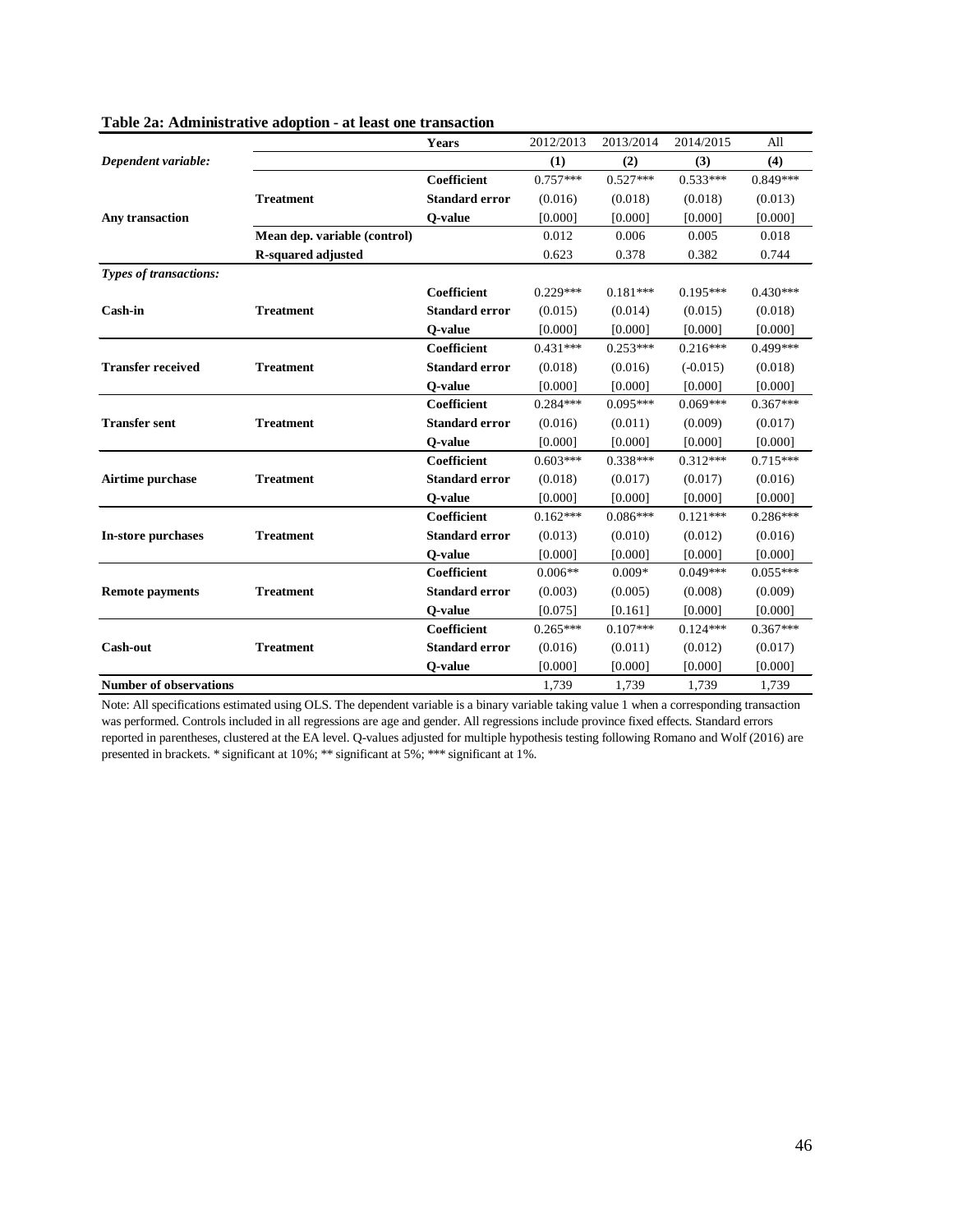|                               |                              | Years                 | 2012/2013  | 2013/2014  | 2014/2015  | All        |
|-------------------------------|------------------------------|-----------------------|------------|------------|------------|------------|
| Dependent variable:           |                              |                       | (1)        | (2)        | (3)        | (4)        |
|                               |                              | <b>Coefficient</b>    | $6.470***$ | $2.551***$ | $3.230***$ | 12.251***  |
|                               | <b>Treatment</b>             | <b>Standard error</b> | (0.885)    | (0.202)    | (0.459)    | (1.195)    |
| Any transaction               |                              | Q-value               | [0.000]    | [0.000]    | [0.000]    | [0.000]    |
|                               | Mean dep. variable (control) |                       | 0.057      | 0.049      | 0.170      | 0.277      |
|                               | <b>R-squared adjusted</b>    |                       | 0.043      | 0.107      | 0.034      | 0.074      |
| Types of transactions:        |                              |                       |            |            |            |            |
|                               |                              | <b>Coefficient</b>    | $0.837***$ | $0.340***$ | $0.475***$ | $1.652***$ |
| Cash-in                       | <b>Treatment</b>             | <b>Standard error</b> | (0.160)    | (0.043)    | (0.149)    | (0.245)    |
|                               |                              | O-value               | [0.001]    | [0.000]    | [0.031]    | [0.000]    |
|                               |                              | <b>Coefficient</b>    | $0.710***$ | $0.335***$ | $0.408***$ | 1.454***   |
| <b>Transfer received</b>      | <b>Treatment</b>             | <b>Standard error</b> | (0.042)    | (0.025)    | (0.033)    | (0.079)    |
|                               |                              | Q-value               | [0.000]    | [0.000]    | [0.000]    | [0.000]    |
|                               |                              | <b>Coefficient</b>    | $0.369***$ | $0.125***$ | $0.080***$ | $0.574***$ |
| <b>Transfer sent</b>          | <b>Treatment</b>             | <b>Standard error</b> | (0.025)    | (0.017)    | (0.011)    | (0.035)    |
|                               |                              | O-value               | [0.000]    | [0.000]    | [0.000]    | [0.000]    |
|                               |                              | <b>Coefficient</b>    | 3.933***   | 1.461***   | 1.532***   | 6.926***   |
| Airtime purchase              | <b>Treatment</b>             | <b>Standard error</b> | (0.709)    | (0.140)    | (0.156)    | (0.859)    |
|                               |                              | O-value               | [0.001]    | [0.000]    | [0.000]    | [0.000]    |
|                               |                              | <b>Coefficient</b>    | $0.239***$ | $0.110***$ | $0.140***$ | 0.489***   |
| In-store purchases            | <b>Treatment</b>             | <b>Standard error</b> | (0.035)    | (0.015)    | (0.015)    | (0.043)    |
|                               |                              | Q-value               | [0.000]    | [0.000]    | [0.000]    | [0.000]    |
|                               |                              | <b>Coefficient</b>    | $0.030**$  | 0.034      | $0.445**$  | $0.509**$  |
| <b>Remote payments</b>        | <b>Treatment</b>             | <b>Standard error</b> | (0.015)    | (0.023)    | (0.218)    | (0.236)    |
|                               |                              | O-value               | [0.157]    | [0.269]    | [0.090]    | [0.090]    |
|                               |                              | <b>Coefficient</b>    | $0.352***$ | $0.146***$ | $0.150***$ | $0.647***$ |
| <b>Cash-out</b>               | <b>Treatment</b>             | <b>Standard error</b> | (0.034)    | (0.020)    | (0.021)    | (0.059)    |
|                               |                              | Q-value               | [0.000]    | [0.000]    | [0.000]    | [0.000]    |
| <b>Number of observations</b> |                              |                       | 1.739      | 1.739      | 1.739      | 1.739      |

#### **Table 2b: Administrative adoption - number of transactions**

Note: All specifications estimated using OLS. The dependent variable is the number of transactions. Controls included in all regressions are age and gender. All regressions include province fixed effects. Standard errors reported in parentheses, clustered at the EA level. Q-values adjusted for multiple hypothesis testing following Romano and Wolf (2016) are presented in brackets. \* significant at 10%; \*\* significant at 5%; \*\*\* significant at 1%.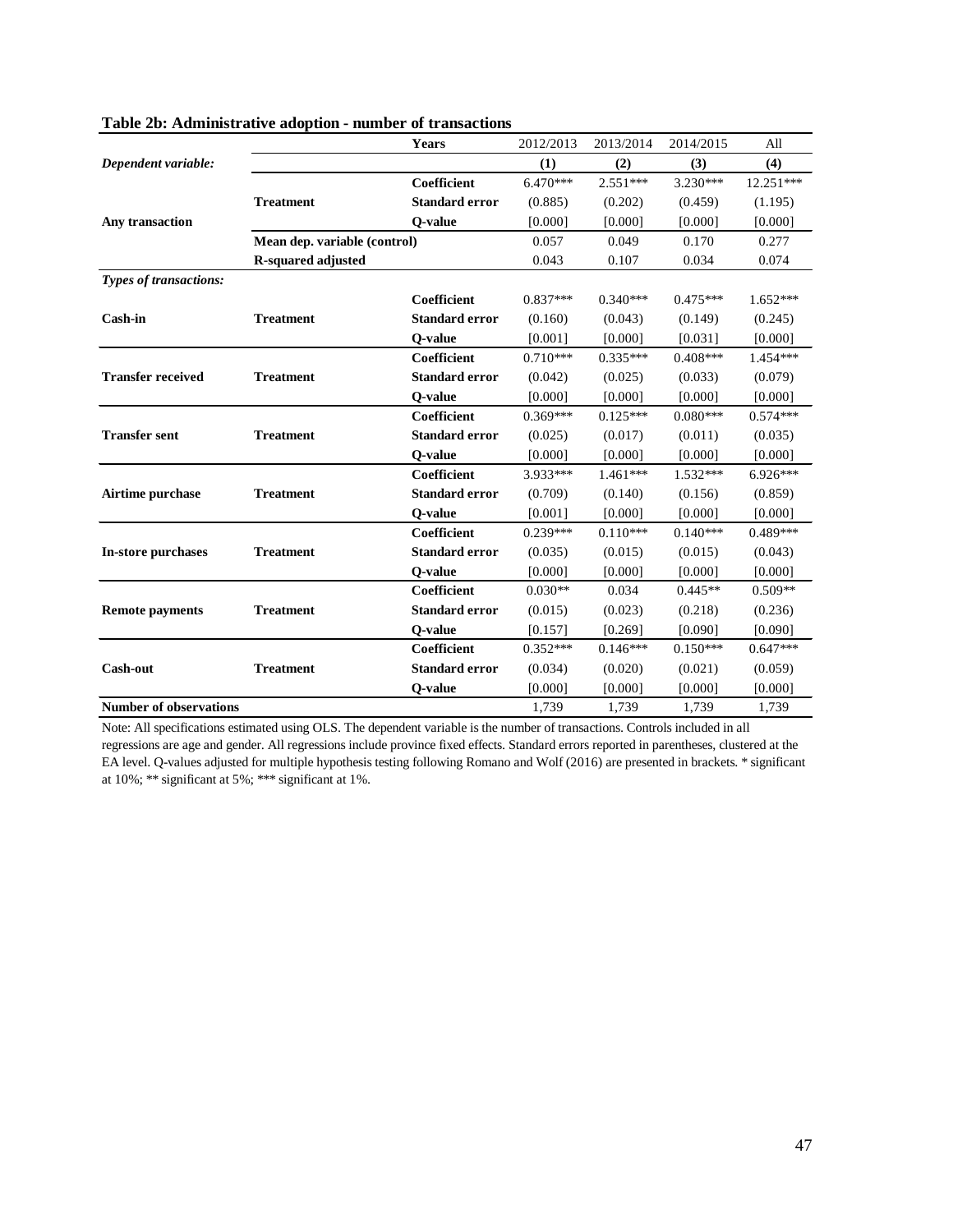|                               |                              | Years                 | 2012/2013  | 2013/2014  | 2014/2015  | All        |
|-------------------------------|------------------------------|-----------------------|------------|------------|------------|------------|
| Dependent variable:           |                              |                       | (1)        | (2)        | (3)        | (4)        |
|                               |                              | Coefficient           | 502.590*** | 251.541*** | 231.191*** | 985.323*** |
|                               | <b>Treatment</b>             | <b>Standard error</b> | (66.415)   | (50.404)   | (82.686)   | (160.592)  |
| Any transaction               |                              | Q-value               | [0.000]    | [0.001]    | [0.015]    | [0.001]    |
|                               | Mean dep. variable (control) |                       | 1.061      | 7.452      | 30.668     | 39.181     |
|                               | <b>R-squared adjusted</b>    |                       | 0.048      | 0.025      | 0.007      | 0.033      |
| Types of transactions:        |                              |                       |            |            |            |            |
|                               |                              | <b>Coefficient</b>    | 117.518*** | 79.185***  | 84.548**   | 281.251*** |
| <b>Cash-in</b>                | <b>Treatment</b>             | <b>Standard error</b> | (25.624)   | (24.750)   | (39.563)   | (71.527)   |
|                               |                              | Q-value               | [0.029]    | [0.051]    | [0.090]    | [0.040]    |
|                               |                              | <b>Coefficient</b>    | 108.295*** | 38.299***  | 16.857***  | 163.450*** |
| <b>Transfer received</b>      | <b>Treatment</b>             | <b>Standard error</b> | (16.526)   | (8.351)    | (3.210)    | (21.161)   |
|                               |                              | Q-value               | [0.000]    | [0.002]    | [0.001]    | [0.000]    |
|                               |                              | Coefficient           | 26.901***  | 5.180***   | 5.391**    | 37.472***  |
| <b>Transfer sent</b>          | <b>Treatment</b>             | <b>Standard error</b> | (4.198)    | (0.973)    | (2.482)    | (5.178)    |
|                               |                              | Q-value               | [0.001]    | [0.001]    | [0.090]    | [0.000]    |
|                               |                              | <b>Coefficient</b>    | 98.906***  | 36.345***  | 31.873***  | 167.124*** |
| Airtime purchase              | <b>Treatment</b>             | <b>Standard error</b> | (14.460)   | (4.130)    | (4.117)    | (18.526)   |
|                               |                              | O-value               | [0.001]    | [0.000]    | [0.004]    | [0.000]    |
|                               |                              | <b>Coefficient</b>    | 13.312**   | 5.477***   | 5.328***   | 24.117***  |
| In-store purchases            | <b>Treatment</b>             | <b>Standard error</b> | (5.266)    | (0.864)    | (1.014)    | (5.454)    |
|                               |                              | Q-value               | [0.072]    | [0.001]    | [0.040]    | [0.005]    |
|                               |                              | <b>Coefficient</b>    | 22.319*    | 36.204*    | 64.431*    | 122.954**  |
| <b>Remote payments</b>        | <b>Treatment</b>             | <b>Standard error</b> | (11.420)   | (18.793)   | (36.658)   | (57.007)   |
|                               |                              | O-value               | [0.147]    | [0.147]    | [0.147]    | [0.105]    |
|                               |                              | Coefficient           | 115.340*** | 50.851***  | 22.763***  | 188.954*** |
| <b>Cash-out</b>               | <b>Treatment</b>             | <b>Standard error</b> | (20.113)   | (12.088)   | (8.650)    | (34.678)   |
|                               |                              | Q-value               | [0.000]    | [0.008]    | [0.072]    | [0.001]    |
| <b>Number of observations</b> |                              |                       | 1.739      | 1,739      | 1.739      | 1.739      |

| Table 2c: Administrative adoption - value of transactions per individual |  |  |  |
|--------------------------------------------------------------------------|--|--|--|
|--------------------------------------------------------------------------|--|--|--|

Note: All specifications estimated using OLS. The dependent variable is the metical value of transactions. Controls included in all regressions are age and gender. All regressions include province fixed effects. Standard errors reported in parentheses, clustered at the EA level. Q-values adjusted for multiple hypothesis testing following Romano and Wolf (2016) are presented in brackets. \* significant at 10%; \*\* significant at 5%; \*\*\* significant at 1%.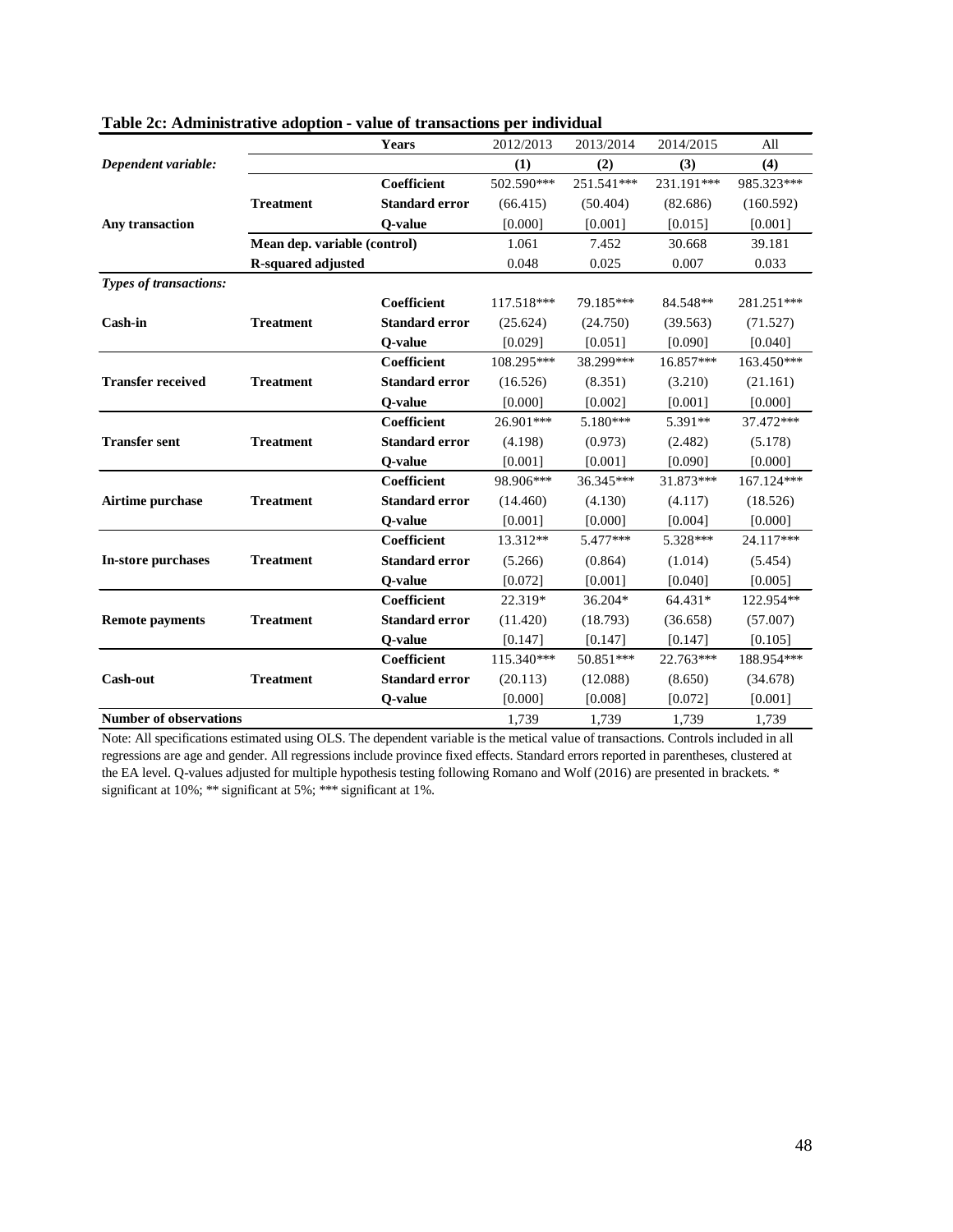| Dependent variable ------>    | Willingness to transfer in transfer game |          |            |            |            |  |  |
|-------------------------------|------------------------------------------|----------|------------|------------|------------|--|--|
|                               | Year                                     | 2012     | 2013       | 2014       | All        |  |  |
|                               |                                          | (1)      | (2)        | (3)        | (4)        |  |  |
|                               | <b>Coefficient</b>                       | $0.059*$ | $0.124***$ | $0.160***$ | $0.107***$ |  |  |
| <b>Treatment</b>              | <b>Standard error</b>                    | (0.031)  | (0.028)    | (0.040)    | (0.021)    |  |  |
|                               | O-value                                  | [0.104]  | [0.000]    | [0.000]    | [0.000]    |  |  |
| Mean dep. variable (control)  |                                          | 0.160    | 0.088      | 0.226      | 0.159      |  |  |
| <b>R-squared adjusted</b>     |                                          | 0.013    | 0.032      | 0.028      | 0.039      |  |  |
| <b>Number of observations</b> |                                          | 1,257    | 847        | 838        | 2.942      |  |  |

## **Table 3a: Transfer game - willingness to transfer**

Note: All specifications estimated using OLS. The dependent variable is a binary variable taking value 1 if respondent is willing to transfer. Controls are age and gender. All regressions include province fixed effects. Specification (4) also includes year fixed effects. Standard errors reported in parentheses, clustered at the EA level. Q-values adjusted for multiple hypothesis testing following Romano and Wolf (2016) are presented in brackets. \* significant at 10%; \*\* significant at 5%; \*\*\* significant at 1%.

| Dependent variable ------>    |                    |            |            |            | Willingness to transfer using mKesh in transfer game |
|-------------------------------|--------------------|------------|------------|------------|------------------------------------------------------|
|                               | Year               | 2012       | 2013       | 2014       | All                                                  |
|                               |                    | (1)        | (2)        | (3)        | (4)                                                  |
|                               | <b>Coefficient</b> | $0.255***$ | $0.390***$ | $0.213***$ | $0.266***$                                           |
| <b>Treatment</b>              | Standard error     | (0.058)    | (0.076)    | (0.055)    | (0.038)                                              |
|                               | O-value            | [0.000]    | [0.000]    | [0.000]    | [0.000]                                              |
| Mean dep. variable (control)  |                    | 0.466      | 0.122      | 0.156      | 0.286                                                |
| <b>R-squared adjusted</b>     |                    | 0.139      | 0.140      | 0.076      | 0.160                                                |
| <b>Number of observations</b> |                    | 234        | 121        | 245        | 600                                                  |

## **Table 3b: Transfer game - willingness to transfer using mKesh**

Note: All specifications estimated using OLS. The dependent variable is a binary variable taking value 1 if respondent is willing to transfer usig mKesh. Controls are age and gender. All regressions include province fixed effects. Specification (4) also includes year fixed effects. Standard errors reported in parentheses, clustered at the EA level. Q-values adjusted for multiple hypothesis testing following Romano and Wolf (2016) are presented in brackets. \* significant at 10%; \*\* significant at 5%; \*\*\* significant at 1%.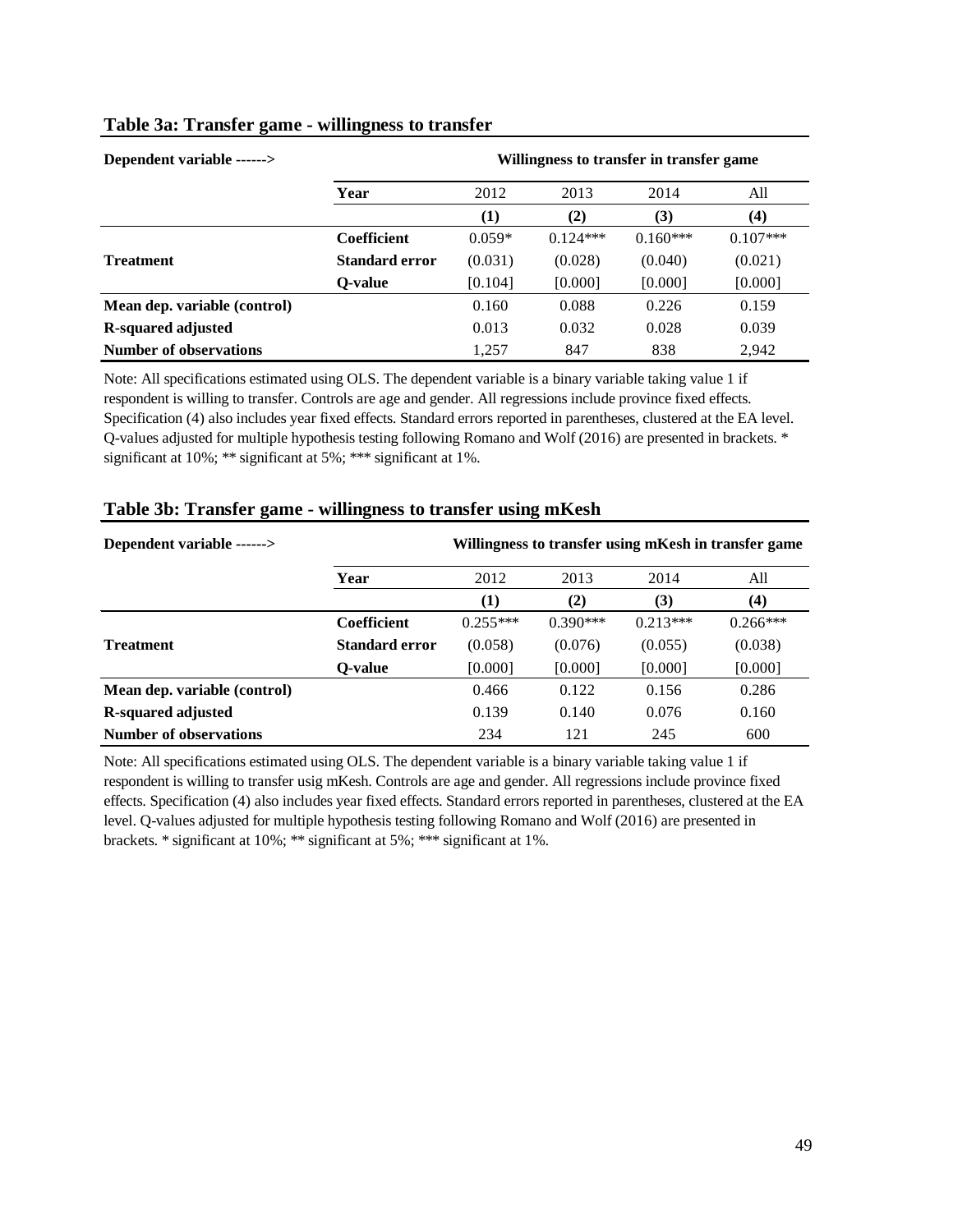| Dependent variable ------>    | Willingness to save in saving game |         |         |         |         |  |  |  |
|-------------------------------|------------------------------------|---------|---------|---------|---------|--|--|--|
|                               | Year                               | 2012    | 2013    | 2014    | All     |  |  |  |
|                               |                                    | (1)     | (2)     | (3)     | (4)     |  |  |  |
|                               | <b>Coefficient</b>                 | 0.020   | 0.036   | 0.009   | 0.020   |  |  |  |
| <b>Treatment</b>              | <b>Standard error</b>              | (0.034) | (0.024) | (0.021) | (0.019) |  |  |  |
|                               | O-value                            | [0.548] | [0.147] | [0.648] | [0.296] |  |  |  |
| Mean dep. variable (control)  |                                    | 0.589   | 0.802   | 0.861   | 0.734   |  |  |  |
| R-squared adjusted            |                                    | 0.035   | 0.010   | 0.005   | 0.095   |  |  |  |
| <b>Number of observations</b> |                                    | 1.739   | 1,207   | 1,260   | 4.206   |  |  |  |

## **Table 4a: Saving game - willingness to save**

Note: All specifications estimated using OLS. The dependent variable is a binary variable taking value 1 if respondent is willing to save. Controls are age and gender. All regressions include province fixed effects. Specification (4) also includes year fixed effects. Standard errors reported in parentheses, clustered at the EA level. Q-values adjusted for multiple hypothesis testing following Romano and Wolf (2016) are presented in brackets. \* significant at 10%; \*\* significant at 5%; \*\*\* significant at 1%.

| Dependent variable ------>    | Willingness to save using mKesh in saving game |            |            |            |            |  |  |
|-------------------------------|------------------------------------------------|------------|------------|------------|------------|--|--|
|                               | Year                                           | 2012       | 2013       | 2014       | All        |  |  |
|                               |                                                | (1)        | (2)        | (3)        | (4)        |  |  |
|                               | <b>Coefficient</b>                             | $0.232***$ | $0.241***$ | $0.238***$ | $0.237***$ |  |  |
| <b>Treatment</b>              | <b>Standard error</b>                          | (0.032)    | (0.028)    | (0.030)    | (0.019)    |  |  |
|                               | O-value                                        | [0.000]    | [0.000]    | [0.000]    | [0.000]    |  |  |
| Mean dep. variable (control)  |                                                | 0.111      | 0.016      | 0.070      | 0.067      |  |  |
| R-squared adjusted            |                                                | 0.102      | 0.133      | 0.095      | 0.113      |  |  |
| <b>Number of observations</b> |                                                | 1.039      | 987        | 1.091      | 3,117      |  |  |

## **Table 4b: Saving game - willingness to save using mKesh**

Note: All specifications estimated using OLS. The dependent variable is a binary variable taking value 1 if respondent is willing to save using mKesh. Controls are age and gender. All regressions include province fixed effects. Specification (4) also includes year fixed effects. Standard errors reported in parentheses, clustered at the EA level. Q-values adjusted for multiple hypothesis testing following Romano and Wolf (2016) are presented in brackets. \* significant at 10%; \*\* significant at 5%; \*\*\* significant at 1%.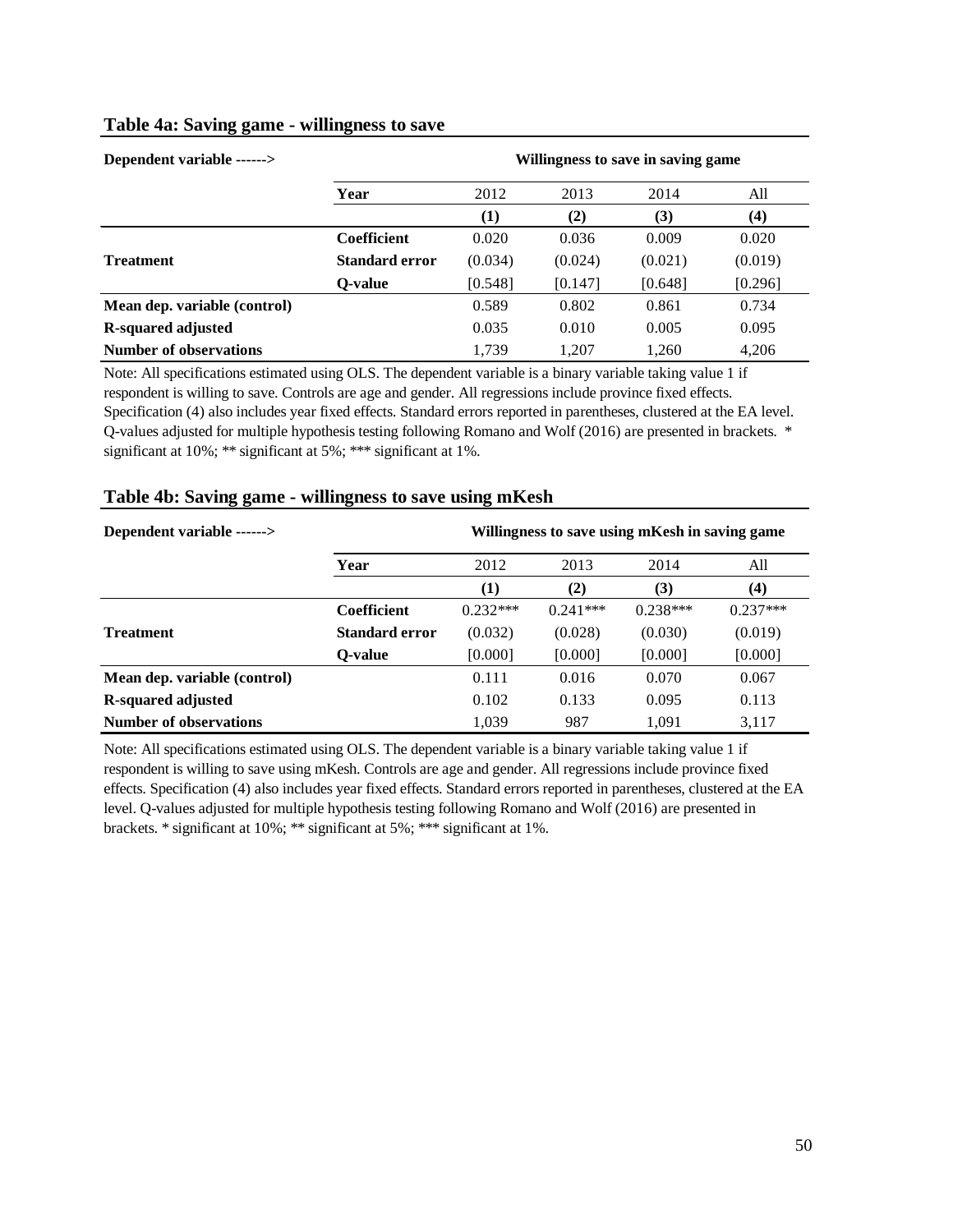| Dependent variable ------>           |                       |                            | Log consumption per capita   |
|--------------------------------------|-----------------------|----------------------------|------------------------------|
|                                      |                       | <b>Village Flood Index</b> | <b>Household Shock Index</b> |
|                                      |                       | (1)                        | (2)                          |
|                                      | Coefficient           | $0.372**$                  | $0.794***$                   |
| Treatment *<br><b>Negative shock</b> | <b>Standard error</b> | (0.144)                    | (0.164)                      |
|                                      | O-value               | [0.032]                    | [0.000]                      |
|                                      | <b>Coefficient</b>    | 0.069                      | 0.055                        |
| <b>Treatment</b>                     | <b>Standard error</b> | (0.129)                    | (0.075)                      |
|                                      | O-value               | [0.834]                    | [0.669]                      |
|                                      | <b>Coefficient</b>    | $-0.140$                   | $-0.237**$                   |
| <b>Negative shock</b>                | <b>Standard error</b> | (0.091)                    | (0.108)                      |
|                                      | O-value               | [0.337]                    | [0.079]                      |
| Mean dep. variable (control)         |                       | 8.507                      | 8.297                        |
| <b>R-squared adjusted</b>            |                       | 0.123                      | 0.106                        |
| <b>Number of observations</b>        |                       | 1,034                      | 1,194                        |

## **Table 5: Consumption - treatment interacted with shocks**

Note: All specifications estimated using OLS. The dependent variable in column (1) is log consumption in 2012-2013. The dependent variable in column (2) is log consumption in 2013-2014. The negative shock in column (1) is defined as SPEI rainfall in EA in the 2012-2013 season being above two standard deviations relative to the 1981-2010 average. The negative household shock in column (2) is defined as the average of the occurrence of deaths in the family, significant health problems in the household, and job losses in the household in 2013-2014. All regressions include the value of the dependent variable at baseline as control, individual controls, and province fixed effects. Individual controls are age and gender. Standard errors reported in parentheses are clustered at the EA level. Q-values adjusted for multiple hypothesis testing following Romano and Wolf (2016) are presented in brackets. \* significant at 10%; \*\* significant at 5%; \*\*\* significant at 1%.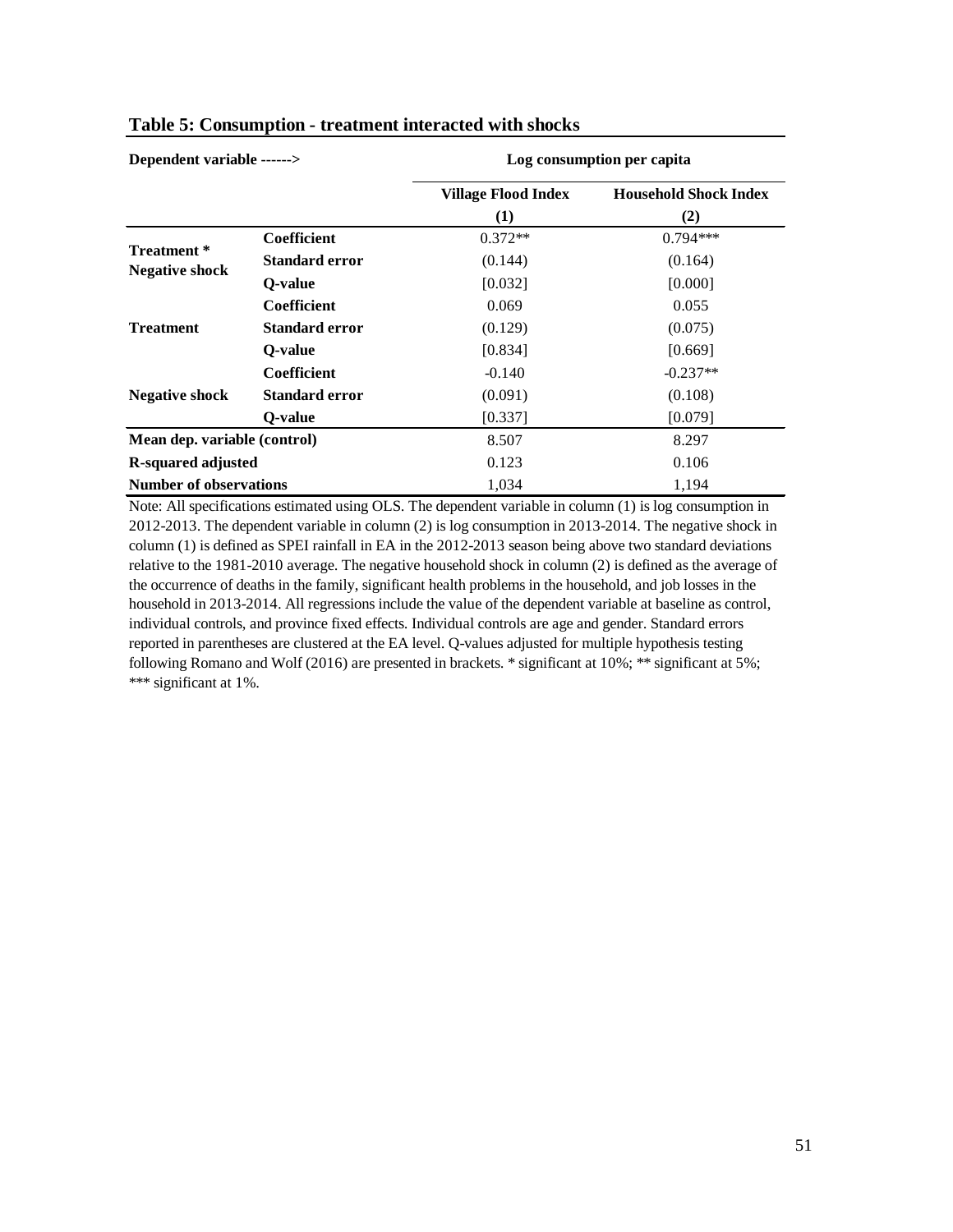#### **Table 6a: Subjective well-being and vulnerability**

| Dependent variable ------>   |                    |                     | Non-vulnerability index |            | Subjective well-being |           |            |  |
|------------------------------|--------------------|---------------------|-------------------------|------------|-----------------------|-----------|------------|--|
|                              | Year               | 2013<br>2014<br>All |                         | 2013       | 2014                  | All       |            |  |
|                              |                    | (1)                 | (2)                     | (3)        | (4)                   | (5)       | (6)        |  |
|                              | <b>Coefficient</b> | $0.143***$          | $0.138***$              | $0.142***$ | $0.275***$            | $0.181**$ | $0.230***$ |  |
| <b>Treatment</b>             | Standard error     | (0.042)             | (0.053)                 | (0.037)    | (0.070)               | (0.076)   | (0.053)    |  |
|                              | O-value            | [0.001]             | [0.025]                 | [0.000]    | [0.000]               | [0.026]   | [0.000]    |  |
| Mean dep. variable (control) |                    | 2.486               | 2.418                   | 2.452      | 3.258                 | 3.396     | 3.328      |  |
| <b>R-squared adjusted</b>    |                    | 0.029               | 0.024                   | 0.027      | 0.022                 | 0.016     | 0.017      |  |
| Number of observations       |                    | 1.006               | 1.035                   | 2.041      | 1.180                 | 1.230     | 2.410      |  |

Note: All specifications estimated using OLS. The non-vulnerability index is the arithmetic average of four indices of access to food, clean water, medicines and school supplies, ranging between 0-3. The subjective well-being dependent variable is categorical, ranging between 1-5. All regressions include the value of the dependent variable at baseline as control, individual controls, and province fixed effects. Individual controls are age and gender. Standard errors reported in parentheses are clustered at the EA level. Q-values adjusted for multiple hypothesis testing following Romano and Wolf (2016) are presented in brackets. \* significant at 10%; \*\* significant at 5%; \*\*\* significant at 1%.

#### **Table 6b: Components of non-vulnerability index**

| Dependent variable ------>   |                |            | Access to food |            | Access to clean water |          | <b>Access to medicines</b> |         | <b>Access to school supplies</b> |          |         |          |           |
|------------------------------|----------------|------------|----------------|------------|-----------------------|----------|----------------------------|---------|----------------------------------|----------|---------|----------|-----------|
|                              | Year           | 2013       | 2014           | All        | 2013                  | 2014     | All                        | 2013    | 2014                             | All      | 2013    | 2014     | All       |
|                              |                | (1)        | (2)            | (3)        | (4)                   | (5)      | (6)                        | (7)     | (8)                              | (9)      | (10)    | (11)     | (12)      |
|                              | Coefficient    | $0.326***$ | $0.184**$      | $0.255***$ | $0.098**$             | $0.090*$ | $0.096***$                 | 0.056   | 0.113                            | $0.086*$ | 0.090   | $0.130*$ | $0.111**$ |
| <b>Treatment</b>             | Standard error | (0.045)    | (0.070)        | (0.046)    | (0.042)               | (0.048)  | (0.034)                    | (0.060) | (0.070)                          | (0.048)  | (0.065) | (0.068)  | (0.046)   |
|                              | O-value        | [0.000]    | [0.034]        | [0.000]    | [0.064]               | [0.141]  | [0.015]                    | [0.345] | [0.141]                          | [0.068]  | [0.269] | [0.141]  | [0.032]   |
| Mean dep. variable (control) |                | 2.431      | 2.426          | 2.428      | 2.705                 | 2.690    | 2.698                      | 2.388   | 2.221                            | 2.302    | 2.411   | 2.334    | 2.372     |
| R-squared adjusted           |                | 0.054      | 0.031          | 0.039      | 0.018                 | 0.011    | 0.008                      | 0.016   | 0.008                            | 0.016    | 0.007   | 0.010    | 0.008     |
| Number of observations       |                | 1.170      | 1.239          | 2.409      | 1.175                 | .240     | 2.415                      | 1.160   | 1.233                            | 2,393    | 1.032   | 1,050    | 2,082     |

Note: All specifications estimated using OLS. The dependent variables are categorical, ranging between 0-3, where 0 denotes having suffered more than 5 episodes of no access over the year prior to the survey and 3 denotes never having suffered lack of access in the year prior to the survey. All regressions include the value of the dependent variable at baseline as control, individual controls, and province fixed effects. Individual controls are age and gender. Standard errors reported in parentheses are clustered at the EA level. Q-values adjusted for multiple hypothesis testing following Romano and Wolf (2016) are presented in brackets. \* significant at 10%; \*\* significant at 5%; \*\*\* significant at 1%.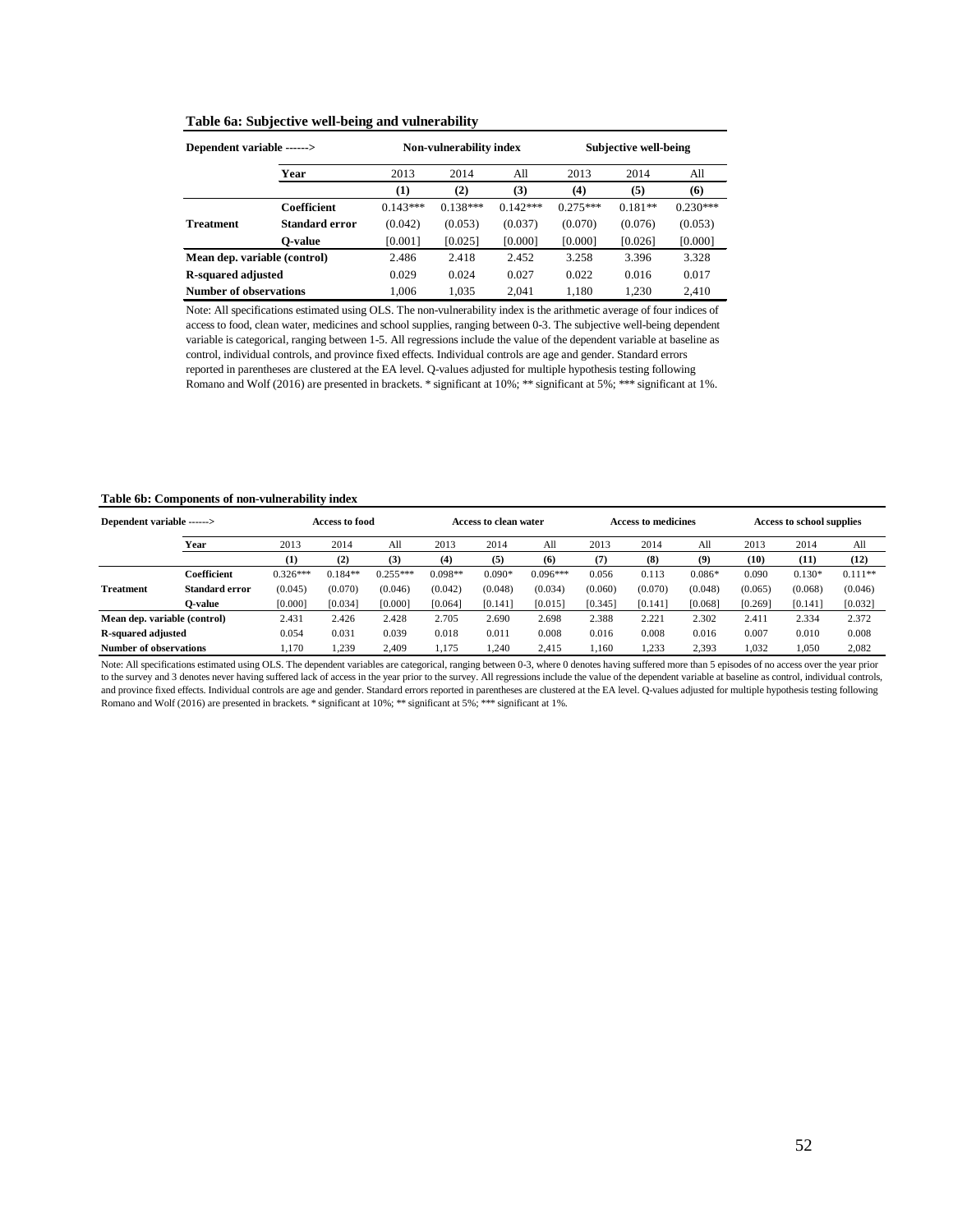*Dependent variable:* **(1) (2) (3) Coefficient** -0.044\*\* -0.058\*\*\* -0.052\*\*\* **Standard error** (0.018) (0.022) (0.016) **Q-value** [0.029] [0.014] [0.004] **Mean dep. variable (control)** 0.948 0.936 0.942 **R-squared adjusted** 0.028 0.010 0.013 **Number of observations** 969 1,056 2,025 **Coefficient**  $-0.026^*$   $-0.070^{***}$   $-0.049^{***}$ **Standard error** (0.016) (0.020) (0.015) **Q-value** [0.092] [0.002] [0.002] [0.002] **Mean dep. variable (control)** 0.164 0.191 0.178 **R-squared adjusted** 0.040 0.100 0.068 **Number of observations** 772 828 1,600 *Index components:* **Coefficient** -0.039 -0.071\* -0.055\*\* **Standard error** (0.027) (0.037) (0.024) **Q-value** [0.422] [0.080] [0.060] **Coefficient** -0.049 -0.068\*\* -0.059\*\* **Standard error** (0.033) (0.032) (0.027) **Q-value**  $[0.422]$   $[0.080]$   $[0.060]$ **Coefficient**  $-0.040^*$   $-0.069^{***}$   $-0.057^{***}$ **Standard error** (0.023) (0.025) (0.019) **Q-value** [0.357] [0.022] [0.011] **Coefficient** 0.031 -0.073\*\* -0.021 **Standard error** (0.033) (0.031) (0.025) **Q-value** [0.422] [0.080] [0.392] **Coefficient** -0.032 -0.048\*\* -0.040\*\* **Standard error** (0.021) (0.021) (0.016) **Q-value** [0.422] [0.080] [0.044] **Year** 2013 2014 All **Index of agricultural investment (conditional on farm being active) Active farm Extension advice Hired workers Pesticides Fertilizer Improved seeds Treatment Treatment Treatment Treatment Treatment Treatment Treatment**

Note: All specifications estimated using OLS. Active farm is a binary variable taking value 1 when the respondent reports having an active farm. The Index of agricultural investment is the arithmetic average of binary variables indicating use of improved seeds, fertilizer, pesticides, hired workers, and extension advice. All regressions include the value of the dependent variable at baseline as control, individual controls, and province fixed effects. Individual controls are age and gender. Standard errors reported in parentheses are clustered at the EA level. Q-values adjusted for multiple hypothesis testing following Romano and Wolf (2016) are presented in brackets. \* significant at 10%; \*\* significant at 5%; \*\*\* significant at 1%.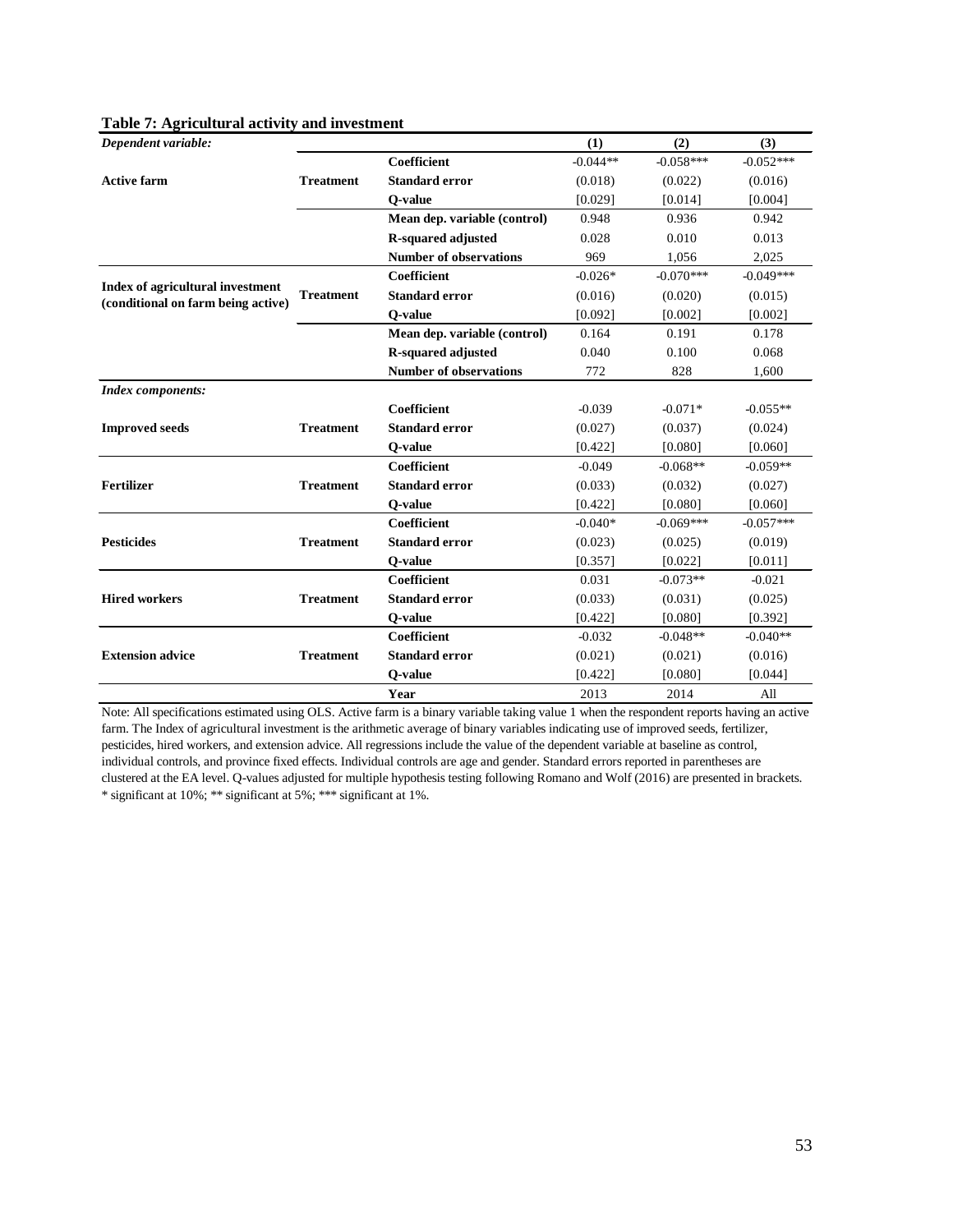| rabic o: Dashkss actricy |                  |                               |          |             |            |
|--------------------------|------------------|-------------------------------|----------|-------------|------------|
| Dependent variable:      |                  |                               | (1)      | (2)         | (3)        |
|                          |                  | <b>Coefficient</b>            | $-0.001$ | $-0.024$    | $-0.014$   |
| Any active business      | <b>Treatment</b> | <b>Standard error</b>         | (0.028)  | (0.030)     | (0.021)    |
|                          |                  | Q-value                       | [0.979]  | [0.419]     | [0.526]    |
|                          |                  | Mean dep. variable (control)  | 0.249    | 0.339       | 0.295      |
|                          |                  | R-squared adjusted            | 0.076    | 0.108       | 0.099      |
|                          |                  | <b>Number of observations</b> | 1,191    | 1,256       | 2,447      |
| Types of businesses:     |                  |                               |          |             |            |
|                          |                  | Coefficient                   | $-0.023$ | 0.003       | $-0.011$   |
| <b>Sales</b>             | <b>Treatment</b> | <b>Standard error</b>         | (0.025)  | (0.027)     | (0.018)    |
|                          |                  | O-value                       | [0.726]  | [0.994]     | [0.784]    |
|                          |                  | Coefficient                   | 0.004    | $-0.022***$ | $-0.009**$ |
| <b>Restaurants/bars</b>  | <b>Treatment</b> | <b>Standard error</b>         | (0.005)  | (0.008)     | (0.004)    |
|                          |                  | Q-value                       | [0.726]  | [0.014]     | [0.144]    |
| <b>Manual services</b>   |                  | <b>Coefficient</b>            | 0.001    | 0.007       | 0.004      |
| (e.g., mechanic, tailor) | <b>Treatment</b> | <b>Standard error</b>         | (0.005)  | (0.008)     | (0.005)    |
|                          |                  | O-value                       | [0.769]  | [0.766]     | [0.784]    |
| <b>Personal services</b> |                  | Coefficient                   | 0.010    | 0.001       | 0.005      |
| (e.g., hairdresser)      | <b>Treatment</b> | <b>Standard error</b>         | (0.008)  | (0.009)     | (0.006)    |
|                          |                  | Q-value                       | [0.530]  | [0.994]     | [0.784]    |
|                          |                  | Year                          | 2013     | 2014        | All        |

## **Table 8: Business activity**

Note: All specifications estimated using OLS. Any active business is a binary variable taking value 1 when the respondent reports having an active business of any type. All regressions include the value of the dependent variable at baseline as control, individual controls, and province fixed effects. Individual controls are age and gender. Standard errors reported in parentheses are clustered at the EA level. Q-values adjusted for multiple hypothesis testing following Romano and Wolf (2016) are presented in brackets. \* significant at 10%; \*\* significant at 5%; \*\*\* significant at 1%.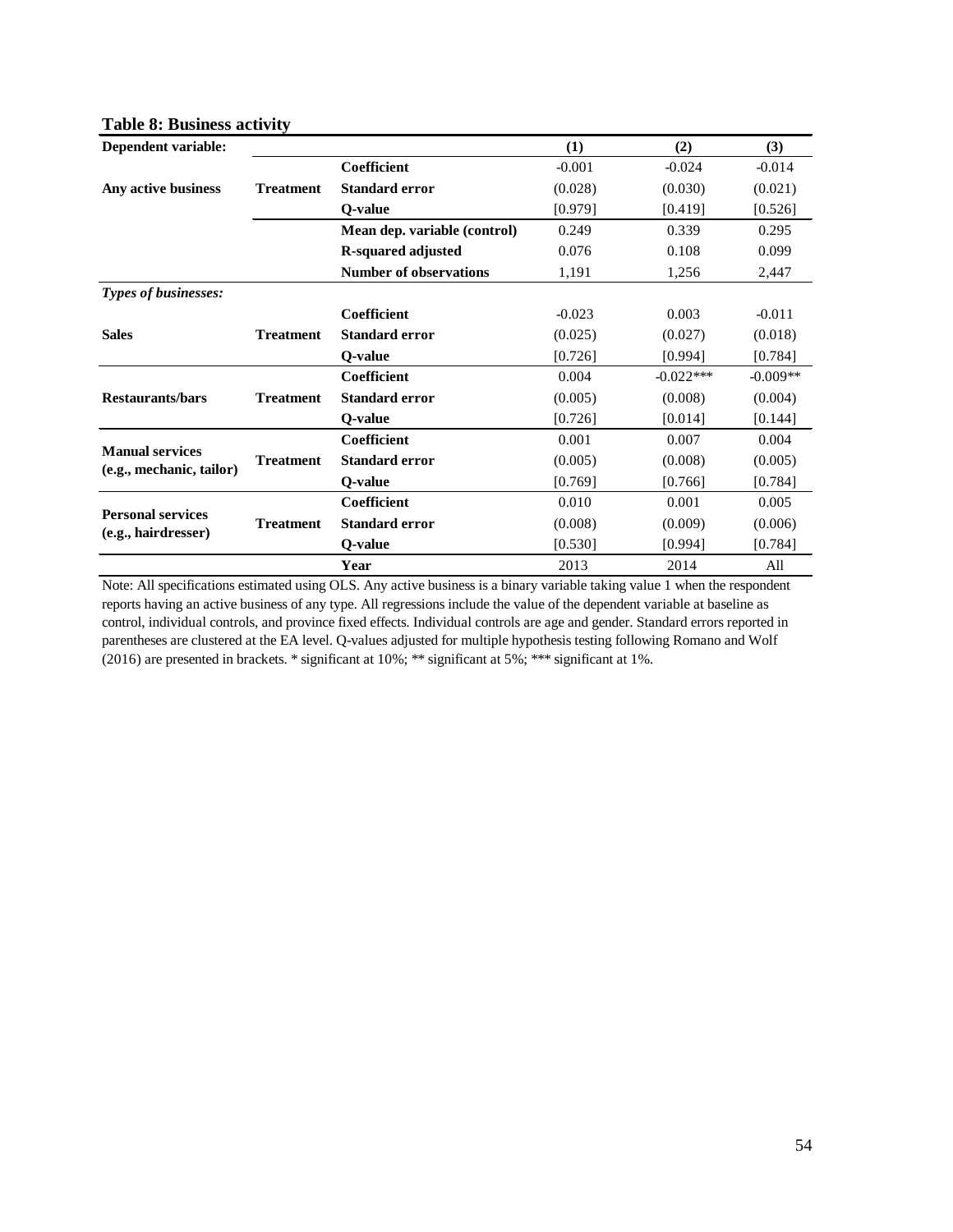| Dependent variable ------>           |                       | <b>Transfers received using mKesh</b><br>(administrative data) |                            |                |                              |  |  |  |
|--------------------------------------|-----------------------|----------------------------------------------------------------|----------------------------|----------------|------------------------------|--|--|--|
|                                      |                       |                                                                | <b>Village Flood Index</b> |                | <b>Household Shock Index</b> |  |  |  |
|                                      |                       | <b>Binary</b>                                                  | Value                      | <b>Binary</b>  | <b>Value</b>                 |  |  |  |
|                                      |                       | (1)                                                            | (2)                        | (3)            | (4)                          |  |  |  |
| Treatment *<br><b>Negative shock</b> | <b>Coefficient</b>    | $0.110**$                                                      | $0.735***$                 | $0.159*$       | 1.174***                     |  |  |  |
|                                      | <b>Standard error</b> | (0.052)                                                        | (0.245)                    | (0.088)        | (0.440)                      |  |  |  |
|                                      | O-value               | [0.032]                                                        | [0.003]                    | [0.079]        | [0.012]                      |  |  |  |
|                                      | Coefficient           | $0.352***$                                                     | $1.535***$                 | $0.256***$     | $1.025***$                   |  |  |  |
| <b>Treatment</b>                     | Standard error        | (0.047)                                                        | (0.205)                    | (0.028)        | (0.121)                      |  |  |  |
|                                      | O-value               | [0.000]                                                        | [0.000]                    | [0.000]        | [0.000]                      |  |  |  |
|                                      | Coefficient           | $0.020*$                                                       | $0.113*$                   | $-0.000$       | 0.014                        |  |  |  |
| <b>Negative shock</b>                | <b>Standard error</b> | (0.012)                                                        | (0.065)                    | (0.007)        | (0.029)                      |  |  |  |
|                                      | O-value               | [0.104]                                                        | [0.104]                    | [0.998]        | [0.738]                      |  |  |  |
| Mean dep. variable (control)         |                       | 0.010                                                          | 0.040                      | 0.000          | 0.000                        |  |  |  |
| <b>R-squared adjusted</b>            |                       | 0.294                                                          | 0.277                      | 0.182<br>0.190 |                              |  |  |  |
| <b>Number of observations</b>        |                       | 1,739                                                          | 1,739                      | 1,261          | 1,261                        |  |  |  |

#### **Table 9: Administrative mKesh transfers received - treatment interacted with shocks**

Note: All specifications estimated using OLS. The binary dependent variable takes value 1 when mKesh transfers are received by household. The value of mKesh transfers is obtained using the inverse hyperbolic sine transformation. The dependent variables in columns (1)-(2) regard 2012-2013. The dependent variables in column (3)-(4) regard 2013-2014. The negative shock in columns (1)-(2) is defined as SPEI rainfall in EA in the 2012-2013 season being above two standard deviations relative to the 1981-2010 average. The negative household shock in columns (3)-(4) is defined as the average of the occurrence of deaths in the family, significant health problems in the household, and job losses in the household in 2013-2014. All regressions include the value of the dependent variable at baseline as control, individual controls, and province fixed effects. Individual controls are age and gender. Standard errors reported in parentheses are clustered at the EA level. Q-values adjusted for multiple hypothesis testing following Romano and Wolf (2016) are presented in brackets. \* significant at 10%; \*\* significant at 5%; \*\*\* significant at 1%.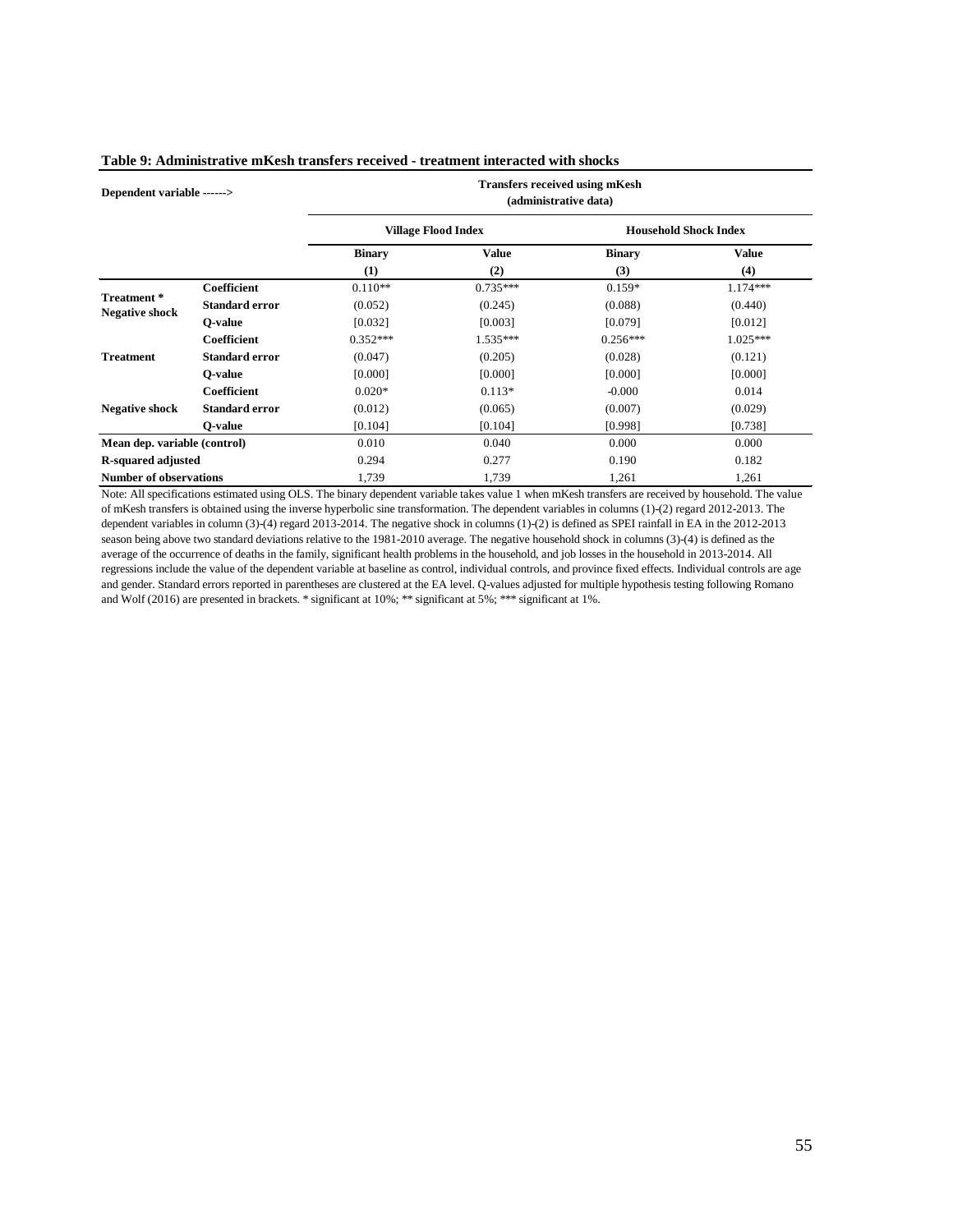| Dependent variable ------>          |                              | <b>Total remittances</b> |            | Regular cash<br>remittances |          | Occasional cash<br>remittances |            | <b>Inkind remittances</b> |          |
|-------------------------------------|------------------------------|--------------------------|------------|-----------------------------|----------|--------------------------------|------------|---------------------------|----------|
|                                     |                              | <b>Binary</b>            | Value      | <b>Binary</b>               | Value    | <b>Binary</b>                  | Value      | <b>Binary</b>             | Value    |
|                                     |                              | (1)                      | (2)        | (3)                         | (4)      | (5)                            | (6)        | (7)                       | (8)      |
|                                     | Coefficient                  | $0.391***$               | $3.650***$ | 0.006                       | 0.151    | $0.456***$                     | $4.108***$ | 0.070                     | 0.401    |
| Treatment*<br><b>Negative shock</b> | <b>Standard error</b>        | (0.065)                  | (0.568)    | (0.041)                     | (0.389)  | (0.035)                        | (0.309)    | (0.047)                   | (0.353)  |
|                                     | O-value                      | [0.000]                  | [0.000]    | [0.898]                     | [0.790]  | [0.000]                        | [0.000]    | [0.317]                   | [0.480]  |
|                                     | <b>Coefficient</b>           | 0.050                    | 0.471      | $0.061*$                    | $0.531*$ | $-0.006$                       | $-0.008$   | $-0.032$                  | $-0.127$ |
| <b>Treatment</b>                    | <b>Standard error</b>        | (0.054)                  | (0.467)    | (0.033)                     | (0.308)  | (0.015)                        | (0.123)    | (0.039)                   | (0.292)  |
|                                     | O-value                      | [0.355]                  | [0.355]    | [0.229]                     | [0.271]  | [0.895]                        | [0.942]    | [0.726]                   | [0.895]  |
|                                     | <b>Coefficient</b>           | 0.017                    | 0.102      | 0.024                       | 0.242    | $0.027*$                       | $0.224*$   | $-0.029$                  | $-0.154$ |
| <b>Negative shock</b>               | <b>Standard error</b>        | (0.047)                  | (0.391)    | (0.019)                     | (0.187)  | (0.016)                        | (0.130)    | (0.032)                   | (0.204)  |
|                                     | O-value                      | [0.792]                  | [0.792]    | [0.410]                     | [0.410]  | [0.283]                        | [0.283]    | [0.464]                   | [0.464]  |
|                                     | Mean dep. variable (control) |                          | 1.731      | 0.067                       | 0.673    | 0.049                          | 0.352      | 0.119                     | 0.786    |
| <b>R-squared adjusted</b>           |                              | 0.202                    | 0.214      | 0.037                       | 0.051    | 0.307                          | 0.322      | 0.008                     | 0.003    |
| <b>Number of observations</b>       |                              | 1.208                    | 1.208      | 1.208                       | 1.208    | 1,208                          | 1,208      | 1,208                     | 1,208    |

**Table 10a: Remittances received - treatment interacted with village flood shock in 2012-2013**

Note: All specifications estimated using OLS. The binary dependent variable takes value 1 when remittances are received by household. The value of remittances is obtained using the inverse hyperbolic sine transformation. The dependent variables regard 2012-2013. The negative shock is defined as SPEI rainfall in EA in the 2012-2013 season being above two standard deviations relative to the 1981-2010 average. All regressions include the value of the dependent variable at baseline as control, individual controls, and province fixed effects. Individual controls are age and gender. Standard errors reported in parentheses are clustered at the EA level. Q-values adjusted for multiple hypothesis testing following Romano and Wolf (2016) are presented in brackets. \* significant at 10%; \*\* significant at 5%; \*\*\* significant at 1%.

| Table 10b: Remittances - treatment interacted with household shock index in 2013-2014 |  |
|---------------------------------------------------------------------------------------|--|
|---------------------------------------------------------------------------------------|--|

| Dependent variable ------>          |                       | <b>Total remittances</b> |              | <b>Regular cash remittances</b> |              | <b>Occasional cash</b><br>remittances |          | <b>Inkind remittances</b> |              |
|-------------------------------------|-----------------------|--------------------------|--------------|---------------------------------|--------------|---------------------------------------|----------|---------------------------|--------------|
|                                     |                       | <b>Binary</b>            | <b>Value</b> | <b>Binary</b>                   | <b>Value</b> | <b>Binary</b>                         | Value    | <b>Binary</b>             | <b>Value</b> |
|                                     |                       | (1)                      | (2)          | (3)                             | (4)          | (5)                                   | (6)      | (7)                       | (8)          |
|                                     | Coefficient           | $0.180*$                 | $2.368**$    | 0.005                           | 0.848        | $0.766***$                            | 7.188*** | $-0.137$                  | $-0.853$     |
| Treatment*<br><b>Negative shock</b> | <b>Standard error</b> | (0.104)                  | (0.922)      | (0.084)                         | (0.880)      | (0.099)                               | (0.871)  | (0.110)                   | (0.909)      |
|                                     | O-value               | [0.085]                  | [0.014]      | [0.950]                         | [0.604]      | [0.000]                               | [0.000]  | [0.454]                   | [0.604]      |
| <b>Treatment</b>                    | Coefficient           | $0.130***$               | $1.030***$   | $0.071**$                       | $0.696**$    | 0.021                                 | 0.069    | $0.079*$                  | 0.586        |
|                                     | <b>Standard error</b> | (0.042)                  | (0.388)      | (0.028)                         | (0.281)      | (0.016)                               | (0.142)  | (0.043)                   | (0.368)      |
|                                     | O-value               | [0.004]                  | [0.008]      | [0.042]                         | [0.044]      | [0.284]                               | [0.614]  | [0.154]                   | [0.229]      |
|                                     | Coefficient           | $0.132*$                 | 0.977        | 0.020                           | 0.080        | $0.066*$                              | 0.426    | 0.097                     | 0.729        |
| <b>Negative shock</b>               | <b>Standard error</b> | (0.074)                  | (0.613)      | (0.055)                         | (0.514)      | (0.035)                               | (0.304)  | (0.075)                   | (0.599)      |
|                                     | O-value               | [0.087]                  | [0.096]      | [0.761]                         | [0.868]      | [0.198]                               | [0.438]  | [0.438]                   | [0.438]      |
| Mean dep. variable (control)        |                       | 0.486                    | 4.198        | 0.116                           | 1.111        | 0.080                                 | 0.591    | 0.371                     | 3.023        |
| <b>R-squared adjusted</b>           |                       | 0.067                    | 0.080        | 0.040                           | 0.060        | 0.212                                 | 0.248    | 0.032                     | 0.036        |
| <b>Number of observations</b>       |                       | 1,261                    | 1,261        | 1,261                           | 1,261        | 1,261                                 | 1,261    | 1,261                     | 1,261        |

Note: All specifications estimated using OLS. The binary dependent variable takes value 1 when remittances are received by household. The value of remittances is obtained using the inverse hyperbolic sine transformation. The dependent variables regard 2013-2014. The negative household shock is defined as the average of the occurrence of deaths in the family, significant health problems in the household, and job losses in the household in 2013- 2014. All regressions include the value of the dependent variable at baseline as control, individual controls, and province fixed effects. Individual controls are age and gender. Standard errors reported in parentheses are clustered at the EA level. Q-values adjusted for multiple hypothesis testing following Romano and Wolf (2016) are presented in brackets. \* significant at 10%; \*\* significant at 5%; \*\*\* significant at 1%.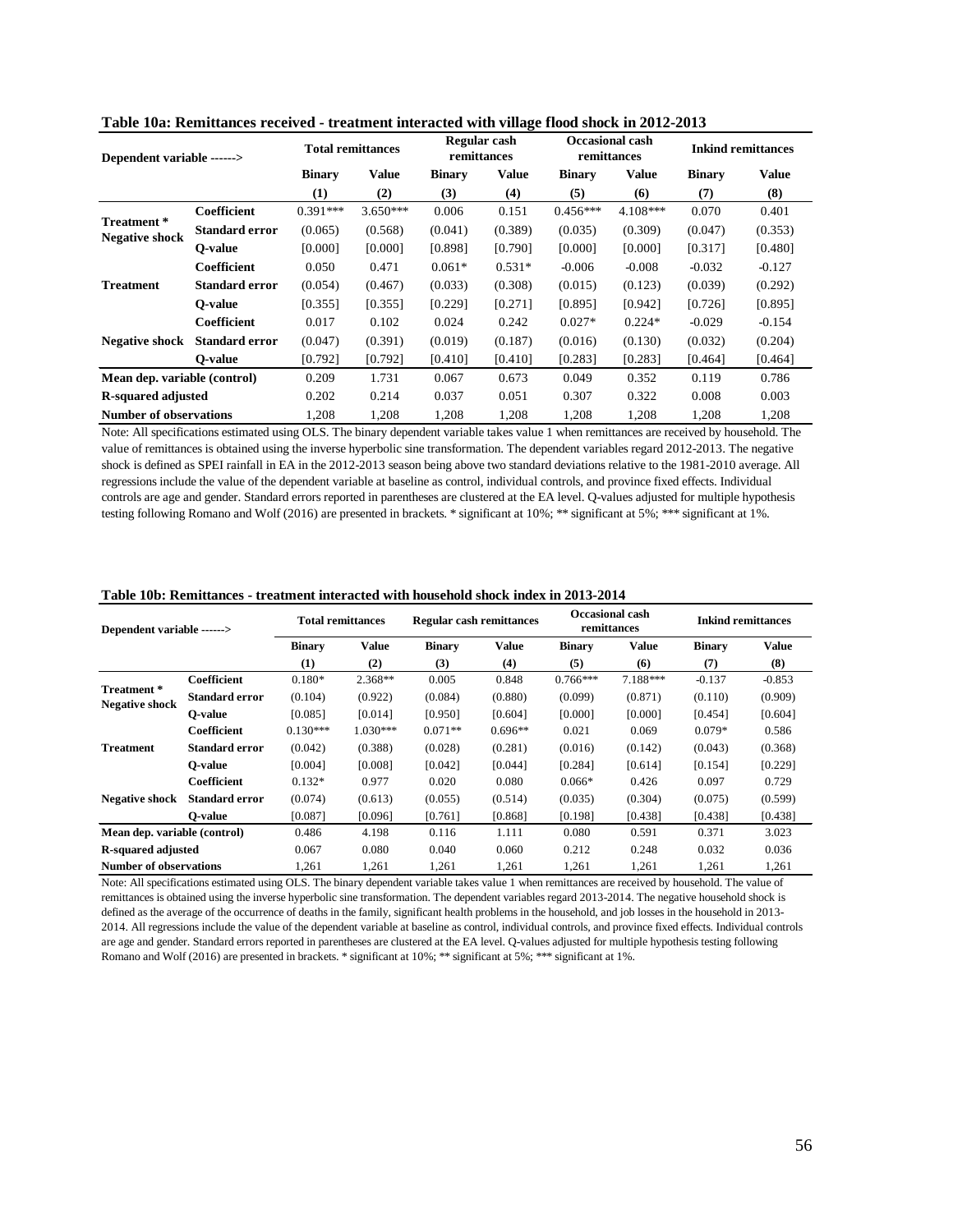| Dependent variable ------> |                  |                               | <b>Probability of saving</b> |            |            |                                          | Value of savings |          |
|----------------------------|------------------|-------------------------------|------------------------------|------------|------------|------------------------------------------|------------------|----------|
|                            |                  |                               | (binary variable)            |            |            | (inverse hyperbolic sine transformation) |                  |          |
|                            |                  |                               | (1)                          | (2)        | (3)        | (4)                                      | (5)              | (6)      |
|                            |                  | Coefficient                   | 0.038                        | 0.036      | $0.037*$   | 0.260                                    | 0.153            | 0.203    |
|                            | <b>Treatment</b> | <b>Standard error</b>         | (0.026)                      | (0.025)    | (0.020)    | (0.243)                                  | (0.243)          | (0.188)  |
|                            |                  | O-value                       | [0.200]                      | [0.214]    | [0.094]    | [0.280]                                  | [0.526]          | [0.280]  |
|                            |                  | Mean dep. variable (control)  | 0.814                        | 0.739      | 0.770      | 6.592                                    | 5.713            | 6.079    |
|                            |                  | R-squared adjusted            | 0.027                        | 0.015      | 0.028      | 0.057                                    | 0.055            | 0.070    |
|                            |                  | <b>Number of observations</b> | 774                          | 1,092      | 1,866      | 774                                      | 1,092            | 1,866    |
| Total savings components:  |                  |                               |                              |            |            |                                          |                  |          |
|                            |                  | Coefficient                   | $-0.054*$                    | $-0.025$   | $-0.039$   | 0.024                                    | 0.022            | 0.020    |
| Saves using bank account   | <b>Treatment</b> | <b>Standard error</b>         | (0.029)                      | (0.032)    | (0.026)    | (0.270)                                  | (0.245)          | (0.220)  |
|                            |                  | O-value                       | [0.277]                      | [0.800]    | [0.540]    | [0.988]                                  | [0.930]          | [0.998]  |
|                            |                  | Coefficient                   | 0.024                        | $-0.030$   | $-0.004$   | 0.124                                    | $-0.283$         | $-0.094$ |
| Saves at home              | <b>Treatment</b> | <b>Standard error</b>         | (0.031)                      | (0.029)    | (0.023)    | (0.248)                                  | (0.206)          | (0.172)  |
|                            |                  | O-value                       | [0.923]                      | [0.757]    | [0.998]    | [0.958]                                  | [0.583]          | [0.952]  |
|                            |                  | Coefficient                   | $-0.025$                     | 0.020      | $-0.003$   | $-0.226$                                 | 0.253            | 0.010    |
| Saves in rosca             | <b>Treatment</b> | <b>Standard error</b>         | (0.029)                      | (0.032)    | (0.024)    | (0.323)                                  | (0.339)          | (0.262)  |
|                            |                  | O-value                       | [0.892]                      | [0.800]    | [0.998]    | [0.945]                                  | [0.800]          | [0.998]  |
|                            |                  | Coefficient                   | $-0.001$                     | $0.021*$   | 0.011      | $-0.017$                                 | 0.116            | 0.054    |
| Saves with shopkeeper      | <b>Treatment</b> | <b>Standard error</b>         | (0.012)                      | (0.012)    | (0.009)    | (0.083)                                  | (0.089)          | (0.062)  |
|                            |                  | O-value                       | [0.988]                      | [0.374]    | [0.670]    | [0.978]                                  | [0.619]          | [0.882]  |
|                            |                  | Coefficient                   | $-0.009$                     | $-0.005$   | $-0.008$   | 0.003                                    | 0.039            | 0.007    |
| <b>Lends</b> money         | <b>Treatment</b> | <b>Standard error</b>         | (0.024)                      | (0.022)    | (0.017)    | (0.188)                                  | (0.181)          | (0.130)  |
|                            |                  | O-value                       | [0.985]                      | [0.997]    | [0.993]    | [0.998]                                  | [0.997]          | [0.997]  |
|                            |                  | Coefficient                   | $0.649***$                   | $0.515***$ | $0.580***$ | $3.204***$                               | $2.622***$       | 2.906*** |
| Saves using mkesh (survey) | <b>Treatment</b> | <b>Standard error</b>         | (0.024)                      | (0.021)    | (0.018)    | (0.128)                                  | (0.114)          | (0.096)  |
|                            |                  | O-value                       | [0.000]                      | [0.000]    | [0.000]    | [0.000]                                  | [0.000]          | [0.000]  |
|                            |                  | Coefficient                   | $0.712***$                   | $0.808***$ | $0.762***$ | 2.827***                                 | 3.147***         | 2.990*** |
| Saves using mkesh (admin)  | <b>Treatment</b> | <b>Standard error</b>         | (0.022)                      | (0.016)    | (0.016)    | (0.112)                                  | (0.103)          | (0.094)  |
|                            |                  | O-value                       | [0.000]                      | [0.000]    | [0.000]    | [0.000]                                  | [0.000]          | [0.000]  |
|                            |                  | Year                          | 2013                         | 2014       | all        | 2013                                     | 2014             | all      |

#### **Table 11: Household savings**

Note: All specifications estimated using OLS. The binary dependent variable takes value 1 when savings are reported by the household. The value of savings is obtained using the inverse hyperbolic sine transformation. All r gender. Standard errors reported in parentheses are clustered at the EA level. Q-values adjusted for multiple hypothesis testing following Romano and Wolf (2016) are presented in<br>brackets. \* significant at 10%; \*\* signific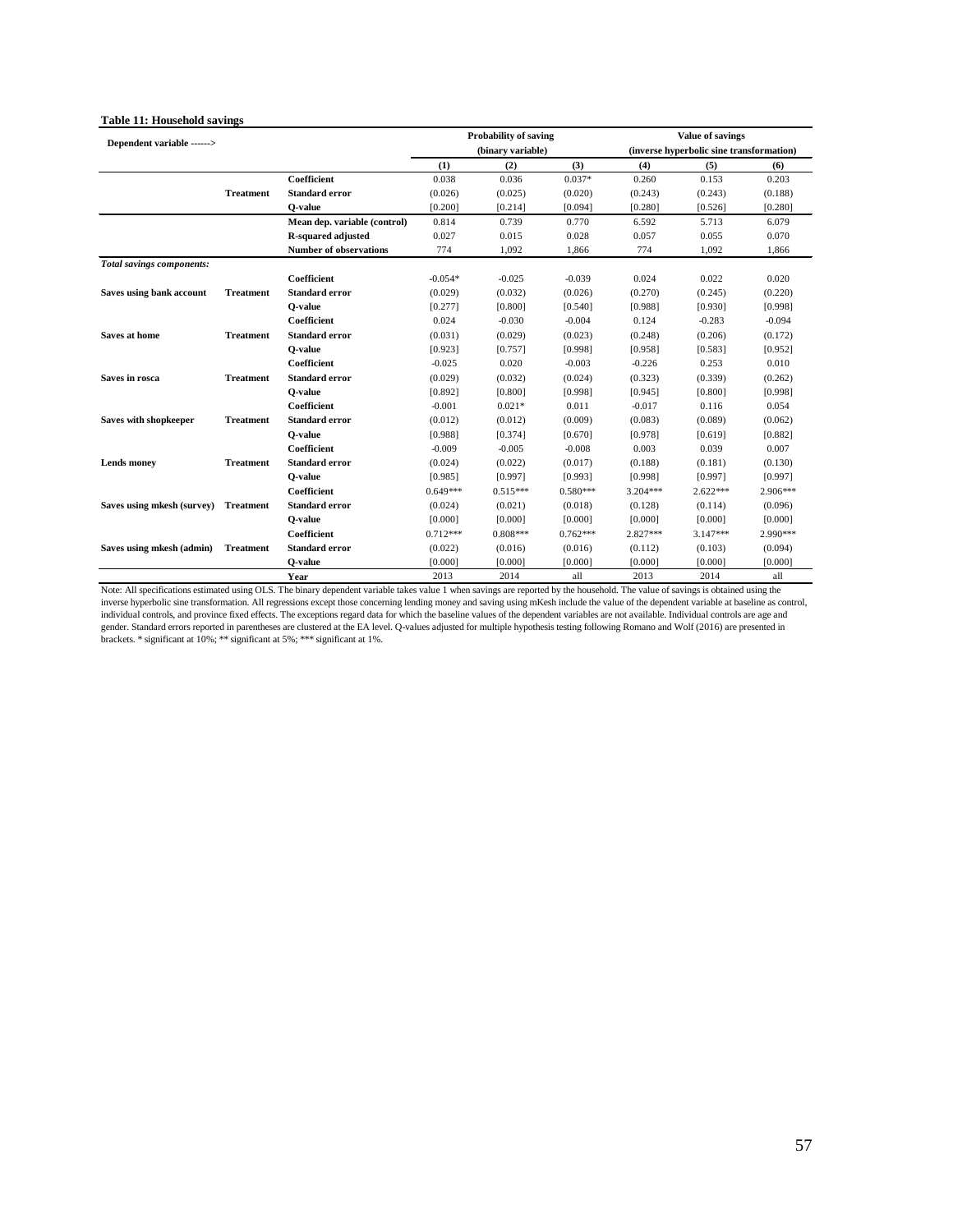| Table 12a: Household migration - treatment interacted with shocks. Migrants include remitters. |  |  |
|------------------------------------------------------------------------------------------------|--|--|
|                                                                                                |  |  |

**Dependent variable ------> Household Migration**

|                                     |                       |               | <b>Village Flood Index</b> | <b>Household Shock Index</b> |               |               |               |
|-------------------------------------|-----------------------|---------------|----------------------------|------------------------------|---------------|---------------|---------------|
|                                     | Year                  | 2012/2013     | 2012/2013                  | 2013/2014                    | 2013/2014     | 2013/2014     | 2013/2014     |
|                                     |                       | <b>Binary</b> | <b>Number</b>              | <b>Binary</b>                | <b>Number</b> | <b>Binary</b> | <b>Number</b> |
|                                     |                       | (1)           | (2)                        | (3)                          | (4)           | (5)           | (6)           |
|                                     | <b>Coefficient</b>    | $0.205***$    | $0.420***$                 | 0.042                        | 0.131         | $-0.005$      | 0.236         |
| Treatment*<br><b>Negative shock</b> | <b>Standard error</b> | (0.073)       | (0.114)                    | (0.059)                      | (0.211)       | (0.100)       | (0.295)       |
|                                     | O-value               | [0.004]       | [0.000]                    | [0.715]                      | [0.715]       | [0.960]       | [0.631]       |
|                                     | Coefficient           | 0.101         | 0.121                      | $0.146***$                   | $0.275*$      | $0.175***$    | $0.326***$    |
| <b>Treatment</b>                    | <b>Standard error</b> | (0.062)       | (0.080)                    | (0.039)                      | (0.167)       | (0.040)       | (0.112)       |
|                                     | O-value               | [0.149]       | [0.149]                    | [0.000]                      | [0.102]       | [0.000]       | [0.003]       |
|                                     | Coefficient           | $0.109**$     | $0.140*$                   | $-0.027$                     | 0.002         | $0.192**$     | $0.662***$    |
| <b>Negative shock</b>               | <b>Standard error</b> | (0.049)       | (0.072)                    | (0.051)                      | (0.149)       | (0.078)       | (0.207)       |
|                                     | O-value               | [0.031]       | [0.048]                    | [0.809]                      | [0.989]       | [0.014]       | [0.002]       |
| Mean dep. variable (control)        |                       | 0.346         | 0.481                      | 0.657                        | 1.253         | 0.659         | 1.258         |
| <b>R-squared adjusted</b>           |                       | 0.123         | 0.101                      | 0.090                        | 0.143         | 0.102         | 0.165         |
| <b>Number of observations</b>       |                       | 1,208         | 1,208                      | 1,264                        | 1,264         | 1,261         | 1,261         |

Note: All specifications estimated using OLS. The dependent variables in columns (1)-(2) regard 2012-2013. The dependent variables in column (3)-(6) regard 2013-2014. The negative shock in columns (1)-(4) is defined as SPEI rainfall in EA in the 2012-2013 season being above two standard deviations relative to the 1981-2010 average. The negative household shock in columns (5)-(6) is defined as the average of the occurrence of deaths in the family, significant health problems in the household, and job losses in the household in 2013-2014. All regressions include the value of the dependent variable at baseline as control, individual controls, and province fixed effects. Individual controls are age and gender. Standard errors reported in parentheses are clustered at the EA level. Q-values adjusted for multiple hypothesis testing following Romano and Wolf (2016) are presented in brackets. \* significant at 10%; \*\* significant at 5%; \*\*\* significant at 1%.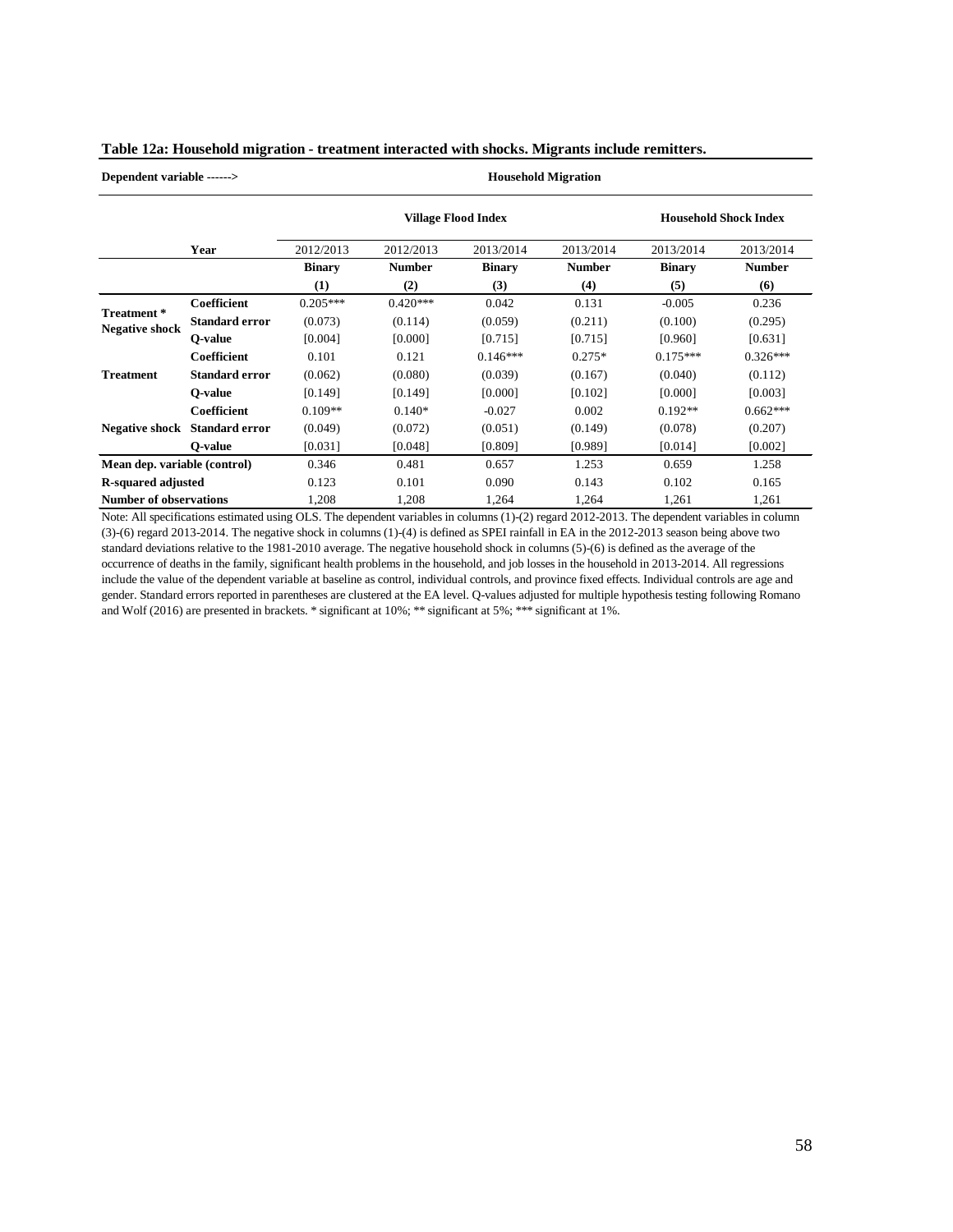#### **Table 12b: Household migration - treatment interacted with shocks. Migrants include only household head, spouse(s) and their children.**

| Dependent variable ------>          |                       |                      | <b>Household Migration</b> |               |               |                              |               |
|-------------------------------------|-----------------------|----------------------|----------------------------|---------------|---------------|------------------------------|---------------|
|                                     |                       | <b>Village Flood</b> |                            |               |               | <b>Household Shock Index</b> |               |
|                                     | Year                  | 2013                 | 2013                       | 2014          | 2014          | 2014                         | 2014          |
|                                     |                       | <b>Binary</b>        | <b>Number</b>              | <b>Binary</b> | <b>Number</b> | <b>Binary</b>                | <b>Number</b> |
|                                     |                       | (1)                  | (2)                        | (3)           | (4)           | (5)                          | (6)           |
|                                     | <b>Coefficient</b>    | $0.140***$           | $0.249***$                 | 0.060         | 0.067         | $0.174*$                     | 0.354         |
| Treatment*<br><b>Negative shock</b> | <b>Standard error</b> | (0.049)              | (0.077)                    | (0.074)       | (0.129)       | (0.101)                      | (0.227)       |
|                                     | O-value               | [0.004]              | [0.004]                    | [0.598]       | [0.623]       | [0.124]                      | [0.124]       |
|                                     | <b>Coefficient</b>    | 0.018                | 0.017                      | $0.110*$      | $0.171*$      | $0.121***$                   | $0.157**$     |
| <b>Treatment</b>                    | <b>Standard error</b> | (0.032)              | (0.042)                    | (0.063)       | (0.103)       | (0.038)                      | (0.070)       |
|                                     | O-value               | [0.689]              | [0.703]                    | [0.125]       | [0.125]       | [0.001]                      | [0.020]       |
|                                     | <b>Coefficient</b>    | $0.055*$             | $0.077*$                   | 0.045         | 0.132         | $0.123**$                    | $0.328***$    |
| <b>Negative shock</b>               | <b>Standard error</b> | (0.032)              | (0.046)                    | (0.045)       | (0.084)       | (0.062)                      | (0.125)       |
|                                     | O-value               | [0.134]              | [0.134]                    | [0.326]       | [0.172]       | [0.054]                      | [0.017]       |
| Mean dep. variable (control)        |                       | 0.169                | 0.225                      | 0.372         | 0.604         | 0.374                        | 0.607         |
| <b>R-squared adjusted</b>           |                       | 0.066                | 0.056                      | 0.075         | 0.104         | 0.084                        | 0.116         |
| <b>Number of observations</b>       |                       | 1,208                | 1,208                      | 1,264         | 1,264         | 1,261                        | 1,261         |

Note: All specifications estimated using OLS. The dependent variables in columns (1)-(2) regard 2012-2013. The dependent variables in column (3)-(6) regard 2013-2014. The negative shock in columns (1)-(4) is defined as SPEI rainfall in EA in the 2012-2013 season being above two standard deviations relative to the 1981-2010 average. The negative household shock in columns (5)-(6) is defined as the average of the occurrence of deaths in the family, significant health problems in the household, and job losses in the household in 2013-2014. All regressions include the value of the dependent variable at baseline as control, individual controls, and province fixed effects. Individual controls are age and gender. Standard errors reported in parentheses are clustered at the EA level. Q-values adjusted for multiple hypothesis testing following Romano and Wolf (2016) are presented in brackets. \* significant at 10%; \*\* significant at 5%; \*\*\* significant at 1%.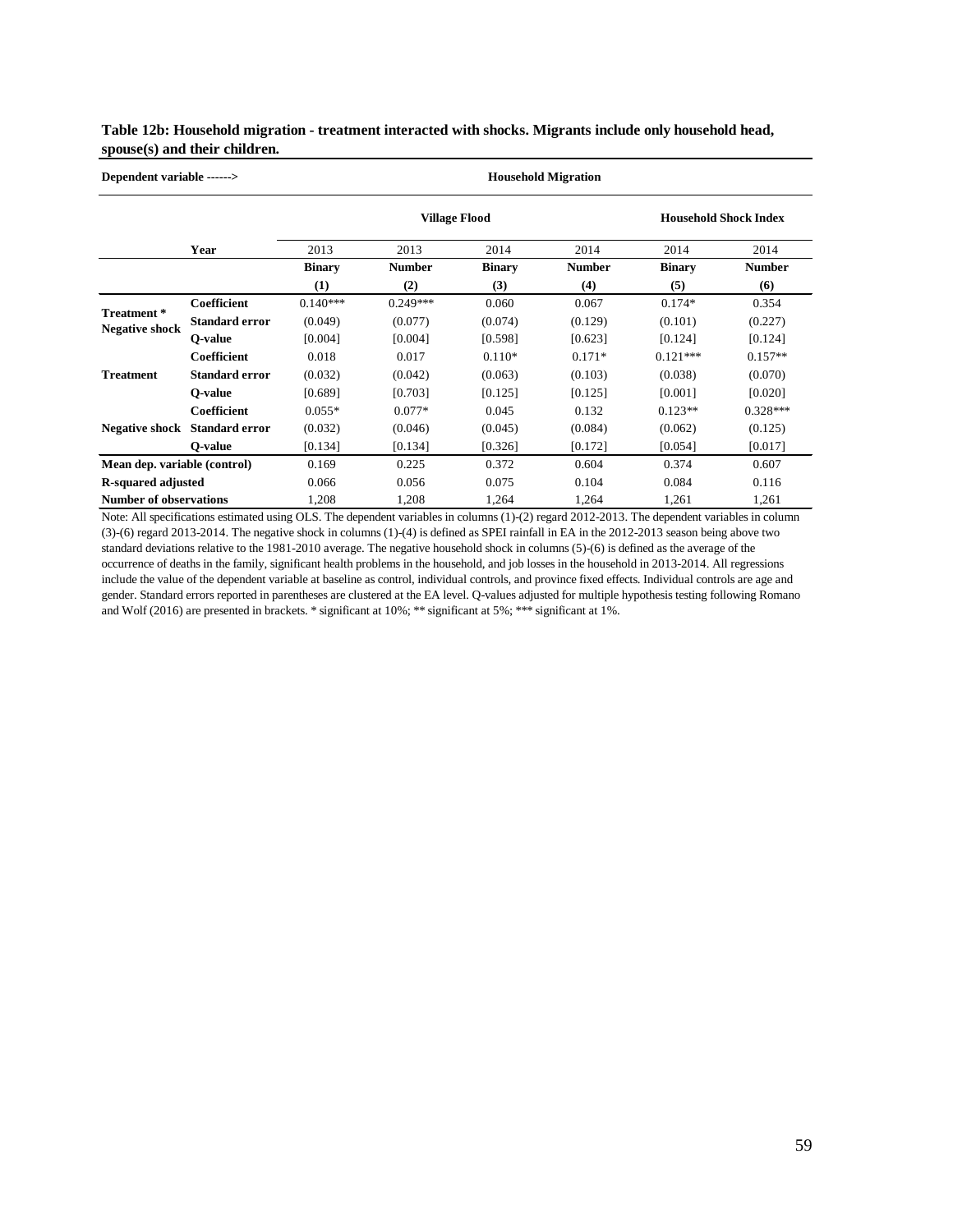#### **APPENDIX - Behavioral measures of marginal willingness to remit and to save**

We conducted simple games to elicit the marginal willingness to remit to closely related migrants living in the Maputo city area and the marginal willingness to save. In addition, these games allowed us to distinguish between the willingness to remit/save using mKesh instead of using an attractive alternative method.

The remittance game gave all individuals in both treatment and control locations 20 Meticais (around 1 USD) in cash. The respondent could either keep the 20 Meticais in cash, or remit them to a close migrant living in the Maputo city area. If the respondent decided he/she wanted to remit, the respondent had to make an additional decision. The remittance could be sent through transferring the 20 Meticais through the respondent's mKesh account, or through default remitting. A default remittance in rural Mozambique typically means sending money through someone, be it a family member, a friend, or a bus driver. So we proposed the following type of default remittance: sending the 20 Meticais in an envelope through 'us' (the enumeration team), without any costs. Figure A1 shows the envelope used for this purpose. We believe this to be an attractive alternative to mKesh as our team was offering the money to begin with and so there was no reason not to trust that the money would be taken to the migrant. In addition, we did not charge any fee for the remittance - something highly unusual and superior to the typical default options people have available in Mozambique, where bus drivers will charge 20 percent fees to bring migrant remittances from Maputo to rural areas.

The savings game also gave all individuals in both treatment and control locations 20 Meticais (around 1 USD) in cash. The respondent could either keep the 20 Meticais in cash or 'save' them. If the respondent answered he/she wanted to 'save', the respondent had to make an additional decision. 'Saving' could be through cashing-in the 20 Meticais in the respondent's mKesh account, or through default saving. Default saving in rural Mozambique typically means saving 'under the mattress.' So we proposed the following type of default saving: depositing the 20 Meticais on a sealed envelope kept with the respondent, which would give the right to receive 10 Meticais in interest at the time of the next visit of the enumeration team, in case the envelope was still sealed at the time of that visit. The sealed envelope used is depicted in Figure A1. Note that the time of the next visit was uncertain when this game was run. The possibility of interest was meant to break indifference between cash-in-hand and cash-in-envelope. That way, in case there was already money 'under the mattress,' the sealed envelope would become the most valuable 20-Metical note 'under the mattress.' This default option can then be seen as a very attractive alternative to adopting mKesh for saving.